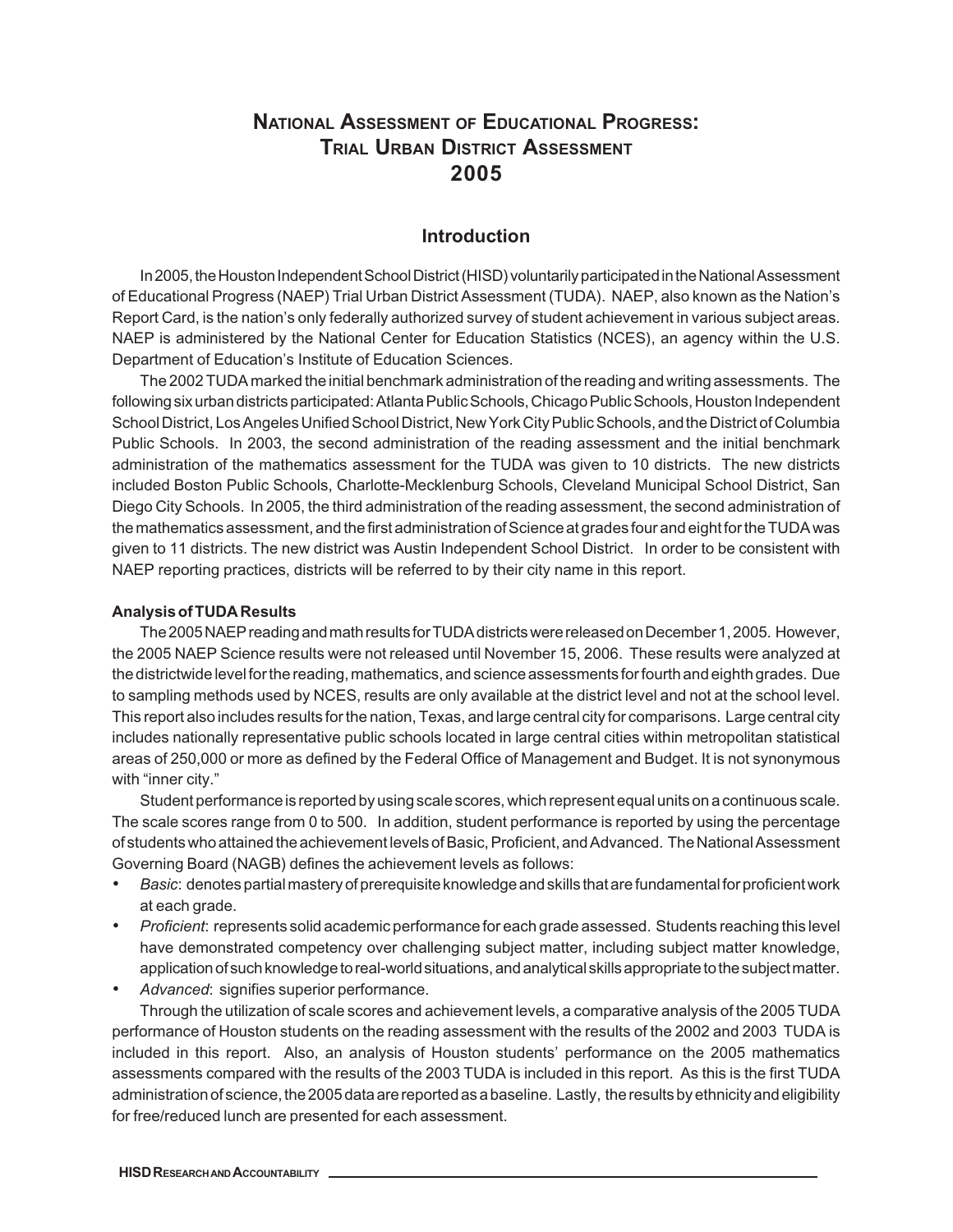## **Participation**

The process for selecting students to participate in the TUDA involved several procedures. First, NCES randomly selected schools from each of the participating districts, and then requested a roster of all the students from the selected schools. NCES randomly selected students from the school rosters and identified students with disabilities (SD) and English Language Learners (ELL). Each selected school was asked to complete a student questionnaire for students with disabilities and/or ELL status using NAEP guidelines. According to NAEP guidelines, students with disabilities should be included in the NAEP assessment unless:

- The IEP team or equivalent group has determined that the student cannot participate in assessments such as NAEP, or
- The student's cognitive functioning is so severely impaired that he or she cannot participate, or
- The student's IEP requires that the student be tested with an accommodation that NAEP does not permit, and the student cannot demonstrate his or her knowledge of reading or mathematics without that accommodation.

Also, ELL students should be included in the NAEP assessment unless:

- The student has received reading or mathematics instruction primarily in English for *less* than three school years including the current year, and
- The student cannot demonstrate his or her knowledge of reading or mathematics in English even with an accommodation permitted by NAEP.

A total of 132 schools in Houston participated in the 2005 TUDA for the reading, mathematics, and science assessments. **Table 1** presents the TUDA sample. The Houston sample included 1,700 students in grade four and in grade eight for the 2005 reading test. In addition, 2,000 students in grade four and 1,700 students in grade eight participated in the 2005 mathematics assessment, and 2,200 fourth-grade students and 1,900 eighth-grade students were tested on science. The sample also included students with disabilities and English Language Learners from Houston. Testing accommodations were made for eligible students under the NAEP guidelines.

Table 1 also presents the number of identified and excluded HISD special population students. The district's exclusion rate for fourth-grade SD and/or ELL students on the reading test decreased from 24% in 2003 to 23% in 2005. The ELL exclusion rate decreased from 20% in 2003 to 19% in 2005, and the SD exclusion rate decreased from 9% in 2003 to 7% in 2005. The reading exclusion rate for eighth-grade SD and/or ELL students was 7% in 2005 compared to 10% in 2003. The ELL exclusion rate decreased from 6% in 2003 to 4% in 2005, and the SD exclusion rate decreased from 7% in 2003 to 5% in 2005 for eighth-grade students. The SD and/ or ELL exclusion rate on the 2005 mathematics test was 7% for fourth-grade students and 6% for students in eighth grade. The ELL exclusion rate for fourth-grade students remained the same at 4% from 2003 to 2005, and the SD exclusion rate decreased from 7% in 2003 to 5% in 2005. The ELL exclusion rate for eighth-grade students decreased from 5% in 2003 to 3% in 2005, and the SD exclusion rate decreased from 7% in 2003 to 4% in 2005. The SD and/or ELL exclusion rate on the 2005 science test was 7% for fourth-grade students and 6% for students in eighth grade.

|                       | 2002, 2000, and 2000 redding, mathematics, and Ocionics / toocoomonto |         |         |       |         |       |                    |         |       |         |                |         |  |
|-----------------------|-----------------------------------------------------------------------|---------|---------|-------|---------|-------|--------------------|---------|-------|---------|----------------|---------|--|
|                       |                                                                       |         | Reading |       |         |       | <b>Mathematics</b> |         |       |         | <b>Science</b> |         |  |
|                       |                                                                       | Grade 4 |         |       | Grade 8 |       |                    | Grade 4 |       | Grade 8 | Grade 4        | Grade 8 |  |
|                       | 2002                                                                  | 2003    | 2005    | 2002  | 2003    | 2005  | 2003               | 2005    | 2003  | 2005    | 2005           | 2005    |  |
| <b>TUDA Sample</b>    | ,326                                                                  | 1.889   | 1.700   | 1.110 | 1.660   | 1.700 | 2.303              | 2.000   | 1.684 | 1,700   | 2,200          | 1,900   |  |
| SD/ELL Identified     | 43%                                                                   | 42%     | 44%     | 27%   | 27%     | 24%   | 45%                | 46%     | 26%   | 24%     | 45%            | 24%     |  |
| SD/ELL Excluded       | 17%                                                                   | 24%     | 23%     | 7%    | 10%     | 7%    | 8%                 | 7%      | 8%    | 6%      | 7%             | 6%      |  |
| SD Identified         | 12%                                                                   | 18%     | 12%     | 15%   | 18%     | 13%   | 18%                | 12%     | 16%   | 11%     | 12%            | 13%     |  |
| <b>SD Excluded</b>    | 4%                                                                    | 9%      | 7%      | 5%    | 7%      | 5%    | 7%                 | 5%      | 7%    | 4%      | 5%             | 4%      |  |
| <b>ELL</b> Identified | 36%                                                                   | 33%     | 36%     | 16%   | 16%     | 14%   | 35%                | 37%     | 16%   | 15%     | 36%            | 14%     |  |
| <b>ELL Excluded</b>   | 16%                                                                   | 20%     | 19%     | 4%    | 6%      | 4%    | 4%                 | 4%      | 5%    | 3%      | 4%             | 3%      |  |

Table 1: Percentage of Identified and Excluded Students with Disabilities and English Language Learners: 2002, 2003, and 2005 Reading, Mathematics, and Science Assessments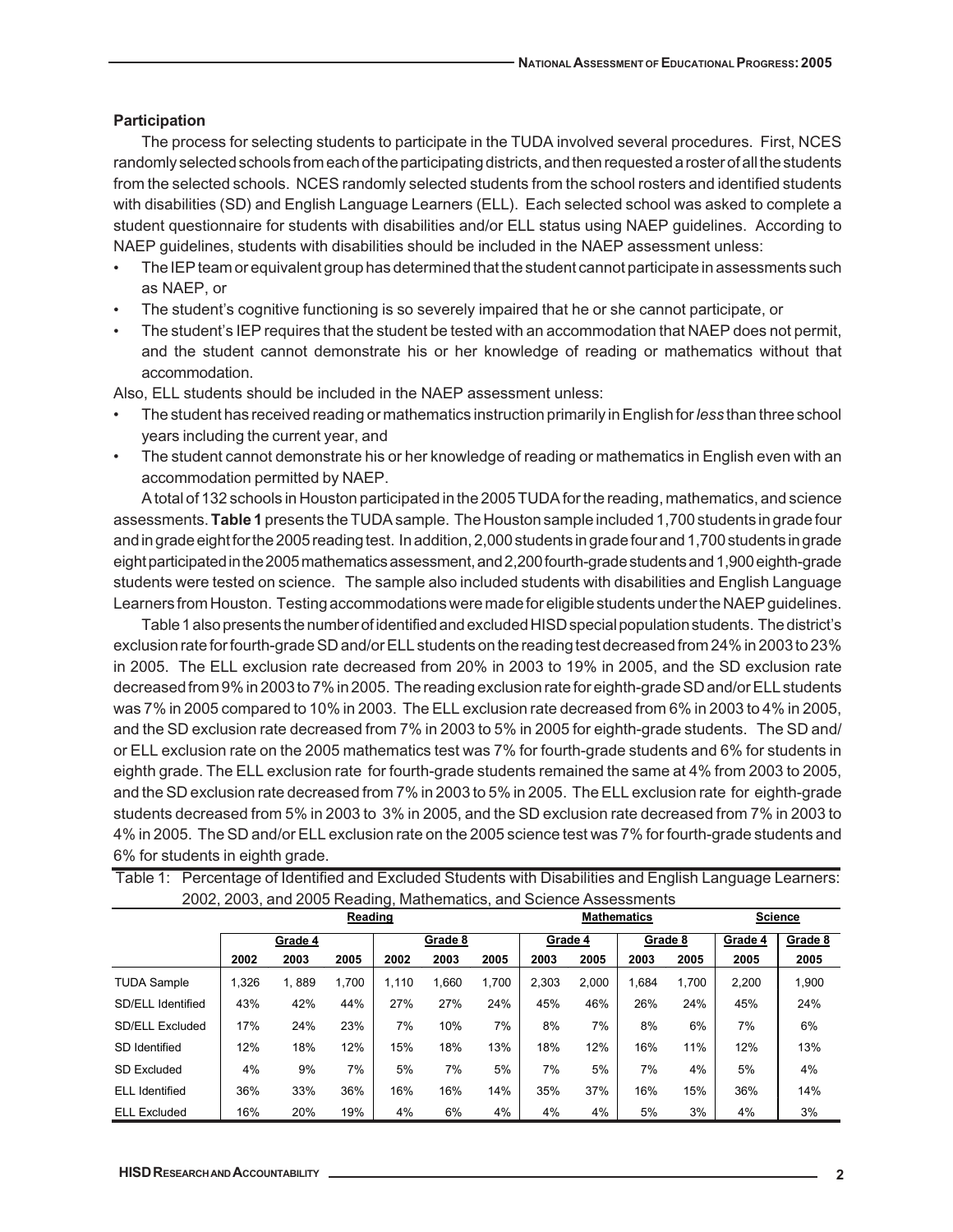Higher exclusion rates on the reading assessments are due to the fact that the reading test is administered in English and a Spanish version is not offered. However, ELL students are allowed to use mathematics and science test booklets that are written in Spanish. Therefore, the ELL exclusions dramatically decreased for the mathematics and science tests compared to reading.

## **2005 READING**

## **NAEP Reading Framework**

The NAEP reading section assessed "reading literacy," which was defined as "developing a general understanding of written text, thinking about text in different ways, and using a variety of text types for different purposes." The NAEP contexts for reading were:

- Reading for literary experience;
- Reading for information; and
- Reading to perform a task (grade 8).

Examples of "reading for literary experience" included students reading excerpts of novels, poems, essays, and plays. Examples of "reading for information" included students reading excerpts of magazine articles, newspapers, and textbook chapters. Eighth-grade students were asked to do "reading to perform a task," which included reading schedules, directions, repair manuals, and instruction manuals. The four aspects of reading included:

- Forming a general understanding;
- Developing interpretation;
- Making reader/text connections; and
- Examining content and structure.

Reading was assessed through multiple choice and constructed-response questions (students write their own response). Unique scoring guides were developed for each constructed-response question. Each student took either two 25-minute blocks of questions or one 50-minute block. Blocks included at least one reading passage and a related set of 10-12 comprehension questions which may have included multiple choice and constructed-response questions.

## **Reading Results: Grade 4**

The NAEP Reading Assessment results of fourth-grade students for 2002, 2003, and 2005 are presented in **Table 2**. Results are presented by scale scores and the percentage of students at or above the basic and proficient achievement levels. In order to make comparisons, the results for the nation, Texas, large central city, and participating districts are also included in Table 2. The category for Large Central City was added in 2005, and the city of Austin was a new participant in 2005, thus only one year of data is presented. Also, Boston, Cleveland and San Diego were added in 2003 and only reported two years of data.

As mentioned previously, the reading scale scores range from 0 to 500. The average scale score for Texas fourth-grade students on the reading assessment was 219, above the national average of 217 in 2005. The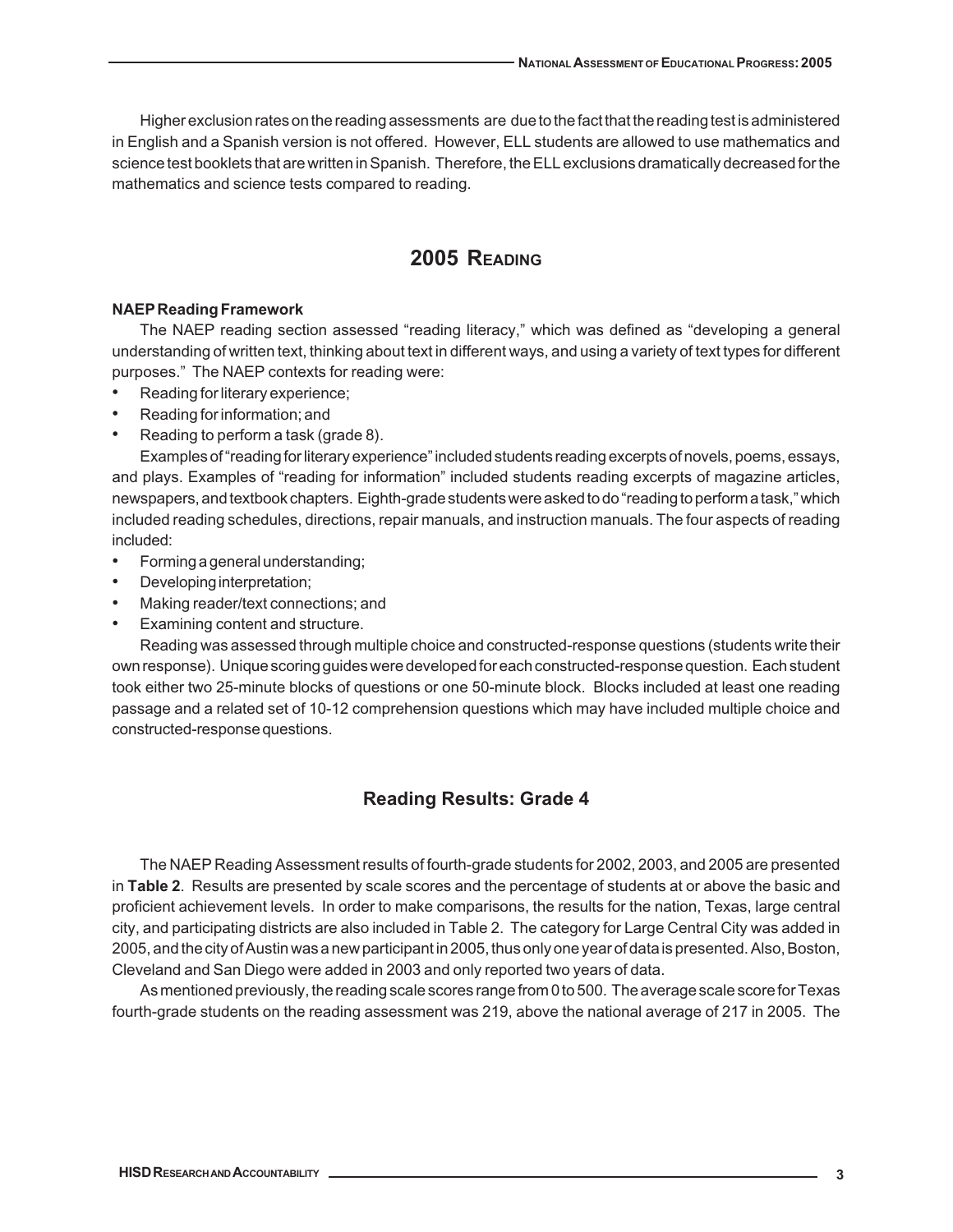average scale score for the nation slightly increased from 216 in 2003 to 217 in 2005. The average scale score for Texas increased from 215 in 2003 to 219 in 2005, while Houston's average scale score increased steadily from 206 in 2002 to 211 in 2005. This average reading scale score for Houston fourth-grade students was lower than the nation and Texas, but higher than the large central city average in 2005. Houston's fourth-grade students outperformed seven of the other districts with the exception of Charlotte, Austin, and New York City.

The percentage of Texas fourth-grade students who scored at or above the proficient level was 29%, slightly below the 30% nationally in 2005. The percentage of fourth-grade students who scored at or above the proficient level for large central city in 2005 was 20%. The percent of Houston fourth-grade students who scored at or above the proficient level increased from 18% in 2003 to 21% in 2005. The percentage of fourth- grade students who scored at or above the basic level in 2005 was 62% for the nation, 64% for Texas, and 49% for large central city . The percentage of Houston fourth-grade students who scored at or above the basic level was 52%, which was lower than both Texas and the nation, but higher than large central city in 2005.

| or Above Basic and Proficient Levels: 2002, 2003, and 2005 |        |                                  |      |        |                                               |      |                                                    |        |      |  |
|------------------------------------------------------------|--------|----------------------------------|------|--------|-----------------------------------------------|------|----------------------------------------------------|--------|------|--|
|                                                            |        | <b>Scale Scores</b><br>$(0-500)$ |      |        | At or Above Basic<br>(Percentage of Students) |      | At or Above Proficient<br>(Percentage of Students) |        |      |  |
|                                                            | 2002   | 2003                             | 2005 | 2002   | 2003                                          | 2005 | 2002                                               | 2003   | 2005 |  |
| Nation                                                     | 217    | 216                              | 217  | 62     | 62                                            | 62   | 30                                                 | 30     | 30   |  |
| Texas                                                      | 217    | 215                              | 219  | 62     | 59                                            | 64   | 28                                                 | 27     | 29   |  |
| Large Central City                                         |        |                                  | 206  |        |                                               | 49   |                                                    |        | 20   |  |
| <b>Houston</b>                                             | 206    | 207                              | 211  | 48     | 48                                            | 52   | 18                                                 | 18     | 21   |  |
| Atlanta                                                    | 195    | 197                              | 201  | 35     | 37                                            | 41   | 12                                                 | 14     | 17   |  |
| Austin                                                     | $^{+}$ | $^{+}$                           | 217  | $^{+}$ | $^{+}$                                        | 61   | $^{+}$                                             | $^{+}$ | 28   |  |
| Boston                                                     | $^{+}$ | 206                              | 207  | $^{+}$ | 48                                            | 51   | $^{+}$                                             | 16     | 16   |  |
| Charlotte                                                  | $^{+}$ | 219                              | 221  | $^{+}$ | 64                                            | 65   | $^{+}$                                             | 31     | 33   |  |
| Chicago                                                    | 193    | 198                              | 198  | 34     | 40                                            | 40   | 11                                                 | 14     | 14   |  |
| Cleveland                                                  | $^{+}$ | 195                              | 197  | $^{+}$ | 35                                            | 37   | $^{+}$                                             | 9      | 10   |  |
| District of Columbia                                       | 191    | 188                              | 191  | 31     | 31                                            | 33   | 10                                                 | 10     | 11   |  |
| Los Angeles                                                | 191    | 194                              | 196  | 33     | 35                                            | 37   | 11                                                 | 11     | 14   |  |
| New York City                                              | 206    | 210                              | 213  | 47     | 53                                            | 57   | 19                                                 | 22     | 22   |  |
| San Diego                                                  | $^{+}$ | 208                              | 208  | $^{+}$ | 51                                            | 51   | $^+$                                               | 22     | 22   |  |

Table 2 : NAEP Fourth-Grade Reading Assessment Results by Scale Scores and Percentage of Students At

+Did not participate

"Large Central City" includes nationally representative public schools located in large central cities (population 250,000 or more) within metropolitan statistical areas. As the definition changed in 2005, no prior comparisons could be made.

## **Reading Results by Race/Ethnicity**

**Table 3** presents the average reading scale scores of African American, Hispanic, and White fourth-grade students. The average scale score of African American students in Texas increased from 202 in 2003 to 206 in 2005. The average scale score of African American students in Houston increased from 201 in 2003 to 207 in 2005. Hispanic students in Houston did not experience a change in their average scale score of 203 from 2002 to 2005. The average scale score of White students increased from 235 in 2003 to 245 in 2005.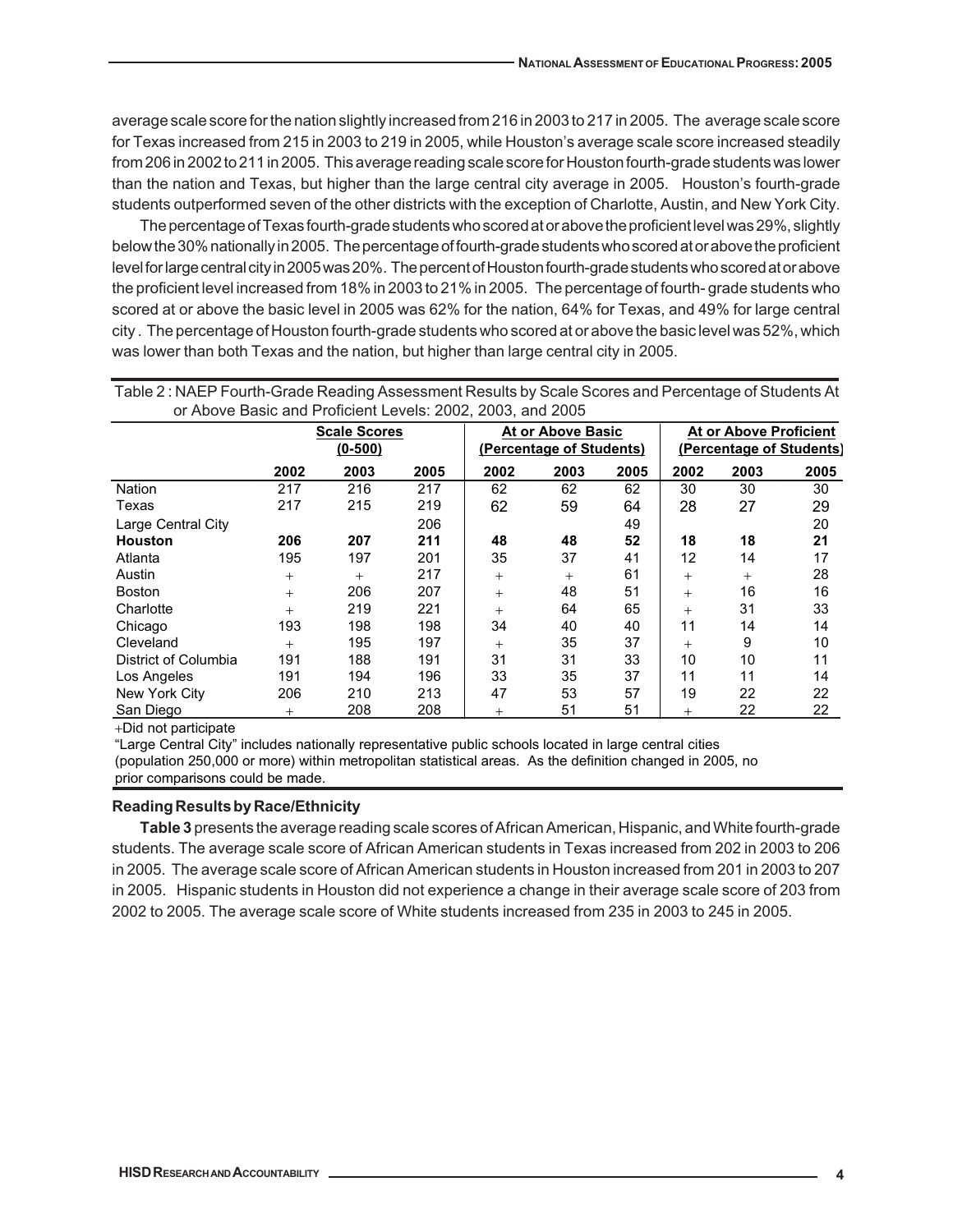|                      | <b>African American</b> |      |      |        | <b>Hispanic</b> |      | White  |        |      |
|----------------------|-------------------------|------|------|--------|-----------------|------|--------|--------|------|
|                      | 2002                    | 2003 | 2005 | 2002   | 2003            | 2005 | 2002   | 2003   | 2005 |
| <b>Nation</b>        | 198                     | 197  | 199  | 199    | 199             | 201  | 227    | 227    | 228  |
| Texas                | 202                     | 202  | 206  | 208    | 205             | 210  | 232    | 227    | 232  |
| Large Central City   |                         |      | 196  |        |                 | 198  |        |        | 228  |
| <b>Houston</b>       | 200                     | 201  | 207  | 203    | 203             | 203  | 233    | 235    | 245  |
| Atlanta              | 192                     | 191  | 194  | -      |                 |      | 250    | 250    | 253  |
| Austin               | $^{+}$                  | $+$  | 200  | $+$    | $^{+}$          | 207  | $^{+}$ | $^{+}$ | 239  |
| Boston               | $^{+}$                  | 202  | 203  | $+$    | 201             | 200  | $^{+}$ | 225    | 230  |
| Charlotte            | $^{+}$                  | 205  | 206  | $^{+}$ | 202             | 209  | $^{+}$ | 237    | 240  |
| Chicago              | 185                     | 193  | 190  | 193    | 196             | 201  | 221    | 224    | 225  |
| Cleveland            | $^{+}$                  | 191  | 193  | $+$    | 201             | 201  | $^{+}$ | 208    | 209  |
| District of Columbia | 188                     | 184  | 187  | 193    | 187             | 193  | 248    | 254    | 252  |
| Los Angeles          | 186                     | 187  | 187  | 185    | 189             | 190  | 223    | 217    | 229  |
| New York             | 197                     | 201  | 206  | 201    | 205             | 207  | 226    | 231    | 226  |
| San Diego            | $^{+}$                  | 196  | 198  | $^{+}$ | 195             | 196  | $^{+}$ | 231    | 226  |
| -Not Available       |                         |      |      |        |                 |      |        |        |      |

|  | Table 3: NAEP Average Reading Scale Scores by Race/Ethnicity in Grade 4: 2002, 2003 and 2005 |
|--|----------------------------------------------------------------------------------------------|
|  |                                                                                              |

+Did not participate

"Large Central City" includes nationally representative public schools located in large central cities (population 250,000 or more) within metropolitan statistical areas. As the definition changed in 2005, no prior comparisons could be made.

**Figure 1** presents the average reading scale scores of African American fourth-grade students in 2005. African American fourth-grade students in Houston achieved a higher average scale score than their counterparts in the nation, Texas, large central city, and all of the participating districts. The lowest performence was found among African American fourth-grade students in the District of Columbia and Los Angeles who each scored 20 points lower than their peers in Houston.





**Figure 2** presents the average reading scale scores of Hispanic fourth-grade students in 2005. The average scale score for Hispanic fourth-grade students in Houston was higher than the nation, large central city, and six of the participating districts. The lowest performence was found among Hispanic fourth-grade students in Los Angeles with a scale score of 190. The average scale score for Texas was seven points higher than Houston's average scale score. Austin, Charlotte, and New York City had higher average scale scores than Houston. Atlanta was not included in Figure 3 because there was not a sufficient number of Hispanic students tested.

.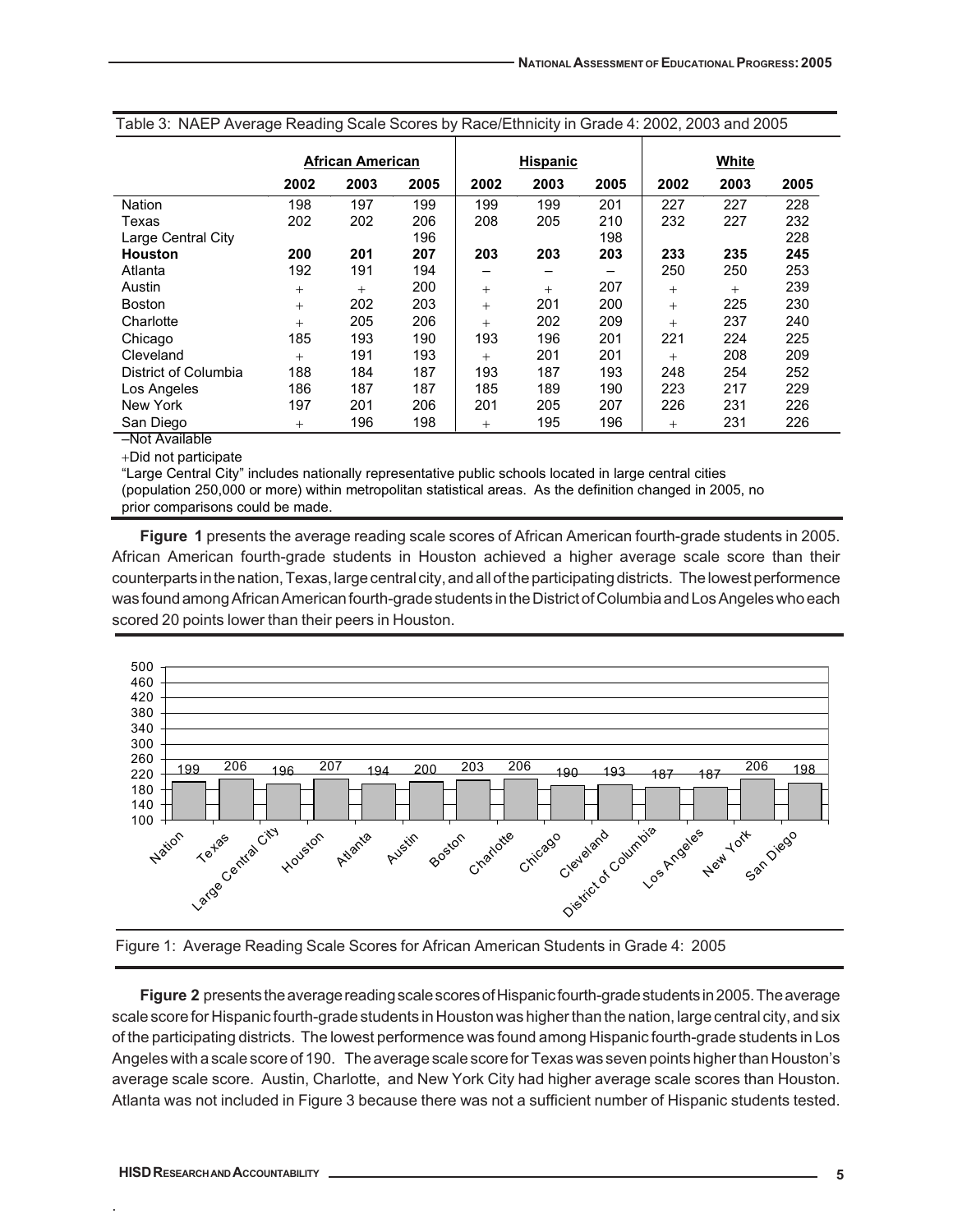

Figure 2: Average Reading Scale Scores for Hispanic Students in Grade 4: 2005

**Figure 3** presents the average reading scale scores of White fourth-grade students in 2005. The average scale score for White fourth-grade students in Houston was 245, which was higher than the nation, Texas, large central city, and eight of the participating districts. The lowest average scale score was found among White students in Cleveland, who scored at 209. Atlanta and the District of Columbia had higher average scale scores than Houston, at 253 and 252, respectively.



Figure 3: Average Reading Scale Scores for White Students in Grade 4: 2005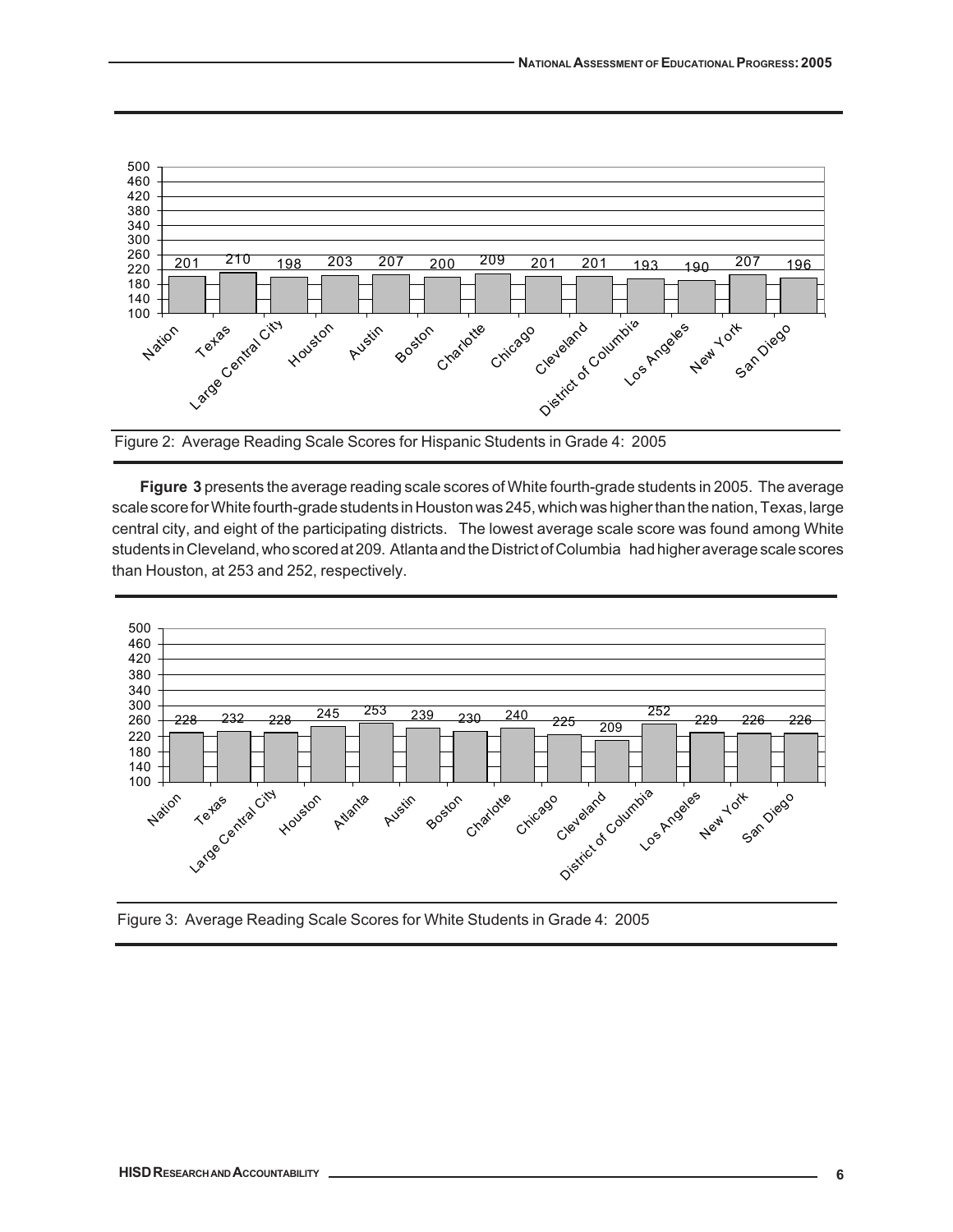Houston who were at or above the basic level remained the same at 44% from 2003 to 2005. Also, Hispanic students in Houston had a higher percent of students at or above the basic level than the percent for large central city and five of the participating districts. The percentage of White students in Houston who were at or above the basic level steadly increased from 79% in 2002 to 88% in 2005. Also, White students in Houston had a higher percent of students at or above the basic level in 2005 than the percent for the nation, Texas, large central city, and eight of the participating districts. **Table 4** presents the percentage of fourth-grade students at or above the basic level by race/ethnicity for 2002, 2003, and 2005. The percentage of African American students in Houston who were at or above the basic level steadly increased from 40% in 2002 to 49% in 2005. Also, African American students in Houston had a higher percent of students at or above the basic level than the percent for the nation and large central city and tied for the highest at 49% with Charlotte and New York City in 2005. The percentage of Hispanic students in

|                      | At or Above Basic |                         |      |        |                 |      |        |        |      |  |  |  |
|----------------------|-------------------|-------------------------|------|--------|-----------------|------|--------|--------|------|--|--|--|
|                      |                   | <b>African American</b> |      |        | <b>Hispanic</b> |      |        | White  |      |  |  |  |
|                      | 2002              | 2003                    | 2005 | 2002   | 2003            | 2005 | 2002   | 2003   | 2005 |  |  |  |
| Nation               | 39                | 39                      | 41   | 43     | 43              | 44   | 74     | 74     | 75   |  |  |  |
| Texas                | 43                | 44                      | 49   | 52     | 48              | 54   | 80     | 74     | 79   |  |  |  |
| Large Central City   |                   |                         | 38   |        |                 | 40   |        |        | 74   |  |  |  |
| <b>Houston</b>       | 40                | 43                      | 49   | 45     | 44              | 44   | 79     | 82     | 88   |  |  |  |
| Atlanta              | 32                | 31                      | 33   | -      |                 | -    | 86     | 91     | 95   |  |  |  |
| Austin               | $^{+}$            | $^{+}$                  | 43   | $^{+}$ | $^{+}$          | 51   | $^{+}$ | $^{+}$ | 86   |  |  |  |
| <b>Boston</b>        | $^{+}$            | 43                      | 45   | $^{+}$ | 42              | 42   | $^{+}$ | 69     | 79   |  |  |  |
| Charlotte            | $^{+}$            | 48                      | 49   | $^{+}$ | 46              | 54   | $^{+}$ | 83     | 86   |  |  |  |
| Chicago              | 25                | 33                      | 31   | 33     | 39              | 43   | 64     | 70     | 70   |  |  |  |
| Cleveland            | $^{+}$            | 30                      | 32   | $^{+}$ | 44              | 44   | $^{+}$ | 51     | 54   |  |  |  |
| District of Columbia | 28                | 27                      | 29   | 34     | 29              | 37   | 91     | 90     | 92   |  |  |  |
| Los Angeles          | 25                | 30                      | 28   | 26     | 30              | 31   | 70     | 60     | 71   |  |  |  |
| New York City        | 37                | 43                      | 49   | 42     | 47              | 51   | 71     | 77     | 75   |  |  |  |
| San Diego            | $^{+}$            | 38                      | 43   | $^{+}$ | 37              | 38   | $^{+}$ | 79     | 69   |  |  |  |

Table 4: Percentage of Students At or Above Basic Levels in Reading for Grade 4 by Race/Ethnicity: 2002, 2003, and 2005

+Did not participate

–Not Available

"Large Central City" includes nationally representative public schools located in large central cities (population 250,000 or more) within metropolitan statistical areas. As the definition changed in 2005, no prior comparisons could be made.

**Table 5** presents the percentage of fourth-grade students at or above the proficient level by race/ethnicity for 2002, 2003, and 2005. The percentage of African American students in Houston who were at or above the proficient level increased from 12% in 2003 to 16% in 2005. Also, African American students in Houston had a higher percent of students at or above the proficient level than the percent for the nation, Texas, large central city and eight of the districts in 2005 tying for the highest with Charlotte and New York City. The percentage of Hispanic students in Houston who were at or above the proficient level decreased from 15% in 2003 to 13% in 2005. Also, Hispanic students in Houston had a higher percent of students at or above the proficient level than the percent for four of the districts. The percentage of White students in Houston who were at or above the proficient level steadly increased from 45% in 2002 to 61% in 2005. Also, White students in Houston had a higher percent of students at or above the proficient level than the percent for the nation, Texas, large central city, and eight of the districts in 2005.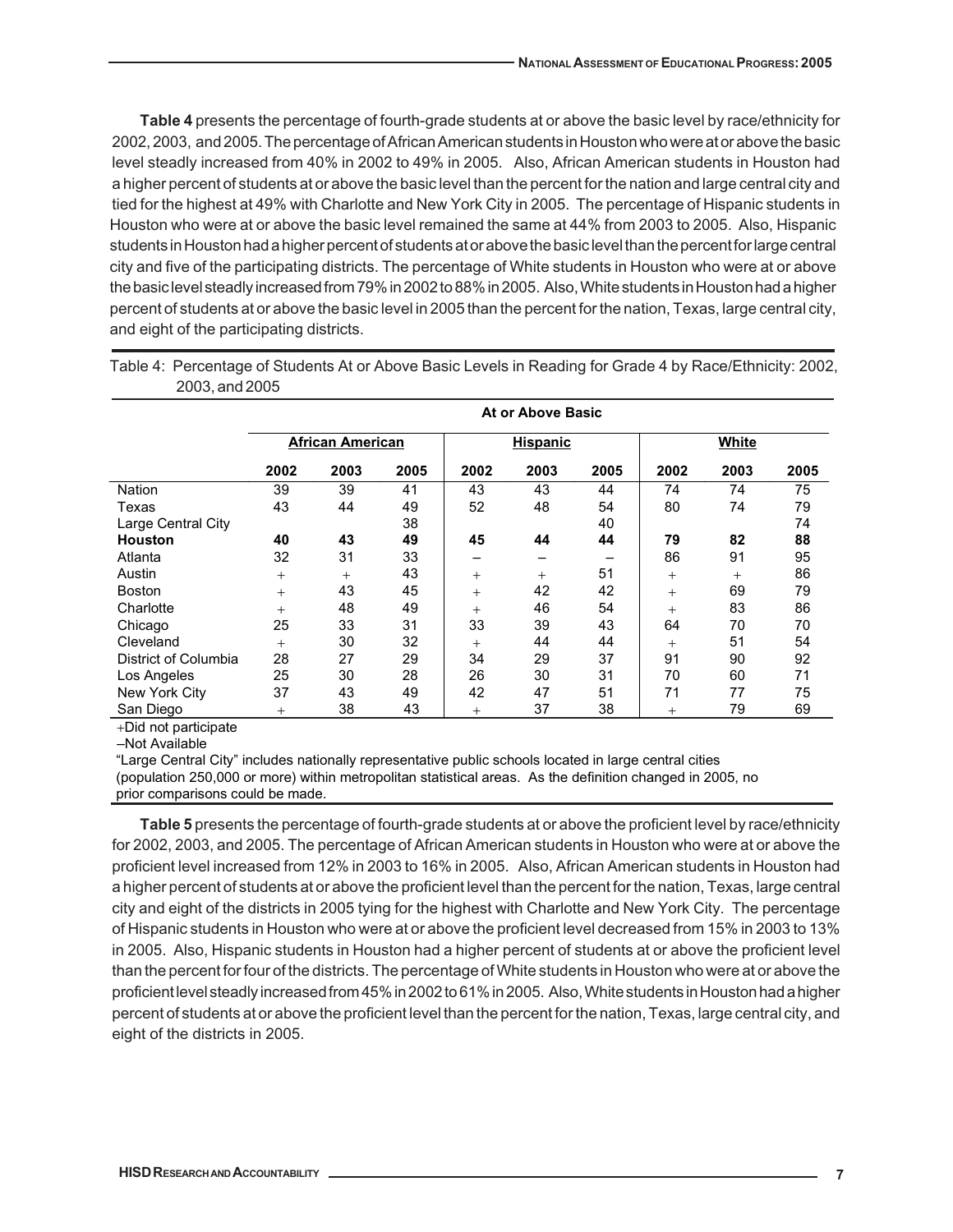|                      | At or Above Proficient |                         |      |        |                 |      |        |      |      |  |  |  |
|----------------------|------------------------|-------------------------|------|--------|-----------------|------|--------|------|------|--|--|--|
|                      |                        | <b>African American</b> |      |        | <b>Hispanic</b> |      | White  |      |      |  |  |  |
|                      | 2002                   | 2003                    | 2005 | 2002   | 2003            | 2005 | 2002   | 2003 | 2005 |  |  |  |
| <b>Nation</b>        | 12                     | 12                      | 12   | 14     | 14              | 15   | 39     | 39   | 39   |  |  |  |
| Texas                | 14                     | 16                      | 15   | 18     | 17              | 19   | 44     | 39   | 44   |  |  |  |
| Large Central City   |                        |                         | 11   |        |                 | 13   |        |      | 40   |  |  |  |
| <b>Houston</b>       | 12                     | 12                      | 16   | 14     | 15              | 13   | 45     | 48   | 61   |  |  |  |
| Atlanta              | 8                      | 8                       | 10   |        |                 |      | 67     | 68   | 74   |  |  |  |
| Austin               | $^{+}$                 | $^{+}$                  | 12   | $+$    | $^{+}$          | 17   | $+$    | $+$  | 54   |  |  |  |
| <b>Boston</b>        | $^{+}$                 | 11                      | 11   | $+$    | 12              | 10   | $^{+}$ | 37   | 40   |  |  |  |
| Charlotte            | $^{+}$                 | 14                      | 16   | $+$    | 15              | 19   | $^{+}$ | 52   | 55   |  |  |  |
| Chicago              | 5                      | 10                      | 7    | 9      | 12              | 15   | 35     | 37   | 39   |  |  |  |
| Cleveland            | $^{+}$                 |                         | 7    | $+$    | 14              | 14   | $^{+}$ | 17   | 17   |  |  |  |
| District of Columbia | 7                      |                         | 8    | 8      | 8               | 12   | 66     | 70   | 70   |  |  |  |
| Los Angeles          | 6                      | 8                       | 9    | 7      | 7               | 9    | 38     | 28   | 43   |  |  |  |
| New York City        | 9                      | 13                      | 16   | 15     | 16              | 15   | 35     | 45   | 36   |  |  |  |
| San Diego            | $^{+}$                 | 9                       | 13   | $^{+}$ | 12              | 11   | $^{+}$ | 43   | 39   |  |  |  |

Table 5: Percentage of Students At or Above Proficient Levels in Reading for Grade 4 by Race/Ethnicity: 2002, 2003, and 2005

+Did not participate

–Not Available

"Large Central City" includes nationally representative public schools located in large central cities

(population 250,000 or more) within metropolitan statistical areas. As the definition changed in 2005, no prior comparisons could be made.

## **Reading Results by Eligibility for Free/Reduced Lunch**

**Table 6** presents NAEP average reading scale scores of fourth- grade students by eligibility for free/reduced lunch for 2002, 2003, and 2005. The average reading scale score for students in Houston who were eligible for free/reduced lunch steadly increased from 199 in 2002 to 202 in 2005. Houston students who were eligible for free/reduced lunch had higher average scale scores than their counterparts in six of the participating districts in 2005. Austin, Boston, Charlotte, and New York City had higher average scale scores than Houston. The average scale score for students who were eligible for free/reduced lunch in large central cities was lower than Houston by four points. The nation's average scale score of 203 was one point higher than Houston's. Texas had an average scale score of 208, which was six points higher than Houstons' average scale score. The average scale score of students in Houston who were not eligible for free/reduced lunch increased from 220 in 2003 to 235 in 2005. In addition, Houston fourth-grade students who were not eligible for free/reduced lunch outperformed those in the nation, Texas, large central city, and seven of the participating districts, just behind Austin and Charlotte.

Table 6 also presents the gap between students who were eligible and students who were not eligible for free/ reduced lunch in 2002, 2003, and 2005. The gap for Houston widened from 19 to 33 points, since the average scale score for students who were not eligible for free/reduced lunch increased significantly. Also, the gap for Houston between students who were eligible and students who were not eligible for free/reduced lunch was wider than the gaps for the nation, Texas, large central city, and six of the participating districts in 2005. Atlanta had the widest gap at 42 points in 2005. Data for Cleveland were not available.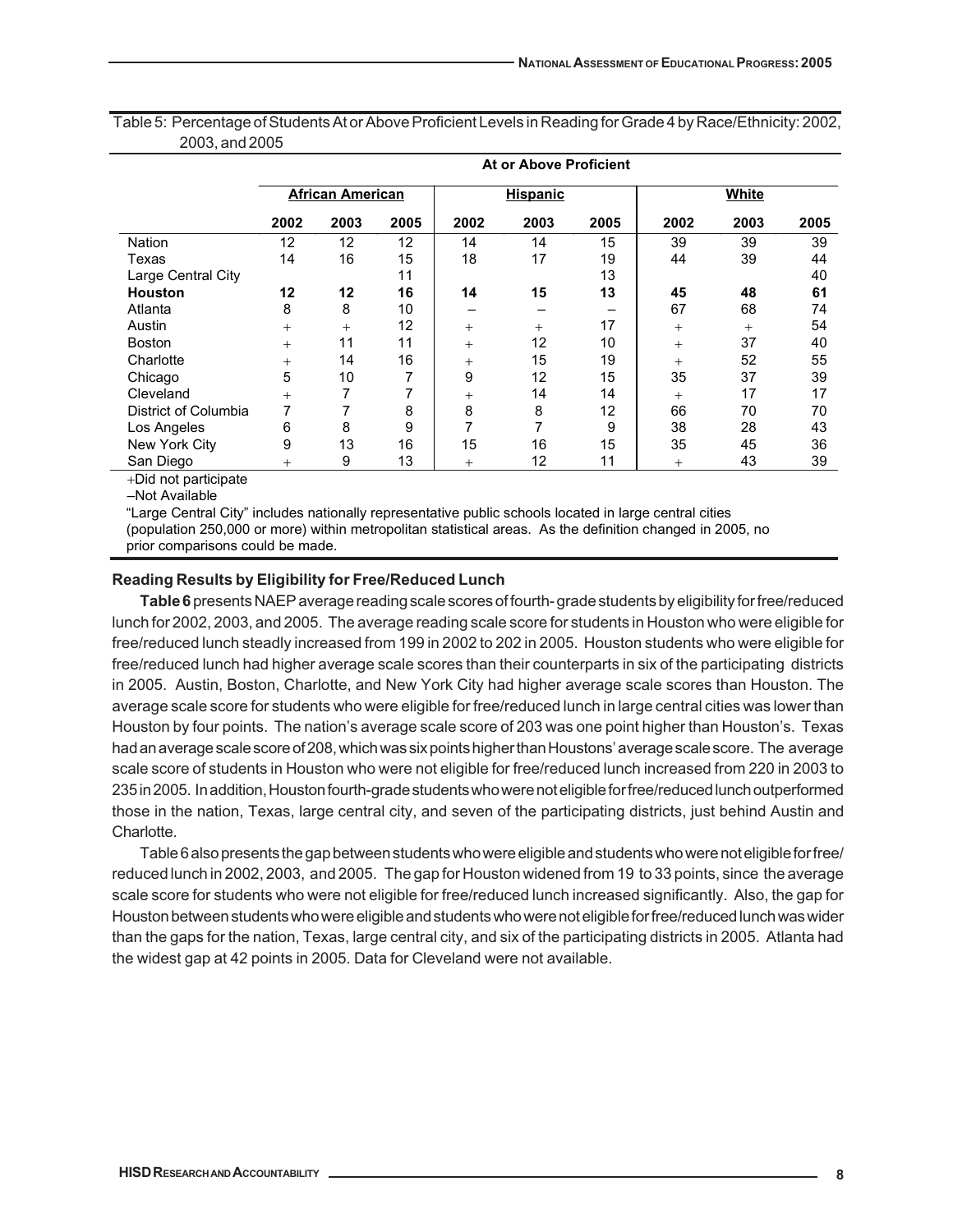| and 2005             |        |                 |      |        |                     |      |        |        |      |
|----------------------|--------|-----------------|------|--------|---------------------|------|--------|--------|------|
|                      |        | <b>Eligible</b> |      |        | <b>Not Eligible</b> |      |        | Gap    |      |
|                      | 2002   | 2003            | 2005 | 2002   | 2003                | 2005 | 2002   | 2003   | 2005 |
| <b>Nation</b>        | 202    | 201             | 203  | 229    | 229                 | 230  | 27     | 28     | 27   |
| Texas                | 215    | 205             | 208  | 228    | 226                 | 232  | 13     | 28     | 24   |
| Large Central City   |        |                 | 198  |        |                     | 226  |        |        | 28   |
| <b>Houston</b>       | 199    | 201             | 202  | 226    | 220                 | 235  | 27     | 19     | 33   |
| Atlanta              | 189    | 189             | 191  | 214    | 230                 | 233  | 25     | 41     | 42   |
| Austin               | $+$    | $^{+}$          | 203  | $+$    | $^{+}$              | 236  | $+$    | $^{+}$ | 33   |
| <b>Boston</b>        | $+$    | 204             | 205  | $+$    | 221                 | 223  | $+$    | 17     | 18   |
| Charlotte            | $^{+}$ | 200             | 206  | $+$    | 234                 | 237  | $^{+}$ | 34     | 31   |
| Chicago              | 190    | 194             | 194  | 222    | 227                 | 222  | 32     | 33     | 28   |
| Cleveland            | $^{+}$ | 195             | 197  | $^{+}$ |                     |      | $^{+}$ |        |      |
| District of Columbia | 185    | 182             | 183  | 210    | 206                 | 215  | 25     | 24     | 32   |
| Los Angeles          | 186    | 189             | 190  | 199    | 213                 | 225  | 13     | 23     | 35   |
| New York             | 201    | 206             | 210  | 219    | 241                 | 230  | 18     | 34     | 20   |
| San Diego            | $+$    | 197             | 199  | $^{+}$ | 224                 | 223  | $^{+}$ | 27     | 24   |

Table 6: NAEP Average Reading Scale Scores by Eligibility for Free/Reduced Lunch in Grade 4: 2002, 2003,

–Not Available

+Did not participate

"Large Central City" includes nationally representative public schools located in large central cities (population 250,000 or more) within metropolitan statistical areas. As the definition changed in 2005, no prior comparisons could be made.

**Table 7** presents the percentage of fourth-grade students at or above the basic and proficient levels by eligibility for free/reduced lunch for 2002, 2003, and 2005. The percentage of students eligible for free/reduced lunch in Houston who were at or above the basic level steadly increased from 40% in 2002 to 43% in 2005, and the percent at or above proficient remained the same at 12% from 2003 to 2005. Students eligible for free/ reduced lunch in Houston had a higher percent of students at or above the proficient level in 2005 than Atlanta, Chicago, Cleveland, the District of Columbia, and Los Angeles.

Table 7: Percentage of Students At or Above Basic and Proficient Levels in Reading for Grade 4 by Eligibility for Free/Reduced Lunch: 2002, 2003, and 2005

|                      | Eligible                    |        |      |                                  |      |      |        | <b>Not Eligible</b>         |      |        |                                  |      |  |
|----------------------|-----------------------------|--------|------|----------------------------------|------|------|--------|-----------------------------|------|--------|----------------------------------|------|--|
|                      | At or Above<br><b>Basic</b> |        |      | At or Above<br><b>Proficient</b> |      |      |        | At or Above<br><b>Basic</b> |      |        | At or Above<br><b>Proficient</b> |      |  |
|                      | 2002                        | 2003   | 2005 | 2002                             | 2003 | 2005 | 2002   | 2003                        | 2005 | 2002   | 2003                             | 2005 |  |
| <b>Nation</b>        | 46                          | 44     | 46   | 16                               | 15   | 15   | 76     | 75                          | 77   | 41     | 41                               | 42   |  |
| Texas                | 53                          | 48     | 52   | 20                               | 16   | 17   | 76     | 72                          | 78   | 39     | 39                               | 44   |  |
| Large Central City   |                             |        | 40   |                                  |      | 12   |        |                             | 72   |        |                                  | 38   |  |
| <b>Houston</b>       | 40                          | 42     | 43   | 11                               | 12   | 12   | 72     | 66                          | 79   | 39     | 31                               | 48   |  |
| Atlanta              | 29                          | 29     | 29   | 7                                | 7    | 7    | 55     | 71                          | 77   | 27     | 45                               | 49   |  |
| Austin               | $^{+}$                      | $^{+}$ | 46   | $^{+}$                           | $+$  | 13   | $^{+}$ | $^{+}$                      | 82   | $^{+}$ | $^{+}$                           | 50   |  |
| <b>Boston</b>        | $^{+}$                      | 46     | 47   | $^{+}$                           | 13   | 13   | $^{+}$ | 65                          | 69   | $^{+}$ | 30                               | 33   |  |
| Charlotte            | $^{+}$                      | 43     | 49   | $^{+}$                           | 12   | 15   | $^{+}$ | 81                          | 82   | $^{+}$ | 47                               | 51   |  |
| Chicago              | 30                          | 36     | 35   | 8                                | 11   | 9    | 65     | 71                          | 68   | 33     | 38                               | 35   |  |
| Cleveland            | $^{+}$                      | 35     | 38   | $^{+}$                           | 9    | 10   | $^{+}$ |                             | -    | $^{+}$ |                                  |      |  |
| District of Columbia | 25                          | 25     | 25   | 5                                | 6    | 6    | 52     | 48                          | 59   | 23     | 24                               | 29   |  |
| Los Angeles          | 27                          | 31     | 31   | 7                                | 8    | 9    | 42     | 57                          | 68   | 14     | 23                               | 40   |  |
| New York City        | 42                          | 49     | 53   | 15                               | 18   | 20   | 62     | 86                          | 80   | 30     | 54                               | 40   |  |
| San Diego<br>————    | $^{+}$                      | 39     | 42   | $^{+}$                           | 12   | 14   | $^{+}$ | 69                          | 68   | $^{+}$ | 37                               | 35   |  |

+Did not participate

–Not Available

"Large Central City" includes nationally representative public schools located in large central cities (population 250,000 or more) within metropolitan statistical areas. As the definition changed in 2005, no prior comparisons could be made.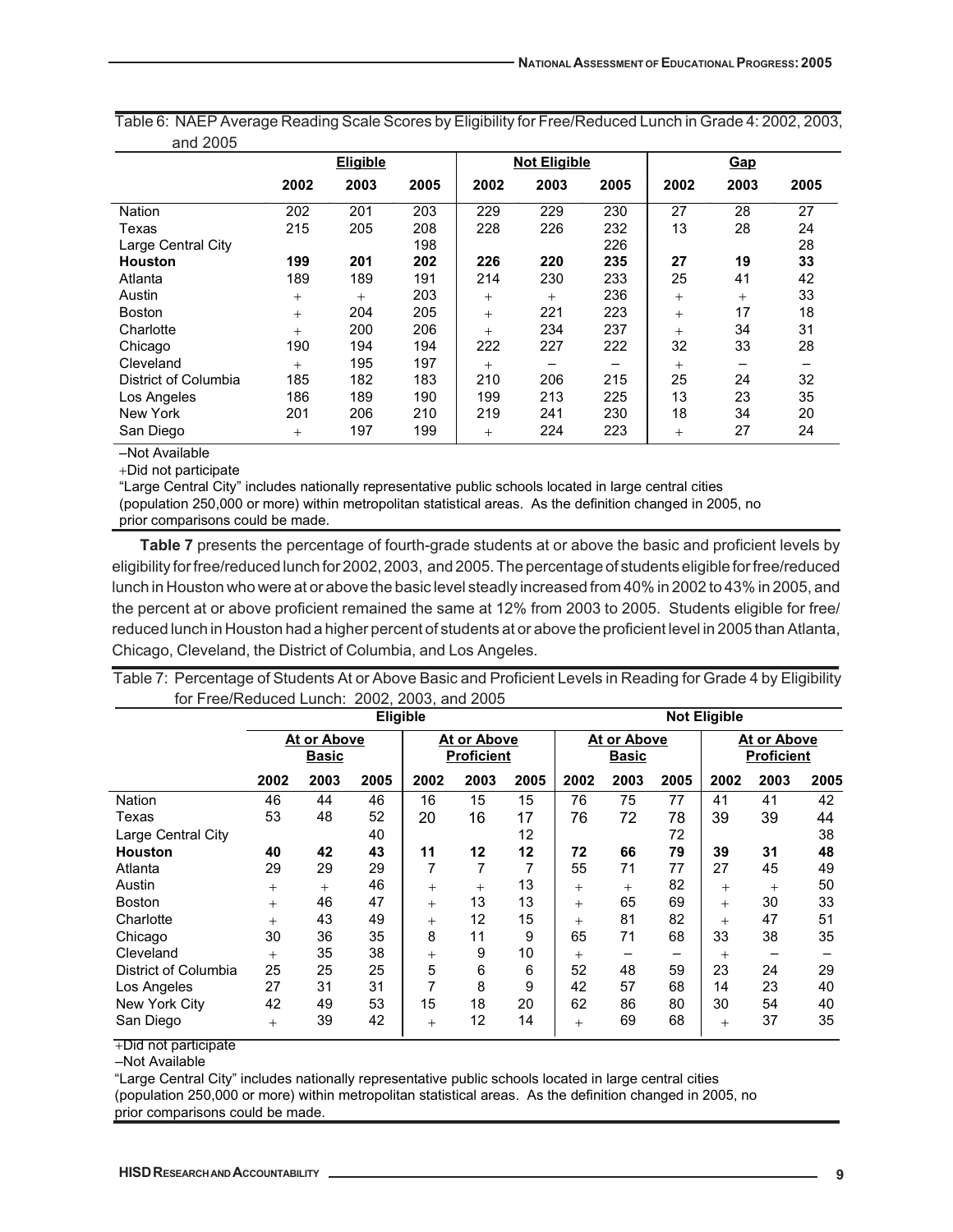### **Reading Results by Contexts**

As mentioned previously, the NAEP reading framework included assessing fourth-grade students on reading for literary experience and reading for information. **Table 8** presents the average reading scale scores of Houston fourth-grade students by context. The average scale score for the context, "reading for literary experience," increased from 210 in 2003 to 214 in 2005. The average scale score for the context, "reading for information," steadly increased from 200 in 2002 to 207 in 2005. A comparison of the average scale scores between "reading for literary experience" and "reading for information" reveals that fourth-grade students achieved a higher scale score on "reading for literary experience." The composite average scale score in 2005 was 211.

Table 8: NAEP Average Reading Scale Scores by Context for Houston Fourth-Grade Students: 2002, 2003, and 2005

|                                 | <b>Average Scale Score</b> |             |             |  |  |  |  |  |
|---------------------------------|----------------------------|-------------|-------------|--|--|--|--|--|
|                                 | 2002                       | <u>2003</u> | <u>2005</u> |  |  |  |  |  |
| Reading for Literary Experience | 211                        | 210         | 214         |  |  |  |  |  |
| Reading for Information         | 200                        | 202         | 207         |  |  |  |  |  |
| Reading Composite Score         | 206                        | 207         | 211         |  |  |  |  |  |

## **Reading Results: Grade 8**

The NAEP Reading Assessment results of eighth-grade students for 2002, 2003, and 2005 are presented in **Table 9**. Results are presented by scale scores and the percentage of students at or above the basic and proficient achievement levels. In order to make comparisons, the results for the nation, Texas, large central city, and participating districts are also included in Table 9. Boston, Charlotte, Cleveland, and San Diego did not participate in the 2002 NAEP Reading Assessment; therefore, there are no 2002 reading results for these districts. In addition, data for eighth-grade students in New York City were not available in 2002 because the district did not meet the required 70% school participation rate. Austin did not participate in 2002 or 2003.

As mentioned previously, the reading scale scores range from 0 to 500. The average scale score for Texas eighth-grade students on the reading assessment was 258, lower than the national average of 260 in 2005. The average scale score for the nation slightly decreased from 261 in 2003 to 260 in 2005. Also, the average scale score for Texas decreased from 259 in 2003 to 258 in 2005, while Houston's average scale score increased from 246 in 2003 to 248 in 2005. The average reading scale score for Houston eighth-grade students was lower than the nation, Texas, and large central city average in 2005. Houston's average scale score in 2005 was higher than the average scale score for Atlanta, Cleveland, the District of Columbia, and Los Angeles.

The percentage of Texas eighth-grade students who scored at or above the proficient level was 26%, compared to 29% nationally in 2005. The percent of eighth-grade students who scored at or above the proficient level for large central city was 20% in 2005. Eighth-grade students in Houston experienced an increase in the percent of students at or above the proficient level from 14% in 2003 to 17% in 2005. Houston's 17% was higher than the percent of eighth-grade students who scored at or above the proficient level in Atlanta, Cleveland, the District of Columbia, and Los Angeles. The percentage of eighth-grade students who scored at or above the basic level for the nation was 71% and 69% for Texas in 2005. In addition, the percentage of large central city eighth-grade students who scored at or above the basic level in 2005 was 60%. The percentage of Houston eighth-grade students who scored at or above the basic level was 59%, which was lower than the nation, Texas, and large central city.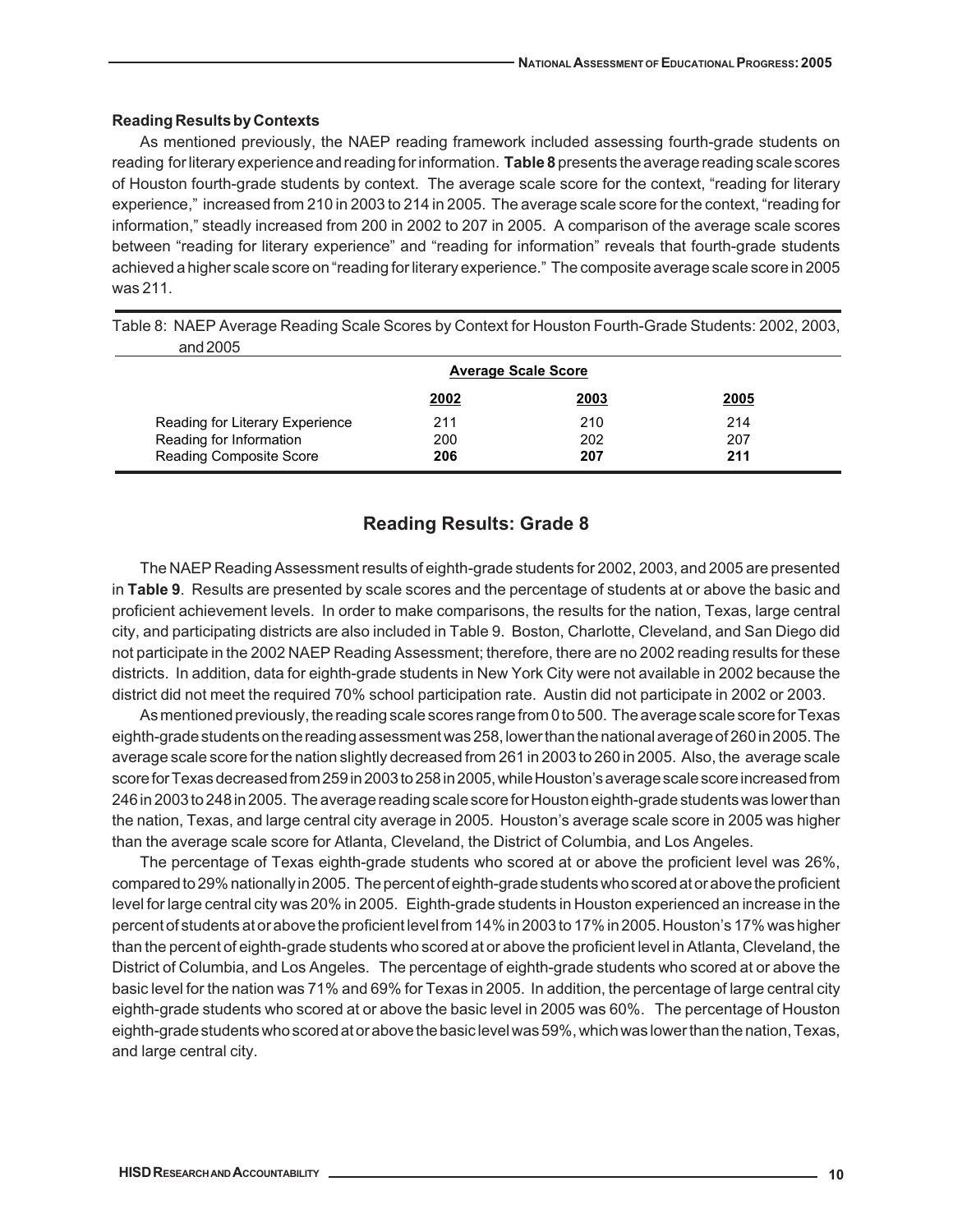|                      | <b>Scale Scores</b><br>$(0 - 500)$ |      |      |        | At or Above Basic<br>(Percentage of Students) |      | At or Above Proficient<br>(Percentage of Students) |        |      |  |
|----------------------|------------------------------------|------|------|--------|-----------------------------------------------|------|----------------------------------------------------|--------|------|--|
|                      | 2002                               | 2003 | 2005 | 2002   | 2003                                          | 2005 | 2002                                               | 2003   | 2005 |  |
| <b>Nation</b>        | 263                                | 261  | 260  | 74     | 72                                            | 71   | 31                                                 | 30     | 29   |  |
| Texas                | 262                                | 259  | 258  | 73     | 71                                            | 69   | 31                                                 | 26     | 26   |  |
| Large Central City   |                                    |      | 250  |        |                                               | 60   |                                                    |        | 20   |  |
| Houston              | 248                                | 246  | 248  | 59     | 55                                            | 59   | 17                                                 | 14     | 17   |  |
| Atlanta              | 236                                | 240  | 240  | 42     | 47                                            | 46   | 8                                                  | 11     | 12   |  |
| Austin               | $^{+}$                             | $+$  | 257  | $^{+}$ | $^{+}$                                        | 65   | $^{+}$                                             | $^{+}$ | 27   |  |
| <b>Boston</b>        | $^{+}$                             | 252  | 253  | $^{+}$ | 61                                            | 61   | $^{+}$                                             | 22     | 23   |  |
| Charlotte            | $^{+}$                             | 262  | 259  | $^{+}$ | 71                                            | 69   | $^{+}$                                             | 30     | 29   |  |
| Chicago              | 249                                | 248  | 249  | 62     | 59                                            | 60   | 15                                                 | 15     | 17   |  |
| Cleveland            | $^{+}$                             | 240  | 240  | $^{+}$ | 48                                            | 49   | $^{+}$                                             | 10     | 10   |  |
| District of Columbia | 240                                | 239  | 238  | 48     | 47                                            | 45   | 10                                                 | 10     | 12   |  |
| Los Angeles          | 237                                | 234  | 239  | 44     | 43                                            | 47   | 10                                                 | 11     | 13   |  |
| New York             | -                                  | 252  | 251  | -      | 62                                            | 61   | -                                                  | 22     | 20   |  |
| San Diego            | $^{+}$                             | 250  | 253  | $^{+}$ | 60                                            | 63   | $^{+}$                                             | 20     | 23   |  |

Table 9 : NAEP Eighth-Grade Reading Assessment Results by Scale Scores and Percentage of Students At or Above Basic and Proficient Levels: 2002, 2003, and 2005

+Did not participate

"Large Central City" includes nationally representative public schools located in large central cities (population 250,000 or more) within metropolitan statistical areas. As the definition changed in 2005, no prior comparisons could be made.

## **Reading Results by Race/Ethnicity**

**Table 10** presents the average reading scale scores of African American, Hispanic, and White eighth-grade students. The average scale score of Houston African American students has steadly decreased from 247 in 2002 to 242 in 2005. Hispanic students in Houston experienced an increase in their average scale score from 242 in 2003 to 245 in 2005. White students' average scale score increased from 270 in 2003 to 280 in 2005.

| Table 10: NAEP Average Reading Scale Scores by Race/Ethnicity in Reading for Grade 8: 2002, 2003, and 2005 |        |                         |      |        |                 |      |        |                 |      |  |
|------------------------------------------------------------------------------------------------------------|--------|-------------------------|------|--------|-----------------|------|--------|-----------------|------|--|
|                                                                                                            |        | <b>African American</b> |      |        | <b>Hispanic</b> |      | White  |                 |      |  |
|                                                                                                            | 2002   | 2003                    | 2005 | 2002   | 2003            | 2005 | 2002   | 2003            | 2005 |  |
| Nation                                                                                                     | 244    | 244                     | 242  | 245    | 244             | 245  | 271    | 270             | 269  |  |
| Texas                                                                                                      | 247    | 247                     | 246  | 250    | 247             | 248  | 276    | 272             | 270  |  |
| Large Central City                                                                                         |        |                         | 240  |        |                 | 243  |        |                 | 270  |  |
| <b>Houston</b>                                                                                             | 247    | 244                     | 242  | 243    | 242             | 245  | 279    | 270             | 280  |  |
| Atlanta                                                                                                    | 233    | 237                     | 237  |        |                 |      | 275    | —               |      |  |
| Austin                                                                                                     | $^{+}$ | $^{+}$                  | 242  | $+$    | $+$             | 243  | $^{+}$ | $^{+}$          | 279  |  |
| <b>Boston</b>                                                                                              | $^{+}$ | 245                     | 244  | $+$    | 245             | 248  | $^{+}$ | 273             | 274  |  |
| Charlotte                                                                                                  | $^{+}$ | 247                     | 244  | $^{+}$ | 244             | 248  | $^{+}$ | 278             | 278  |  |
| Chicago                                                                                                    | 245    | 243                     | 240  | 248    | 249             | 251  | 266    | 265             | 270  |  |
| Cleveland                                                                                                  | $+$    | 238                     | 236  | $+$    | —               | 248  | $^{+}$ | 250             | 255  |  |
| District of Columbia                                                                                       | 238    | 236                     | 235  | 240    | 240             | 247  | -      | $\qquad \qquad$ | 301  |  |
| Los Angeles                                                                                                | 236    | 233                     | 234  | 230    | 228             | 235  | 264    | 266             | 261  |  |
| New York                                                                                                   |        | 245                     | 241  | -      | 247             | 247  | —      | 270             | 269  |  |
| San Diego                                                                                                  | $^{+}$ | 236                     | 242  | $^{+}$ | 238             | 241  | $^{+}$ | 269             | 273  |  |

+Did not participate

–Not Available

"Large Central City" includes nationally representative public schools located in large central cities (population 250,000 or more) within metropolitan statistical areas. As the definition changed in 2005, no prior comparisons could be made.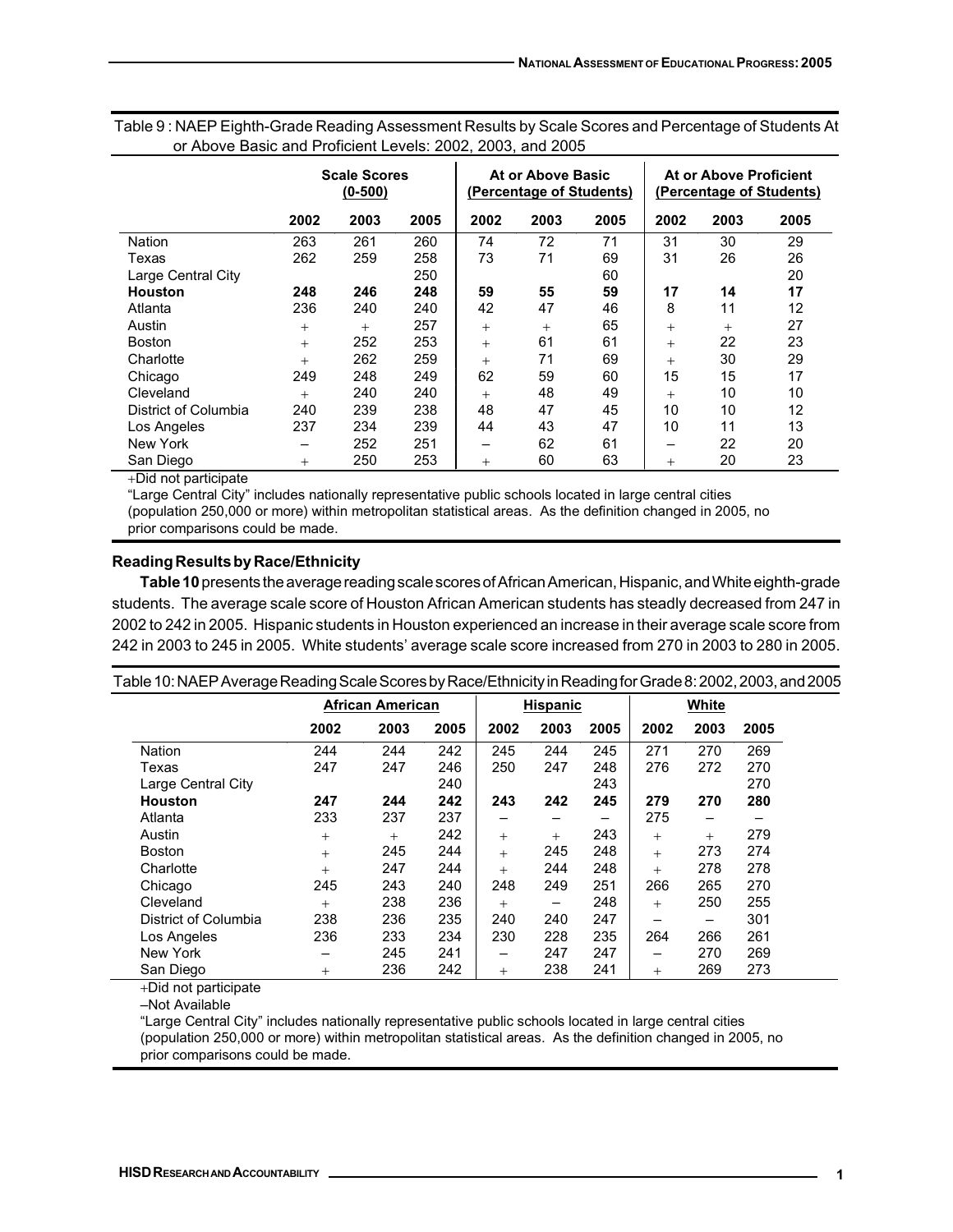**Figure 4** presents the average reading scale scores of African American eighth-grade students in 2005. The average scale score for African American eighth-grade students in Houston was 242, which was the same as the nation. The average scale score for Houston was higher than the large central city and six of the participating districts. The average scale for Texas was 246, which was four points higher than Houston's average scale score. The lowest score was found among African American students in Los Angeles, who scored eight points lower than their counterparts in Houston. Boston and Charlotte achieved higher average scale scores than Houston.





**Figure 5** presents the average reading scale scores of Hispanic eighth- grade students in 2005. The average scale score for Hispanic eighth- grade students in Houston was lower than the average scale score for Texas, and six of the participating districts. However, Hispanic eighth-grade students in Houston achieved higher average scale scores than the large central city, Austin, Los Angeles, and San Diego. Houston and the nation had the same average scale score at 245. The lowest score was found among Hispanic students in Los Angeles, who scored 10 points lower than their counterparts in Houston. Atlanta was not included in Figure 5 because there was not a sufficient number of Hispanic students tested.



Figure 5: Average Reading Scale Scores for Hispanic Students in Grade 8: 2005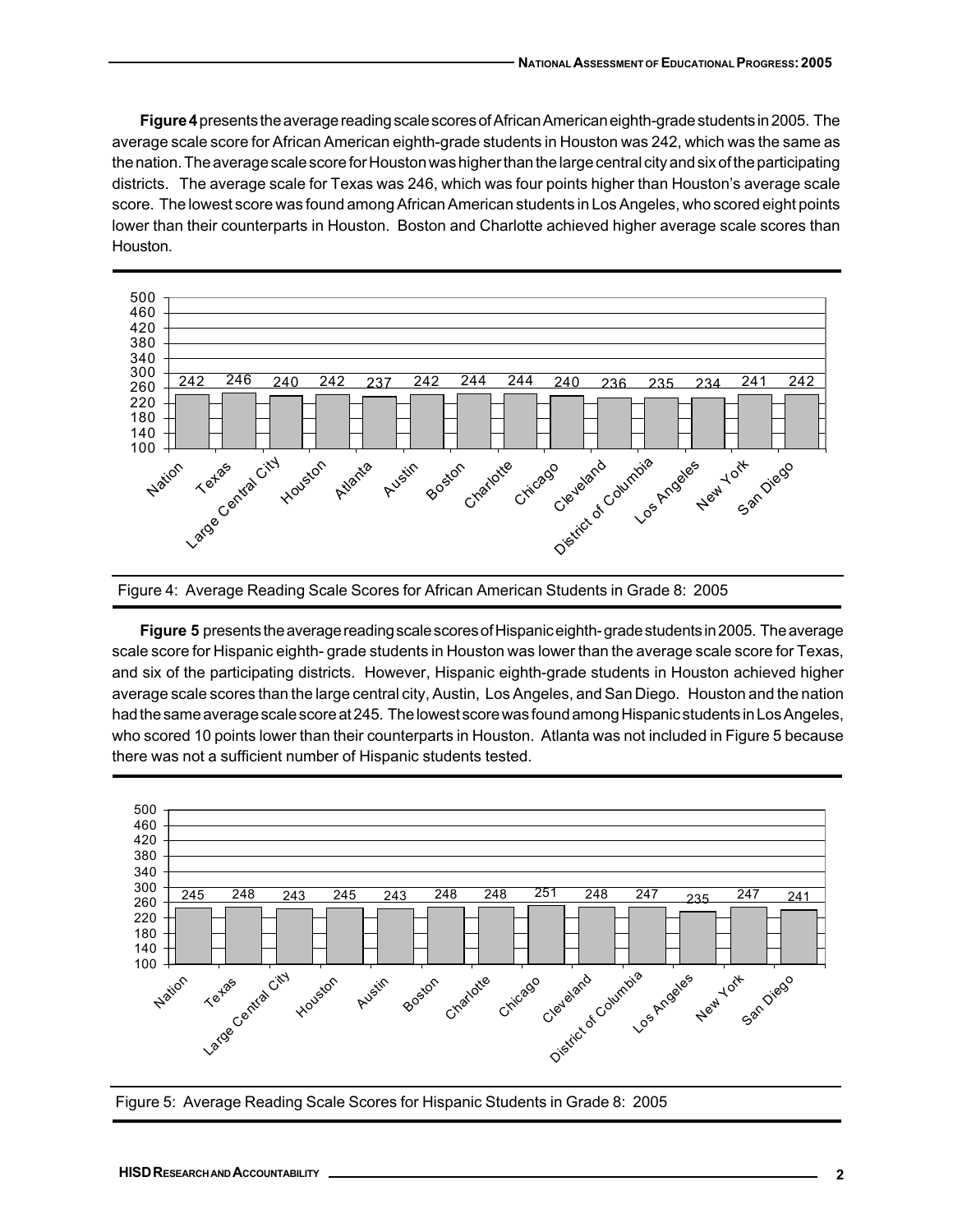**Figure 6** presents the average reading scale scores of White eighth-grade students in 2005. The average scale score for White eighth-grade students in Houston was 280, which was higher than the nation, Texas, and large central city average scale scores. White students in Houston also experienced higher average scale scores than all of the participating districts with the exception of the District of Columbia. The lowest score was found among White students in Cleveland, who scored 25 points lower than their counterparts in Houston. Atlanta was not included in Figure 6 because there was not a sufficient number of White students tested.





**Table 11** presents the percentage of eighth-grade students at or above the basic level by race/ethnicity for 2002, 2003, and 2005. The percentage of African American students in Houston who were at or above the basic level remained the same at 53% from 2003 to 2005. Also, African American students in Houston had a higher percent of students at or above the basic level than the percent for the nation, large central city and eight of the districts in 2005. The percentage of Hispanic students in Houston who were at or above the basic level increased from 51% in 2003 to 56% in 2005. Hispanic students in Houston had a higher percent of students at or above the basic level than the percent for the nation, large central ciy, and three of the districts. The percentage of White students in Houston who were at or above the basic level increased from 80% in 2003 to 89% in 2005. Also, White students in Houston had a higher percent of students at or above the proficient level than the percent for the nation, Texas, large central city, and eight of the participating districts.

**Table 12** presents the percentage of eighth-grade students at or above the proficient level by race/ethnicity for 2002, 2003, and 2005. The percentage of African American students in Houston who were at or above the proficient level decreased from 12% in 2003 to 11% in 2005. Also, African American students in Houston had a higher percent of students at or above the proficient level than the percent for large central city and seven of the districts in 2005. The percentage of Hispanic students in Houston who were at or above the proficient level increased from 10% in 2003 to 12% in 2005. Hispanic students in Houston had a higher percent of students at or above the proficient level than the percent for Cleveland and Los Angeles. The percentage of White students in Houston who were at or above the proficient level increased from 40% in 2003 to 53% in 2005. Also, White students in Houston had a higher percent of students at or above the proficient level than the percent for the nation, Texas, large central city, and eight of the participating districts.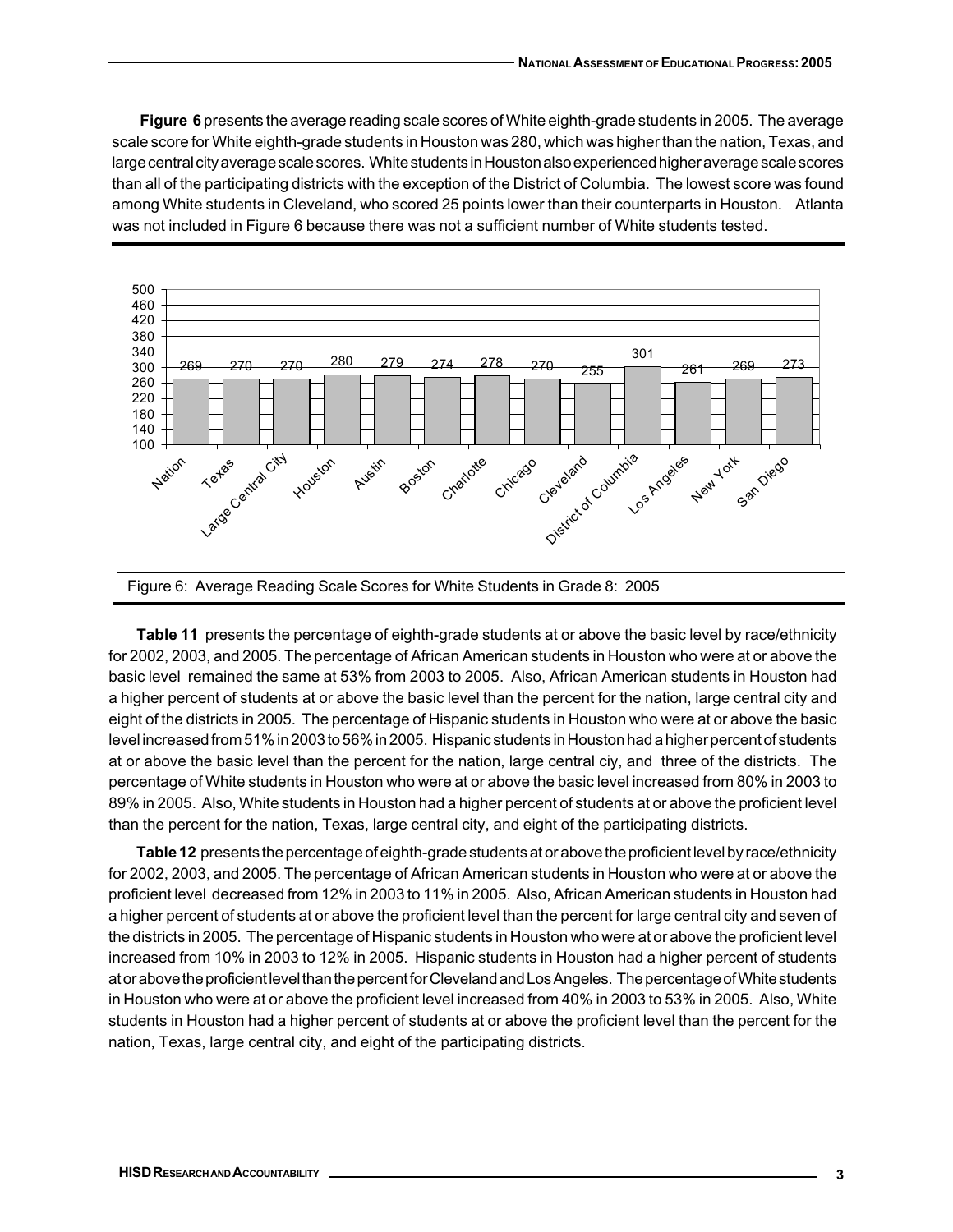|                      | At or Above Basic |                         |      |        |                 |      |        |        |      |  |  |  |
|----------------------|-------------------|-------------------------|------|--------|-----------------|------|--------|--------|------|--|--|--|
|                      |                   | <b>African American</b> |      |        | <b>Hispanic</b> |      |        | White  |      |  |  |  |
|                      | 2002              | 2003                    | 2005 | 2002   | 2003            | 2005 | 2002   | 2003   | 2005 |  |  |  |
| <b>Nation</b>        | 54                | 53                      | 51   | 56     | 54              | 55   | 83     | 82     | 81   |  |  |  |
| Texas                | 57                | 56                      | 56   | 62     | 59              | 59   | 88     | 84     | 82   |  |  |  |
| Large Central City   | 49                | 49                      | 48   | 53     | 51              | 53   | 80     | 79     | 81   |  |  |  |
| <b>Houston</b>       | 60                | 53                      | 53   | 52     | 51              | 56   | 87     | 80     | 89   |  |  |  |
| Atlanta              | 39                | 44                      | 43   |        |                 |      | 84     |        |      |  |  |  |
| Austin               | $+$               | $+$                     | 52   | $^{+}$ | $^{+}$          | 52   | $^{+}$ | $^{+}$ | 86   |  |  |  |
| <b>Boston</b>        | $^{+}$            | 53                      | 52   | $^{+}$ | 54              | 57   | $^{+}$ | 79     | 81   |  |  |  |
| Charlotte            | $^{+}$            | 55                      | 55   | $^{+}$ | 52              | 58   | $^{+}$ | 88     | 87   |  |  |  |
| Chicago              | 57                | 52                      | 50   | 61     | 61              | 62   | 75     | 79     | 81   |  |  |  |
| Cleveland            | $+$               | 45                      | 44   | $^{+}$ |                 | 57   | $^{+}$ | 62     | 66   |  |  |  |
| District of Columbia | 46                | 45                      | 42   | 53     | 51              | 59   |        |        | 94   |  |  |  |
| Los Angeles          | 43                | 41                      | 40   | 36     | 37              | 43   | 73     | 76     | 69   |  |  |  |
| New York City        |                   | 56                      | 49   |        | 57              | 57   |        | 79     | 80   |  |  |  |
| San Diego            | $^{+}$            | 46                      | 53   | $^{+}$ | 46              | 50   | $^{+}$ | 79     | 82   |  |  |  |

Table 11: Percentage of Students At or Above Basic Levels in Reading for Grade 8 by Race/Ethnicity: 2002, 2003, and 2005

+Did not participate

–Not Available

"Large Central City" includes nationally representative public schools located in large central cities (population 250,000 or more) within metropolitan statistical areas. As the definition changed in 2005, no prior comparisons could be made.

|                | Table 12: Percentage of Students At or Above Proficient Levels in Reading for Grade 8 by Race/Ethnicity: 2002, |
|----------------|----------------------------------------------------------------------------------------------------------------|
| 2003, and 2005 |                                                                                                                |

|                      | <b>At or Above Proficient</b> |        |      |        |                 |      |        |        |      |  |  |  |
|----------------------|-------------------------------|--------|------|--------|-----------------|------|--------|--------|------|--|--|--|
|                      | <b>African American</b>       |        |      |        | <b>Hispanic</b> |      |        | White  |      |  |  |  |
|                      | 2002                          | 2003   | 2005 | 2002   | 2003            | 2005 | 2002   | 2003   | 2005 |  |  |  |
| <b>Nation</b>        | 13                            | 12     | 11   | 14     | 14              | 14   | 39     | 39     | 37   |  |  |  |
| Texas                | 15                            | 14     | 14   | 17     | 14              | 15   | 47     | 39     | 39   |  |  |  |
| Large Central City   | 11                            | 10     | 10   | 13     | 12              | 13   | 40     | 36     | 38   |  |  |  |
| <b>Houston</b>       | 15                            | 12     | 11   | 13     | 10              | 12   | 47     | 40     | 53   |  |  |  |
| Atlanta              | 5                             | 8      | 9    | -      | -               |      | 47     | –      |      |  |  |  |
| Austin               | $^{+}$                        | $^{+}$ | 10   | $^{+}$ | $^{+}$          | 13   | $^{+}$ | $^{+}$ | 50   |  |  |  |
| <b>Boston</b>        | $+$                           | 14     | 13   | $^{+}$ | 14              | 16   | $^{+}$ | 44     | 46   |  |  |  |
| Charlotte            | $^{+}$                        | 14     | 13   | $^{+}$ | 14              | 19   | $^{+}$ | 49     | 49   |  |  |  |
| Chicago              | 10                            | 10     | 10   | 12     | 15              | 16   | 31     | 30     | 41   |  |  |  |
| Cleveland            | $^{+}$                        | 8      | 8    | $^{+}$ | –               | 10   | $^{+}$ | 14     | 20   |  |  |  |
| District of Columbia | 8                             | 8      | 9    | 11     | 11              | 18   |        | -      | 74   |  |  |  |
| Los Angeles          | 8                             |        | 8    | 5      | 6               | 9    | 33     | 36     | 31   |  |  |  |
| New York City        |                               | 13     | 10   |        | 17              | 14   |        | 42     | 38   |  |  |  |
| San Diego            | $^{+}$                        |        | 12   | $^{+}$ |                 | 12   | $^{+}$ | 37     | 44   |  |  |  |

+Did not participate

–Not Available

"Large Central City" includes nationally representative public schools located in large central cities (population 250,000 or more) within metropolitan statistical areas. As the definition changed in 2005, no prior comparisons could be made.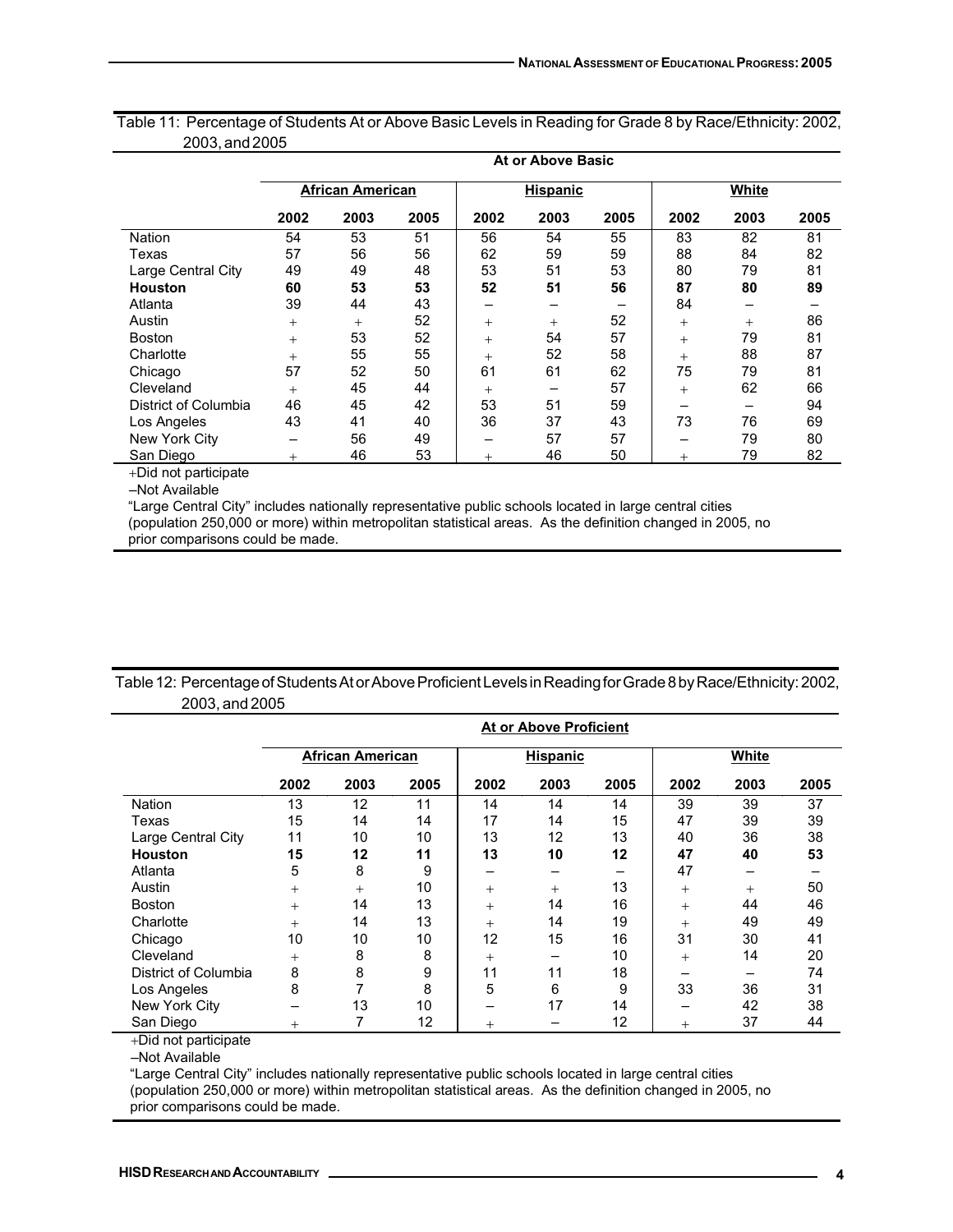#### **Reading Results by Eligibility for Free/Reduced Lunch**

**Table 13** presents NAEP average reading scale scores of eighth-grade students by eligibility for free/ reduced lunch for 2002, 2003, and 2005. The average reading scale score for students in Houston who were eligible for free/reduced lunch increased from 241 in 2003 to 243 in 2005. Houston students who were eligible for free/reduced lunch had higher average scale scores than students in six of the participating districts in 2005. The average scale score for students in Houston who were eligible for free/reduced lunch was the same as large centeral city and lower than the nations' and Texas' average scale score. The average scale score of students in Houston who were not eligible for free/reduced lunch increased from 256 in 2003 to 262 in 2005. In addition, eighth-grade students who were not eligible for free/reduced lunch in the nation, Texas, large central city, and all of the participating districts scored higher, on average, than students who were eligible for free/reduced lunch.

Table 13 also presents the gap between students who were eligible and students who were not eligible for free/reduced lunch in 2002, 2003, and 2005. The gap for Houston increased from 15 to 19 points, since the average scale score increased more for students who were not eligible for free/reduced lunch than for students who were eligible. Also, the gap for Houston between students who were eligible and students who were not eligible for free/reduced lunch was narrower than the gaps for the nation, Texas, large central city, and four of the participating districts in 2005.

Table 13: NAEP Average Reading Scale Scores by Eligibility for Free/Reduced Lunch in Grade 8: 2002, 2003, and 2005

|                      | <b>Eligible</b> |      |      |        | <b>Not Eligible</b> |      |        | Gap    |        |
|----------------------|-----------------|------|------|--------|---------------------|------|--------|--------|--------|
|                      | 2002            | 2003 | 2005 | 2002   | 2003                | 2005 | 2002   | 2003   | 2005   |
| <b>Nation</b>        | 249             | 246  | 247  | 271    | 271                 | 270  | 22     | 25     | 23     |
| Texas                | 248             | 246  | 247  | 275    | 269                 | 269  | 27     | 23     | 22     |
| Large Central City   |                 |      | 243  |        |                     | 264  |        |        | 21     |
| <b>Houston</b>       | 243             | 241  | 243  | 261    | 256                 | 262  | 18     | 15     | 19     |
| Atlanta              | 233             | 235  | 234  | 244    | 256                 | 260  | 11     | 21     | 26     |
| Austin               | $^{+}$          | $+$  | 240  | $^{+}$ | $^{+}$              | 272  | $^{+}$ | $^{+}$ | $^{+}$ |
| <b>Boston</b>        | $^{+}$          | 247  | 247  | $^{+}$ | 265                 | 274  | $^{+}$ | 18     | 27     |
| Charlotte            | $^{+}$          | 244  | 242  | $^{+}$ | 273                 | 274  | $^{+}$ | 29     | 32     |
| Chicago              | 246             | 246  | 246  | 267    | 267                 | 264  | 21     | 20     | 18     |
| Cleveland            | $^{+}$          | 240  | 240  | $^{+}$ |                     | -    | $^{+}$ |        | -      |
| District of Columbia | 235             | 232  | 234  | 251    | 248                 | 249  | 16     | 16     | 15     |
| Los Angeles          | –               | 230  | 236  |        | 247                 | 254  |        | 17     | 18     |
| New York             |                 | 248  | 249  | -      | 278                 | 266  |        | 30     | 17     |
| San Diego            | $^{+}$          | 240  | 243  | $^{+}$ | 262                 | 266  | $^{+}$ | 22     | 23     |

–Not Available

+Did not participate

"Large Central City" includes nationally representative public schools located in large central cities (population 250,000 or more) within metropolitan statistical areas. As the definition changed in 2005, no prior comparisons could be made.

**Table 14** presents the percentage of eighth-grade students at or above the basic and proficient levels by eligibility for free/reduced lunch for 2002, 2003, and 2005. Eighth-grade students eligible for free/reduced lunch in the nation, large central city, and Houston experienced an increase in the percent at or above the basic from 2003 to 2005. Students eligible for free/reduced lunch in Houston had a higher percent of students at or above the proficient level in 2005 than Atlanta, Cleveland, the District of Columbia, and Los Angeles. The percent of students not eligible for free/reduced lunch at or above the proficient level for Houston increased from 23% in 2003 to 30% in 2005.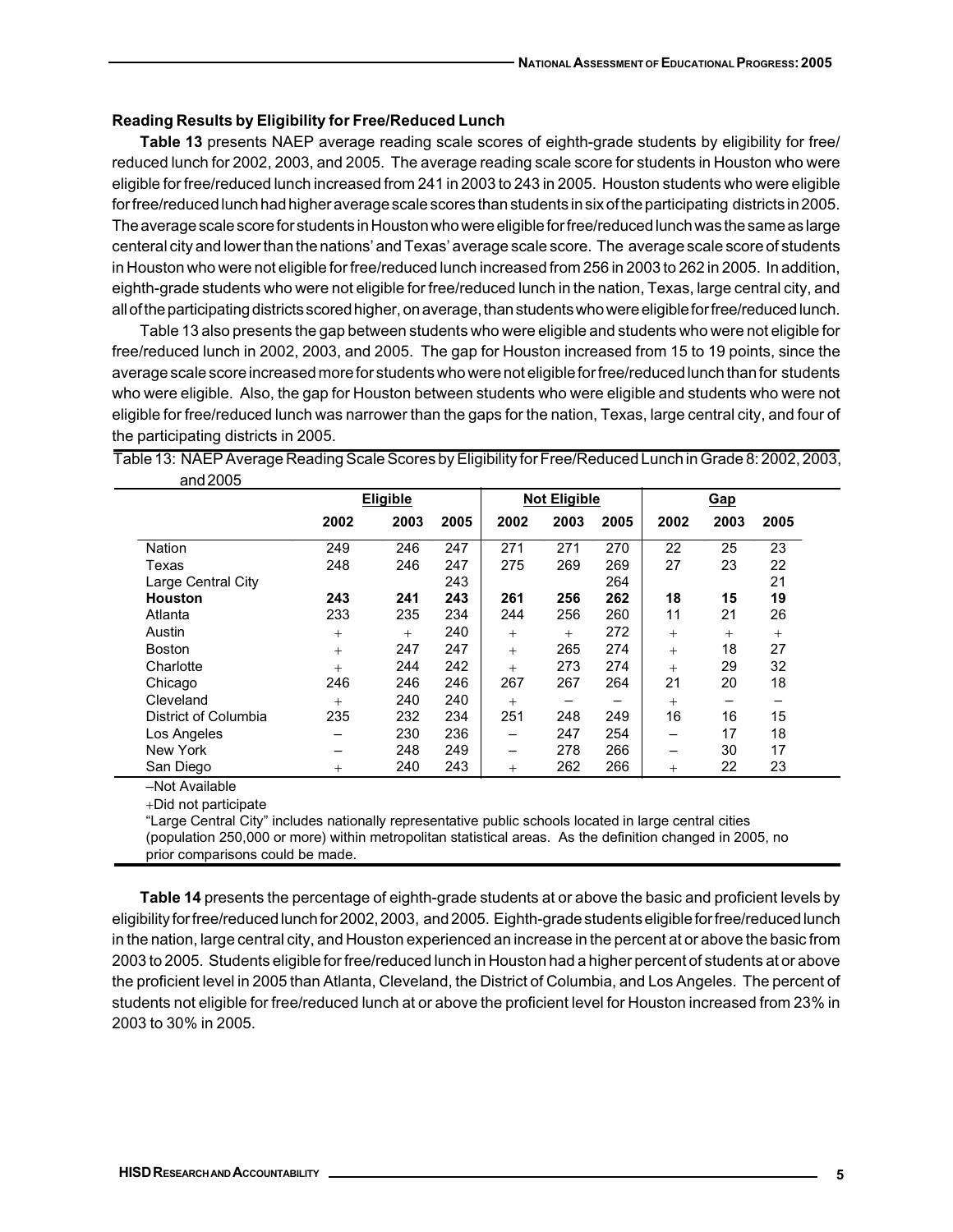| Eligible                    |      |        |        |      |                                  | <b>Not Eligible</b>         |      |                          |                                         |      |  |
|-----------------------------|------|--------|--------|------|----------------------------------|-----------------------------|------|--------------------------|-----------------------------------------|------|--|
| At or Above<br><b>Basic</b> |      |        |        |      |                                  | At or Above<br><b>Basic</b> |      |                          | <b>At or Above</b><br><b>Proficient</b> |      |  |
| 2003                        | 2005 | 2002   | 2003   | 2005 | 2002                             | 2003                        | 2005 | 2002                     | 2003                                    | 2005 |  |
| 56                          | 57   | 17     | 15     | 15   | 83                               | 82                          | 81   | 40                       | 39                                      | 38   |  |
| 57                          | 57   | 16     | 12     | 14   | 86                               | 81                          | 80   | 44                       | 37                                      | 37   |  |
| 50                          | 52   | 11     | 12     | 13   | 78                               | 74                          | 74   | 37                       | 31                                      | 33   |  |
| 49                          | 54   | 13     | 10     | 11   | 75                               | 67                          | 73   | 26                       | 23                                      | 30   |  |
| 42                          | 40   | 6      | 7      |      | 53                               | 68                          | 67   | 12                       | 26                                      | 31   |  |
| $^{+}$                      | 49   | $+$    | $^{+}$ | 12   | $^{+}$                           | $^{+}$                      | 81   | $^{+}$                   | $+$                                     | 43   |  |
| 56                          | 55   | $+$    | 16     | 17   | $^{+}$                           | 74                          | 81   | $^{+}$                   | 34                                      | 46   |  |
| 51                          | 53   | $+$    | 13     | 12   | $^{+}$                           | 83                          | 83   | $^{+}$                   | 41                                      | 44   |  |
| 56                          | 57   | 11     | 13     | 14   | 76                               | 78                          | 73   | 36                       | 32                                      | 34   |  |
| 48                          | 49   | $+$    | 10     | 10   | $^{+}$                           |                             |      | $^{+}$                   |                                         |      |  |
| 39                          | 41   | 6      | 6      | 8    | 61                               | 56                          | 56   | 18                       | 17                                      | 20   |  |
| 37                          | 43   | -      |        | 10   |                                  | 58                          | 63   | -                        | 18                                      | 24   |  |
| 58                          | 59   | -      | 18     | 18   | -                                | 87                          | 76   | $\overline{\phantom{0}}$ | 48                                      | 35   |  |
| 48                          | 53   | $^{+}$ | 11     | 14   | $^{+}$                           | 74                          | 75   | $^{+}$                   | 30                                      | 34   |  |
|                             |      |        |        |      | At or Above<br><b>Proficient</b> |                             |      |                          |                                         |      |  |

Table 14: Percentage of Students At or Above Basic and Proficient Levels in Reading for Grade 8 by Eligibility for Free/Reduced Lunch: 2002, 2003, and 2005

+Did not participate

–Not Available

"Large Central City" includes nationally representative public schools located in large central cities (population 250,000 or more) within metropolitan statistical areas. As the definition changed in 2005, no prior comparisons could be made.

## **Reading Results by Contexts**

As mentioned previously, the NAEP reading framework included assessing eighth-grade students on reading for literary experience, reading for information, and reading to perform a task. **Table 15** presents the average reading scale scores of Houston eighth-grade students by context. The average scale score for the context, "reading for literary experience," increased from 247 in 2003 to 250 in 2005. Also, the average scale score for the context, "reading for information," increased by one point from 247 in 2003 to 248 in 2005. The average scale score for the context, "reading to perform a task," increased from 242 in 2003 to 246 in 2005. A comparison of the average scale scores between the three contexts within the NAEP reading framework reveals that eighth-grade students achieved higher scale scores for "reading for literary experience." The composite average scale score in 2005 was 248.

Table 15: NAEP Average Reading Scale Scores by Context for Houston Eighth-Grade Students: 2002, 2003, and 2005

|                                 | <b>Average Scale Score</b> |      |             |  |  |  |
|---------------------------------|----------------------------|------|-------------|--|--|--|
|                                 | <u>2002</u>                | 2003 | <u>2005</u> |  |  |  |
| Reading for Literary Experience | 249                        | 247  | 250         |  |  |  |
| Reading for Information         | 248                        | 247  | 248         |  |  |  |
| Reading to Perform a Task       | 245                        | 242  | 246         |  |  |  |
| <b>Reading Composite Score</b>  | 248                        | 246  | 248         |  |  |  |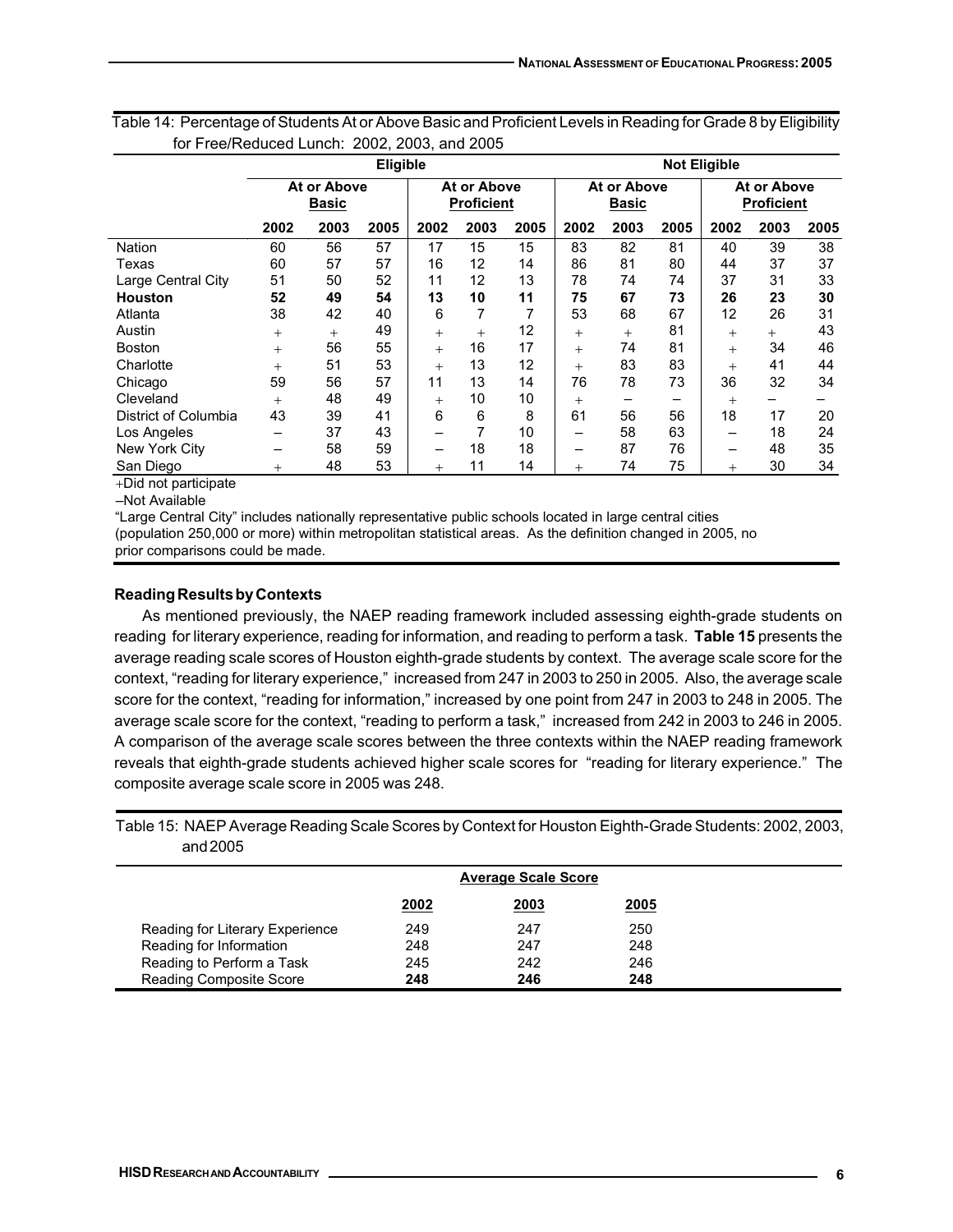## **2005 MATHEMATICS**

#### **NAEP Mathematics Framework**

The NAEP mathematics framework focuses on two dimensions. The first dimension was mathematical content. The NAEP mathematics section assessed five content strands. These content strands were:

- number properties and operations;
- measurement;
- geometry;
- data analysis and probability; and
- algebra.

 The second dimension was mathematical complexity which attempted to focus on the cognitive demands of the asssessment question. Mathematical complexity is catogrized into three levels: low, moderate, or high. Each level includes aspects of knowing and doing mathematics such as reasoning, performing procedures, understanding concepts, or solving problems. The mathematics framework used for previous NAEP assessments focused on the dimensions of mathematical ability and mathematical power. Mathematical complexity builds on these dimensions.

Mathematics was assessed through multiple choice, short constructed-response and extended- constructed response questions. The short constructed-response questions required students to give either a numerical result or the correct name or classification for a group of mathematical objects, draw an example of a given concept, or write a brief explanation for a given result. Extended constructed-response questions required students to plan an approach, solve the problem, and interpret their solution. In addition, students were required to show evidence of their work and communicate their decision-making process in solving the problem. Unique scoring guides were developed for each constructed-response question. Each student took two 25-minute blocks of questions.

## **Mathematics Results: Grade 4**

The NAEP Mathematics Assessment results of fourth-grade students for 2003 and 2005 are presented in **Table 16**. The administration of the 2003 mathematics assessment set the initial benchmark for the TUDA. Results are presented by scale scores and the percentage of students at or above the basic and proficient achievement levels. In order to make comparisons, the results for the nation, Texas, large central city, and participating districts are also included in Table 16.

As mentioned previously, the mathematics scale scores range from 0 to 500. The average scale score for Texas fourth-grade students on the mathematics assessment increased from 237 in 2003 to 242 in 2005, while the average scale score for Houston increased from 227 in 2003 to 233 in 2005. This average mathematics scale score for Houston fourth-grade students was lower than the nation and Texas, but higher than the large central city average in 2005. Also, fourth-grade students in Houston outperformed their counterparts in eight of the participating districts. Austin and Charlotte had higher average scale scores than Houston.

The percentage of Texas fourth-grade students who scored at or above the basic level was 87% compared to 79% nationally. The percent of fourth-grade students in Houston who scored at or above the basic level increased from 70% in 2003 to 77% in 2005. The percent of fourth-grade students in Houston who scored at or above the basic level was higher than large central city and eight other districts. The percentage of Texas fourth-grade students who scored at or above the proficient level was 40% compared to 35% nationally in 2005. The percent of fourth-grade students in Houston who scored at or above the proficient level increased from 18% in 2003 to 26% in 2005. The percent of fourth-grade students in Houston who scored at or above the proficient level was higher than large central city and six other districts. Austin, Charlotte, and San Diego had a higher percent of students who scored at or above the proficient level than Houston.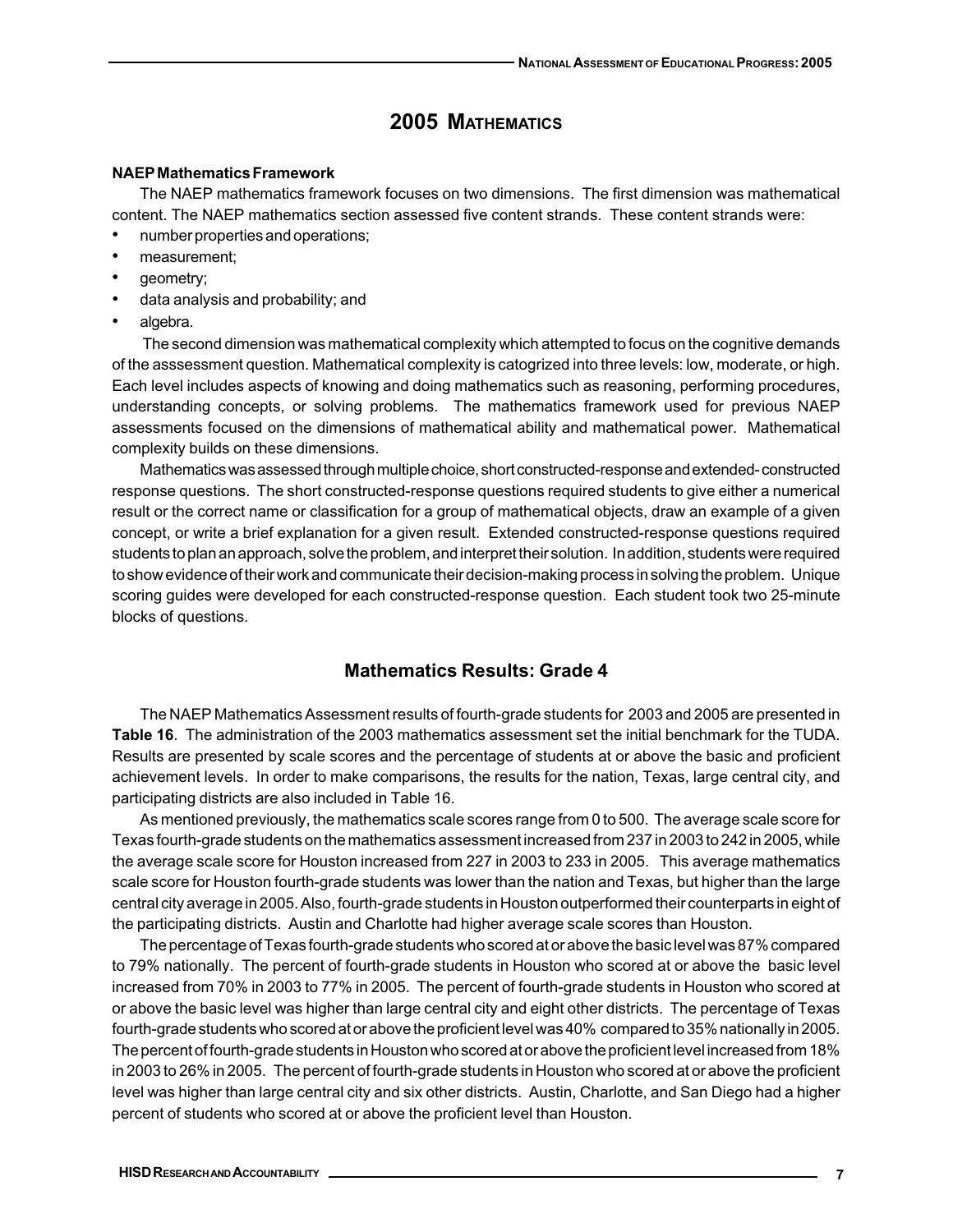|                      | <b>Scale Scores</b><br>$(0-500)$ |      |        | At or Above Basic<br>(Percentage of Students) | At or Above Proficient<br>(Percentage of Students) |      |  |
|----------------------|----------------------------------|------|--------|-----------------------------------------------|----------------------------------------------------|------|--|
|                      | 2003                             | 2005 | 2003   | 2005                                          | 2003                                               | 2005 |  |
| <b>Nation</b>        | 234                              | 237  | 76     | 79                                            | 31                                                 | 35   |  |
| Texas                | 237                              | 242  | 82     | 87                                            | 33                                                 | 40   |  |
| Large Central City   |                                  | 228  |        | 68                                            |                                                    | 24   |  |
| Houston              | 227                              | 233  | 70     | 77                                            | 18                                                 | 26   |  |
| Atlanta              | 216                              | 221  | 50     | 57                                            | 13                                                 | 17   |  |
| Austin               | $^{+}$                           | 242  | $^{+}$ | 85                                            | $^{+}$                                             | 40   |  |
| <b>Boston</b>        | 220                              | 229  | 59     | 72                                            | 12                                                 | 22   |  |
| Charlotte            | 242                              | 244  | 84     | 86                                            | 41                                                 | 44   |  |
| Chicago              | 214                              | 216  | 50     | 52                                            | 10                                                 | 13   |  |
| Cleveland            | 215                              | 220  | 51     | 60                                            | 10                                                 | 13   |  |
| District of Columbia | 205                              | 211  | 36     | 45                                            |                                                    | 10   |  |
| Los Angeles          | 216                              | 220  | 52     | 58                                            | 13                                                 | 18   |  |
| New York City        | 226                              | 231  | 67     | 73                                            | 21                                                 | 26   |  |
| San Diego            | 226                              | 232  | 66     | 74                                            | 20                                                 | 29   |  |

Table 16: NAEP Fourth-Grade Mathematics Assessment Results by Scale Scores and Percentage of Students At or Above Basic and Proficient Levels: 2003 and 2005

+Did not participate

"Large Central City" includes nationally representative public schools located in large central cities (population 250,000 or more) within metropolitan statistical areas. As the definition changed in 2005, no prior comparisons could be made.

## **Mathematics Results by Race/Ethnicity**

**Table 17** presents the average mathematics scale scores of African American, Hispanic, and White fourthgrade students in 2003 and 2005. The average scale score of African American students in Texas increased from 226 in 2003 to 228 in 2005, while Houston's average scale score increased from 221 in 2003 to 224 in 2005. The average scale score of African American students in Houston was higher than the nation and large central city. The average scale score of Houston's Hispanic students increased from 226 in 2003 to 232 in 2005. The average scale score of Hispanic students in Houston was higher than the nation and large central city. The average scale score of White students increased from 254 in 2003 to 262 in 2005. The average scale score of White students in Houston was higher than the nation, Texas, and large central city.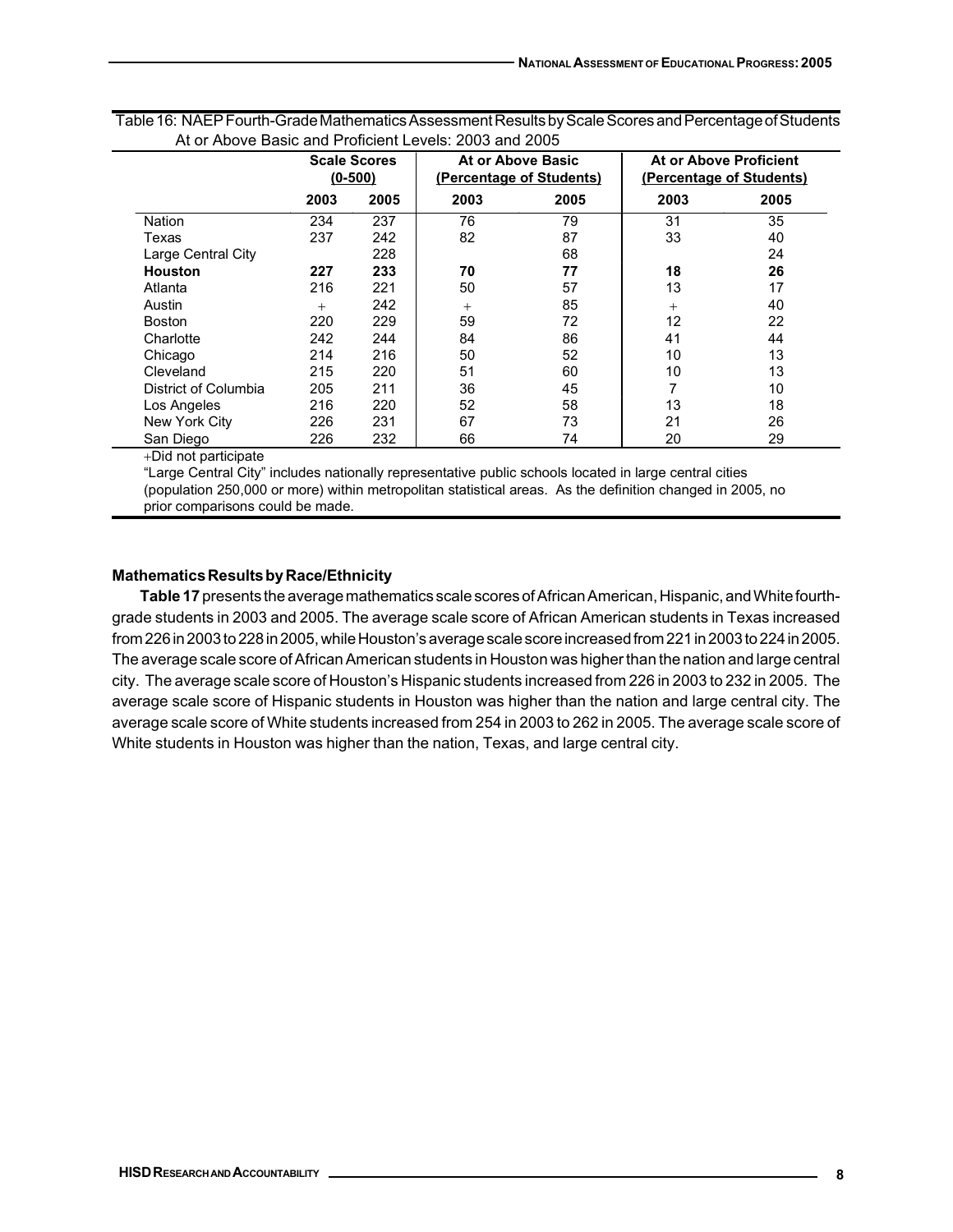|                      |        | African American |      | <b>Hispanic</b> |      | White |
|----------------------|--------|------------------|------|-----------------|------|-------|
|                      | 2003   | 2005             | 2003 | 2005            | 2003 | 2005  |
| <b>Nation</b>        | 216    | 220              | 221  | 225             | 243  | 246   |
| Texas                | 226    | 228              | 230  | 235             | 248  | 254   |
| Large Central City   | 212    | 217              | 220  | 223             | 243  | 247   |
| <b>Houston</b>       | 221    | 224              | 226  | 232             | 254  | 262   |
| Atlanta              | 211    | 215              |      |                 | 258  | 263   |
| Austin               | $^{+}$ | 228              | $+$  | 234             | $+$  | 262   |
| <b>Boston</b>        | 216    | 223              | 215  | 225             | 234  | 244   |
| Charlotte            | 229    | 230              | 233  | 234             | 257  | 261   |
| Chicago              | 207    | 208              | 217  | 217             | 235  | 243   |
| Cleveland            | 210    | 215              | 220  |                 | 233  | 233   |
| District of Columbia | 202    | 207              | 205  | 215             | 262  | 266   |
| Los Angeles          | 208    | 209              | 211  | 216             | 241  | 247   |
| New York City        | 219    | 222              | 220  | 226             | 244  | 245   |
| San Diego            | 216    | 221              | 216  | 222             | 243  | 249   |

Table 17: NAEP Average Mathematics Scale Scores by Race/Ethnicity in Grade 4: 2003 and 2005

+Did not participate

–Not Available

"Large Central City" includes nationally representative public schools located in large central cities (population 250,000 or more) within metropolitan statistical areas. As the definition changed in 2005, no prior comparisons could be made.

**Figure 7** presents the average mathematics scale scores of African American fourth-grade students in 2005. The average scale score for African American fourth-grade students in Houston was higher than the nation, large central city, and eight of the participating districts. Austin and Charlotte were the only districts that had higher average scale scores than Houston. The widest gap was found among African American students in the District of Columbia, who scored 17 points lower than their counterparts in Houston.



Figure 7: Average Mathematics Scale Scores for African American Students in Grade 4: 2005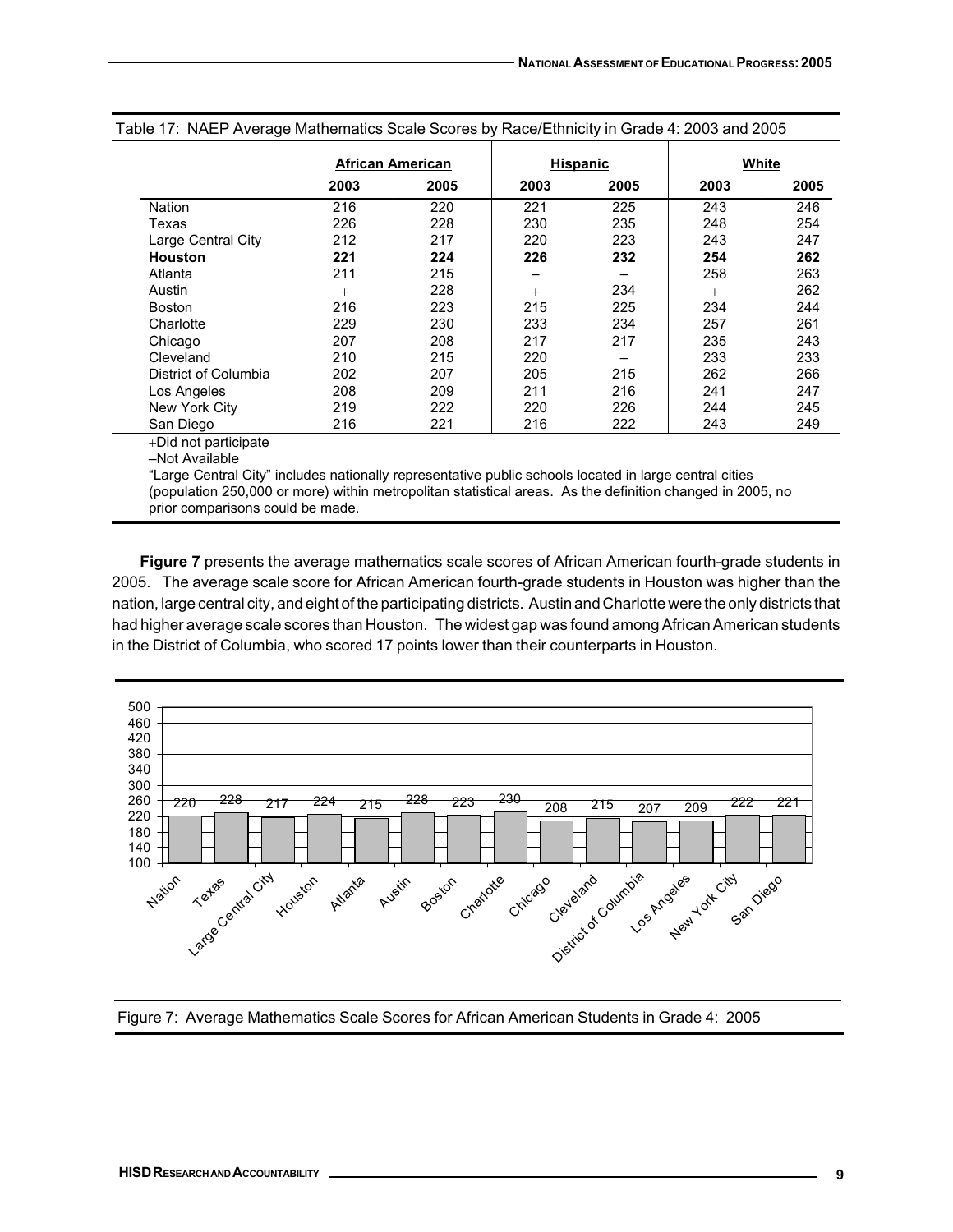**Figure 8** presents the average mathematics scale scores of Hispanic fourth-grade students in 2005. The average scale score for Hispanic fourth-grade students in Houston was 232, higher than the nation, large central city, and six of the participating districts. The widest gap was found among Hispanic students in the District of Columbia, who scored 17 points lower than their counterparts in Houston. Austin and Charlotte were the only districts with a higher average scale score than Houston. Atlanta was not included in Figure 8 because there was not a sufficient number of Hispanic students tested.





**Figure 9** presents the average mathematics scale scores of White fourth-grade students in 2005. The average scale score for White fourth-grade students in Houston was 262, which was higher than the nation, Texas, and large central city averages. White students in Houston had a higher average scale score than seven of the participating districts. The widest gap was found among White students in Cleveland, who scored 29 points lower than their counterparts in Houston. Atlanta and the District of Columbia had higher average scale scores than Houston, while Austin had the same average scale score as Houston.



Figure 9: Average Mathematics Scale Scores for White Students in Grade 4: 2005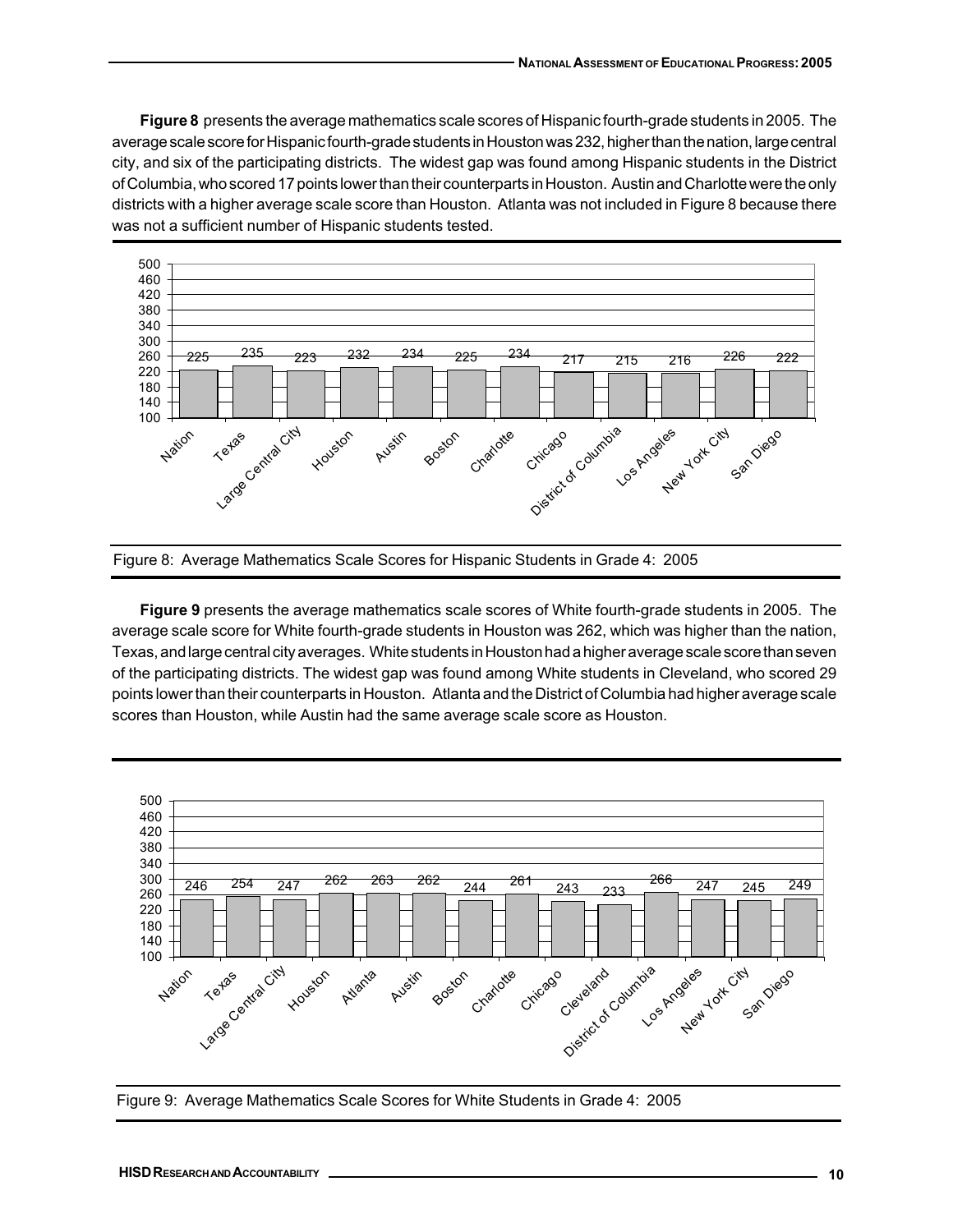**Table 18** presents the percentage of fourth-grade students at or above the basic and proficient level by race/ ethnicity for the 2003 and 2005 mathematics assessments. The percentage of African American students in Houston who were at or above the basic level increased from 62% in 2003 to 67% in 2005, while the percent at or above proficient increased from 12% in 2003 to 14% in 2005. Also, African American students in Houston had a higher percent of students at or above the proficient level than the percent for the nation, large central city, and six of the districts in 2005. The percentage of Hispanic students in Houston who were at or above the basic level increased from 70% in 2003 to 78% in 2005, while the percent at or above proficient increased from 15% in 2003 to 23% in 2005. Also, Hispanic students in Houston had a higher percent of students at or above the proficient level than the percent for the nation, large central city, and six of the participating districts. The percentage of White students in Houston who were at or above the basic level slightly increased from 96% in 2003 to 97% in 2005, while the percent at or above the proficient level increased from 63% in 2003 to 73% in 2005. Also, White students in Houston had a higher percent of students at or above the proficient level than the percent for the nation, Texas, large central city, and eight of the participating districts.

| and 2005             |                             |                         |                                  |      |      |                                                                 |                 |      |                             |       |                                  |      |  |
|----------------------|-----------------------------|-------------------------|----------------------------------|------|------|-----------------------------------------------------------------|-----------------|------|-----------------------------|-------|----------------------------------|------|--|
|                      |                             | <b>African American</b> |                                  |      |      |                                                                 | <b>Hispanic</b> |      |                             | White |                                  |      |  |
|                      | At or Above<br><b>Basic</b> |                         | At or Above<br><b>Proficient</b> |      |      | At or Above<br>At or Above<br><b>Proficient</b><br><b>Basic</b> |                 |      | At or Above<br><b>Basic</b> |       | At or Above<br><b>Proficient</b> |      |  |
|                      | 2003                        | 2005                    | 2003                             | 2005 | 2003 | 2005                                                            | 2003            | 2005 | 2003                        | 2005  | 2003                             | 2005 |  |
| <b>Nation</b>        | 54                          | 60                      | 10                               | 13   | 62   | 67                                                              | 15              | 19   | 87                          | 89    | 42                               | 47   |  |
| Texas                | 71                          | 75                      | 15                               | 18   | 76   | 82                                                              | 21              | 28   | 92                          | 96    | 49                               | 60   |  |
| Large Central City   |                             | 55                      |                                  | 11   |      | 64                                                              |                 | 17   |                             | 88    |                                  | 50   |  |
| <b>Houston</b>       | 62                          | 67                      | 12                               | 14   | 70   | 78                                                              | 15              | 23   | 96                          | 97    | 63                               | 73   |  |
| Atlanta              | 45                          | 51                      | 7                                | 9    |      |                                                                 | -               |      | 89                          | 96    | 70                               | 72   |  |
| Austin               | $^{+}$                      | 74                      | $+$                              | 18   | $+$  | 80                                                              | $^{+}$          | 27   | $^{+}$                      | 99    | $^{+}$                           | 75   |  |
| <b>Boston</b>        | 55                          | 65                      | 6                                | 13   | 51   | 70                                                              | 7               | 14   | 77                          | 88    | 32                               | 43   |  |
| Charlotte            | 73                          | 74                      | 20                               | 21   | 80   | 81                                                              | 26              | 27   | 96                          | 97    | 66                               | 70   |  |
| Chicago              | 39                          | 41                      | 4                                | 6    | 55   | 55                                                              | 10              | 13   | 82                          | 88    | 31                               | 43   |  |
| Cleveland            | 44                          | 52                      | 5                                | 8    | 58   |                                                                 | 14              | -    | 80                          | 81    | 27                               | 25   |  |
| District of Columbia | 33                          | 41                      | 4                                | 5    | 39   | 51                                                              | 7               | 11   | 97                          | 99    | 71                               | 78   |  |
| Los Angeles          | 42                          | 42                      | 6                                | 9    | 46   | 53                                                              | 7               | 13   | 83                          | 87    | 44                               | 49   |  |
| New York City        | 58                          | 63                      | 12                               | 14   | 60   | 70                                                              | 13              | 18   | 88                          | 87    | 42                               | 46   |  |
| San Diego            | 54                          | 60                      | 8                                | 15   | 53   | 63                                                              | 9               | 16   | 87                          | 94    | 41                               | 50   |  |

Table 18: Percentage of Students At or Above Basic and Proficient Levels in Grade 4 by Race/Ethnicity: 2003

+Did not participate

–Not Available

"Large Central City" includes nationally representative public schools located in large central cities (population 250,000 or more) within metropolitan statistical areas. As the definition changed in 2005, no prior comparisons could be made

#### **Mathematics Results by Eligibility for Free/Reduced Lunch**

**Table 19** presents NAEP average mathematics scale scores of fourth-grade students by eligibility for free/ reduced lunch in 2003 and 2005. The average mathematics scale score for students in Houston who were eligible for free/reduced lunch increased from 223 in 2003 to 228 in 2005. Houston students who were eligible for free/ reduced lunch had higher average scale scores than students in seven of the participating districts in 2005. Also, Houston students had a higher average scale score than students who were eligible for free/reduced lunch in the nation and large central city. The average scale score of students in Houston who were not eligible for free/ reduced lunch increased from 239 in 2003 to 251 in 2005. In addition, fourth-grade students who were not eligible for free/reduced lunch in the nation, Texas, large central city, and all participating districts scored higher, on average, than students who were eligible for free/reduced lunch. Data for Cleveland were not available.

Table 19 presents the gap between students who were eligible and students who were not eligible for free/ reduced lunch in 2003 and 2005. The gap for Houston widen from 16 points in 2003 to 23 points in 2005. The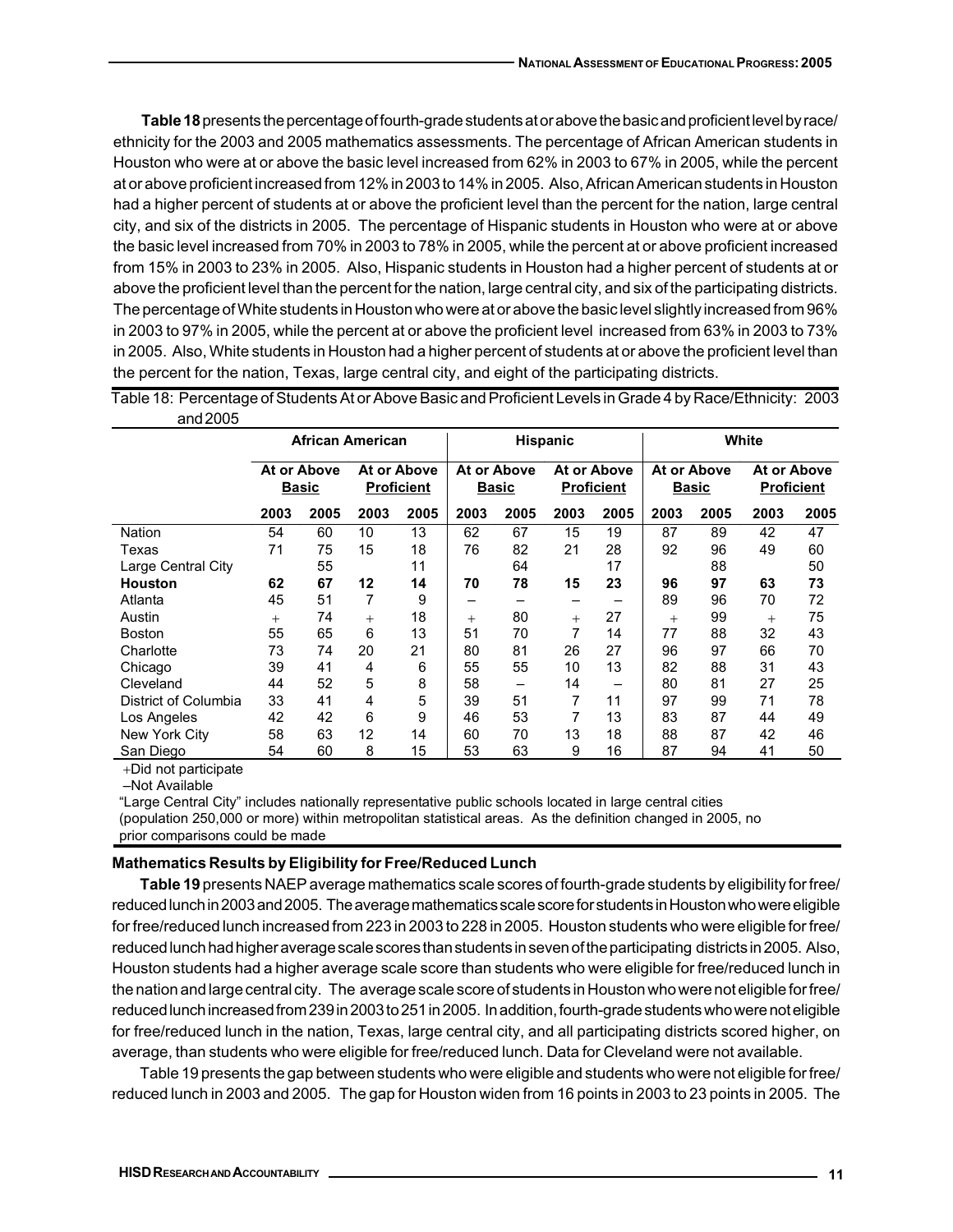|                      |        | <b>Eligible</b> |        | <b>Not Eligible</b> |      | Gap  |
|----------------------|--------|-----------------|--------|---------------------|------|------|
|                      | 2003   | 2005            | 2003   | 2005                | 2003 | 2005 |
| Nation               | 222    | 225             | 244    | 248                 | 22   | 23   |
| Texas                | 229    | 233             | 247    | 253                 | 18   | 20   |
| Large Central City   |        | 221             |        | 246                 |      | 25   |
| <b>Houston</b>       | 223    | 228             | 239    | 251                 | 16   | 23   |
| Atlanta              | 209    | 213             | 244    | 247                 | 35   | 34   |
| Austin               | $^{+}$ | 232             | $^{+}$ | 260                 | $+$  | 28   |
| <b>Boston</b>        | 218    | 227             | 233    | 244                 | 15   | 17   |
| Charlotte            | 229    | 230             | 252    | 256                 | 23   | 26   |
| Chicago              | 212    | 212             | 230    | 237                 | 18   | 25   |
| Cleveland            | 215    | 220             |        |                     |      |      |
| District of Columbia | 200    | 206             | 221    | 229                 | 21   | 23   |
| Los Angeles          | 212    | 216             | 229    | 248                 | 17   | 32   |
| New York             | 224    | 228             | 248    | 243                 | 24   | 15   |
| San Diego            | 217    | 225             | 239    | 246                 | 22   | 21   |

Table 19: NAEP Average Mathematics Scale Scores by Eligibility for Free/Reduced Lunch in Grade 4: 2003 and 2005

+Did not participate

–Not Available

"Large Central City" includes nationally representative public schools located in large central cities (population 250,000 or more) within metropolitan statistical areas. As the definition changed in 2005, no prior comparisons could be made.

gap for Houston was narrower than the gap for five of the participating districts. Also, the gap for Houston between students who were eligible and students who were not eligible for free/reduced lunch was narrower than the gap for large central city and the same as the national gap.

**Table 20** presents the percentage of fourth-grade students at or above the basic and proficient levels by eligibility for free/reduced lunch in 2003 and 2005. The percentage of students eligible for free/reduced lunch in Houston who were at or above the basic level increased from 66% in 2003 to 73% in 2005, and the percent at

|                      |                             | <b>Eligible</b> |      |                                  |        |                             | <b>Not Eligible</b> |                                  |
|----------------------|-----------------------------|-----------------|------|----------------------------------|--------|-----------------------------|---------------------|----------------------------------|
|                      | At or Above<br><b>Basic</b> |                 |      | At or Above<br><b>Proficient</b> |        | At or Above<br><b>Basic</b> |                     | At or Above<br><b>Proficient</b> |
|                      | 2003                        | 2005            | 2003 | 2005                             | 2003   | 2005                        | 2003                | 2005                             |
| <b>Nation</b>        | 62                          | 67              | 15   | 19                               | 88     | 90                          | 45                  | 50                               |
| Texas                | 75                          | 80              | 20   | 26                               | 91     | 95                          | 48                  | 59                               |
| Large Central City   |                             | 60              |      | 15                               |        | 86                          |                     | 47                               |
| <b>Houston</b>       | 66                          | 73              | 13   | 18                               | 82     | 91                          | 37                  | 55                               |
| Atlanta              | 43                          | 48              | 5    | 6                                | 79     | 84                          | 50                  | 49                               |
| Austin               | $^{+}$                      | 77              | $+$  | 23                               | $^{+}$ | 98                          | $^{+}$              | 70                               |
| <b>Boston</b>        | 57                          | 71              | 10   | 19                               | 76     | 86                          | 31                  | 45                               |
| Charlotte            | 74                          | 75              | 19   | 20                               | 92     | 94                          | 59                  | 63                               |
| Chicago              | 47                          | 48              | 8    | 9                                | 72     | 78                          | 24                  | 40                               |
| Cleveland            | 51                          | 61              | 10   | 13                               |        |                             |                     |                                  |
| District of Columbia | 29                          | 38              | 3    | 5                                | 57     | 68                          | 20                  | 27                               |
| Los Angeles          | 47                          | 53              | 8    | 13                               | 70     | 88                          | 25                  | 51                               |
| New York City        | 64                          | 70              | 18   | 22                               | 89     | 87                          | 49                  | 42                               |
| San Diego            | 56                          | 66              | 10   | 19                               | 82     | 89                          | 35                  | 47                               |

Table 20: Percentage of Students At or Above Basic and Proficient Levels in Mathematics for Grade 4 by

+Did not participate

–Not Available

"Large Central City" includes nationally representative public schools located in large central cities (population 250,000 or more) within metropolitan statistical areas. As the definition changed in 2005, no prior comparisons could be made.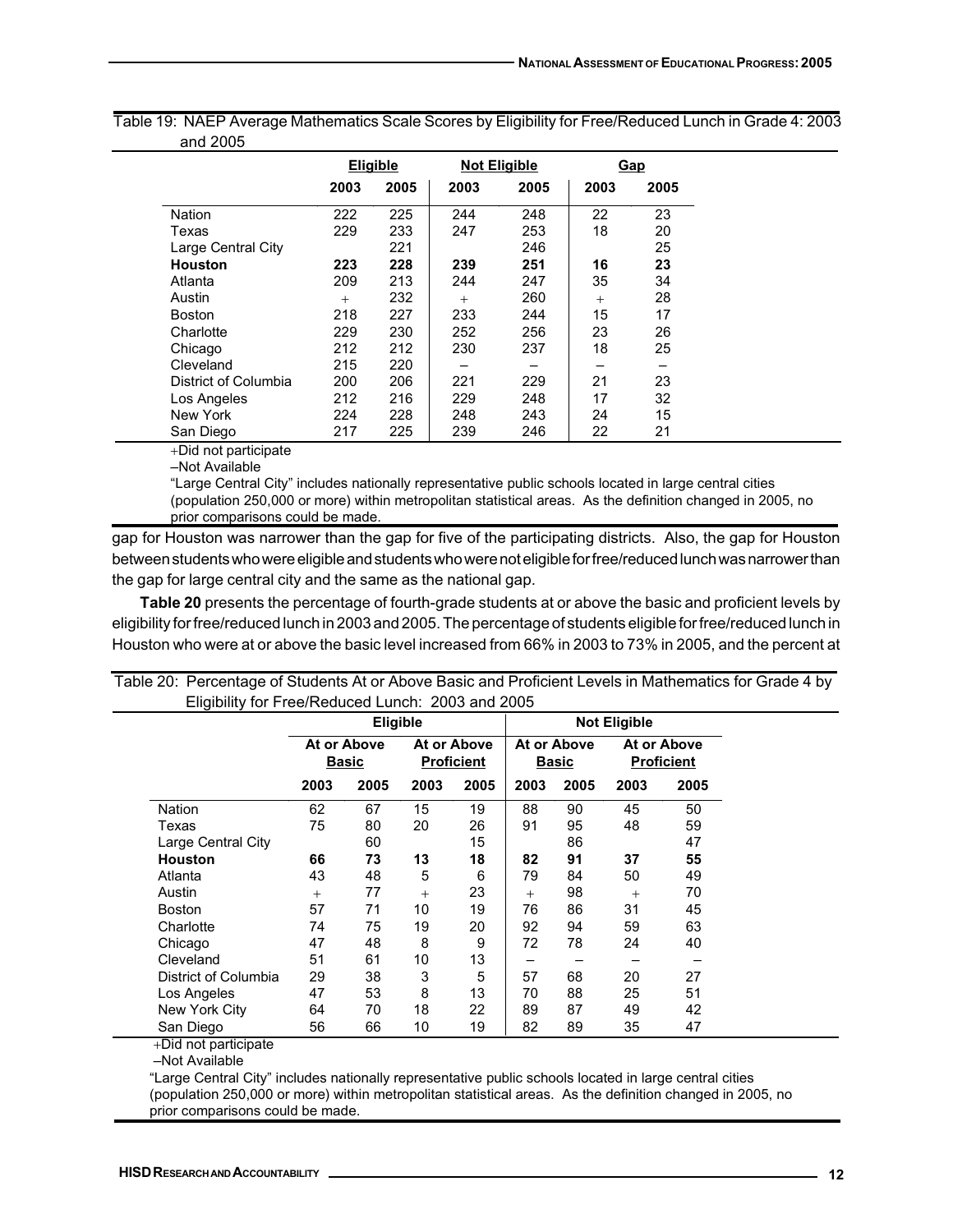or above the proficient level increased from 13% in 2003 to 18% in 2005. Students eligible for free/reduced lunch in Houston had a higher percent of students at or above the proficient level than large central city and five districts. The percent of students not eligible for free/reduced lunch at or above the proficient level for Houston increased from 37% in 2003 to 55% in 2005, and exceeded the nation, large central city, and seven districts.

## **Mathematics Results by Content Strands**

As mentioned previously, the NAEP mathematics framework included assessing fourth-grade students on five content strands: numbers and operations; measurement; geometry; data analysis, statistics, and probability; and algebra and functions. **Table 21** presents the average mathematics scale scores of Houston fourth-grade students by each of the mathematics content strands tested. The average scale score for the content strand, "numbers and operations," increased from 227 in 2003 to 231 in 2005. Also, the average scale score for the strand, "measurement," increased from 222 in 2003 to 230 in 2005. The average scale score for the strand, "data analysis, statistics, and probability," increased from 229 in 2003 to 237 in 2005. A comparison of the average scale scores between the five content strands within the NAEP mathematics framework reveals that fourth-grade students achieved the highest scale score for "algebra and functions" with a score of 242. The composite average scale score in 2005 was 233.

| 2003 and 2005                      |      |                            |  |
|------------------------------------|------|----------------------------|--|
|                                    |      | <b>Average Scale Score</b> |  |
|                                    | 2003 | 2005                       |  |
| Numbers Properties and Operations  | 227  | 231                        |  |
| Measurement                        | 222  | 230                        |  |
| Geometry                           | 227  | 230                        |  |
| Data Analysis and Probability      | 229  | 237                        |  |
| Algebra                            | 231  | 242                        |  |
| <b>Mathematics Composite Score</b> | 227  | 233                        |  |

Table 21: NAEP Average Mathematics Scale Scores by Content Strands for Houston Fourth-Grade Students:

## **Mathematics Results: Grade 8**

The NAEP Mathematics Assessment results of eighth-grade students for 2003 and 2005 are presented in **Table 22**. The administration of the 2003 mathematics assessment set the initial benchmark for the TUDA. Results are presented by scale scores and the percentage of students at or above the basic and proficient achievement levels. In order to make comparisons, the results for the nation, Texas, large central city, and participating districts are also included in Table 22.

As mentioned previously, the mathematics scale scores range from 0 to 500. The average scale score for Texas eighth-grade students on the mathematics assessment increased from 277 in 2003 to 281 in 2005, The average scale score for Houston eighth-grade students increased from 264 in 2003 to 267 in 2005. Houston's average scale score was higher than the large central city average of 265. Also, eighth-grade students in Houston outperformed their counterparts in five of the participating districts. Austin, Boston, Charlotte and San Diego had higher average scale scores than Houston. New York City had the same average scale score as Houston.

The percentage of Texas eighth-grade students who scored at or above the basic level was 72% compared to 68% nationally in 2005. The percentage of large central city eighth-grade students who scored at or above the basic level was 53%, compared to 58% in Houston in 2005. The percentage of Texas eighth-grade students who scored at or above the proficient level was 31% compared to 28% nationally in 2005. Also, the percentage of eighth-grade students in large central city who scored at or above the proficient level was 19%, lower than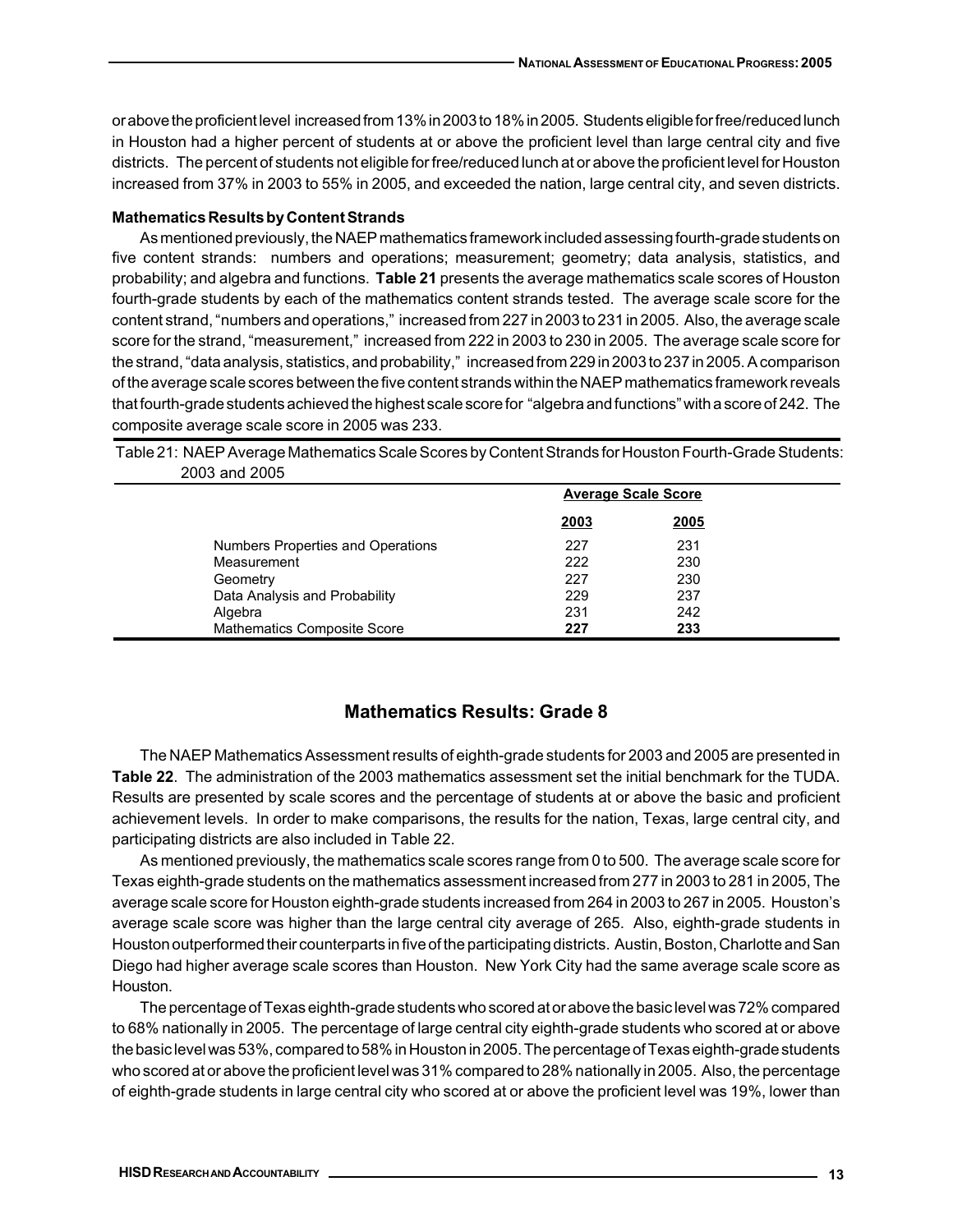the nation and Texas. The percent of eighth-grade students in Houston who scored at or above the proficient level increased from 12% in 2003 to 16% in 2005. Houston had a higher percentage of students scoring at or above proficient than five other districts. Austin, Boston, Charlotte, New York City, and San Diego had a higher percent of students who scored at or above the proficient level than Houston.

## Table 22: NAEP Eighth-Grade Mathematics Assessment Results by Scale Scores and Percentage of Students At or Above Basic and Proficient Levels: 2003 and 2005

|                      | <b>Scale Scores</b><br>$(0-500)$ |      |        | At or Above Basic<br>(Percentage of Students) | At or Above Proficient<br>(Percentage of Students) |      |  |
|----------------------|----------------------------------|------|--------|-----------------------------------------------|----------------------------------------------------|------|--|
|                      | 2003                             | 2005 | 2003   | 2005                                          | 2003                                               | 2005 |  |
| Nation               | 276                              | 278  | 67     | 68                                            | 27                                                 | 28   |  |
| Texas                | 277                              | 281  | 69     | 72                                            | 25                                                 | 31   |  |
| Large Central City   |                                  | 265  |        | 53                                            |                                                    | 19   |  |
| <b>Houston</b>       | 264                              | 267  | 52     | 58                                            | 12                                                 | 16   |  |
| Atlanta              | 244                              | 245  | 30     | 31                                            | 6                                                  | 7    |  |
| Austin               | $^{+}$                           | 281  | $^{+}$ | 68                                            | $^{+}$                                             | 33   |  |
| <b>Boston</b>        | 262                              | 270  | 48     | 58                                            | 17                                                 | 23   |  |
| Charlotte            | 279                              | 281  | 67     | 69                                            | 32                                                 | 33   |  |
| Chicago              | 254                              | 258  | 42     | 45                                            | 9                                                  | 11   |  |
| Cleveland            | 253                              | 249  | 38     | 34                                            | 6                                                  | 6    |  |
| District of Columbia | 243                              | 245  | 29     | 31                                            | 6                                                  | 7    |  |
| Los Angeles          | 245                              | 250  | 32     | 38                                            |                                                    | 11   |  |
| New York City        | 266                              | 267  | 54     | 54                                            | 20                                                 | 20   |  |
| San Diego            | 264                              | 270  | 53     | 61                                            | 18                                                 | 22   |  |

+Did not participate

"Large Central City" includes nationally representative public schools located in large central cities (population 250,000 or more) within metropolitan statistical areas. As the definition changed in 2005, no prior comparisons could be made.

# **Mathematics Results by Race/Ethnicity**

**Table 23** presents the average mathematics scale scores of African American, Hispanic, and White eighthgrade students. The average scale score of African American students in Houston decreased from 259 in 2003 to 257 in 2005. African American students in Houston had higher average scale scores than their counterparts in the nation and large central city. The average scale score of Hispanic students in Houston increased from 261 in 2003 to 265 in 2005. Hispanic students in Houston had higher average scale scores than their counterparts in the nation and large central city. The average scale score of White students in Houston slightly increased from 293 in 2003 to 294 in 2005. White students in Houston had higher average scale scores than their counterparts in the nation and large central city.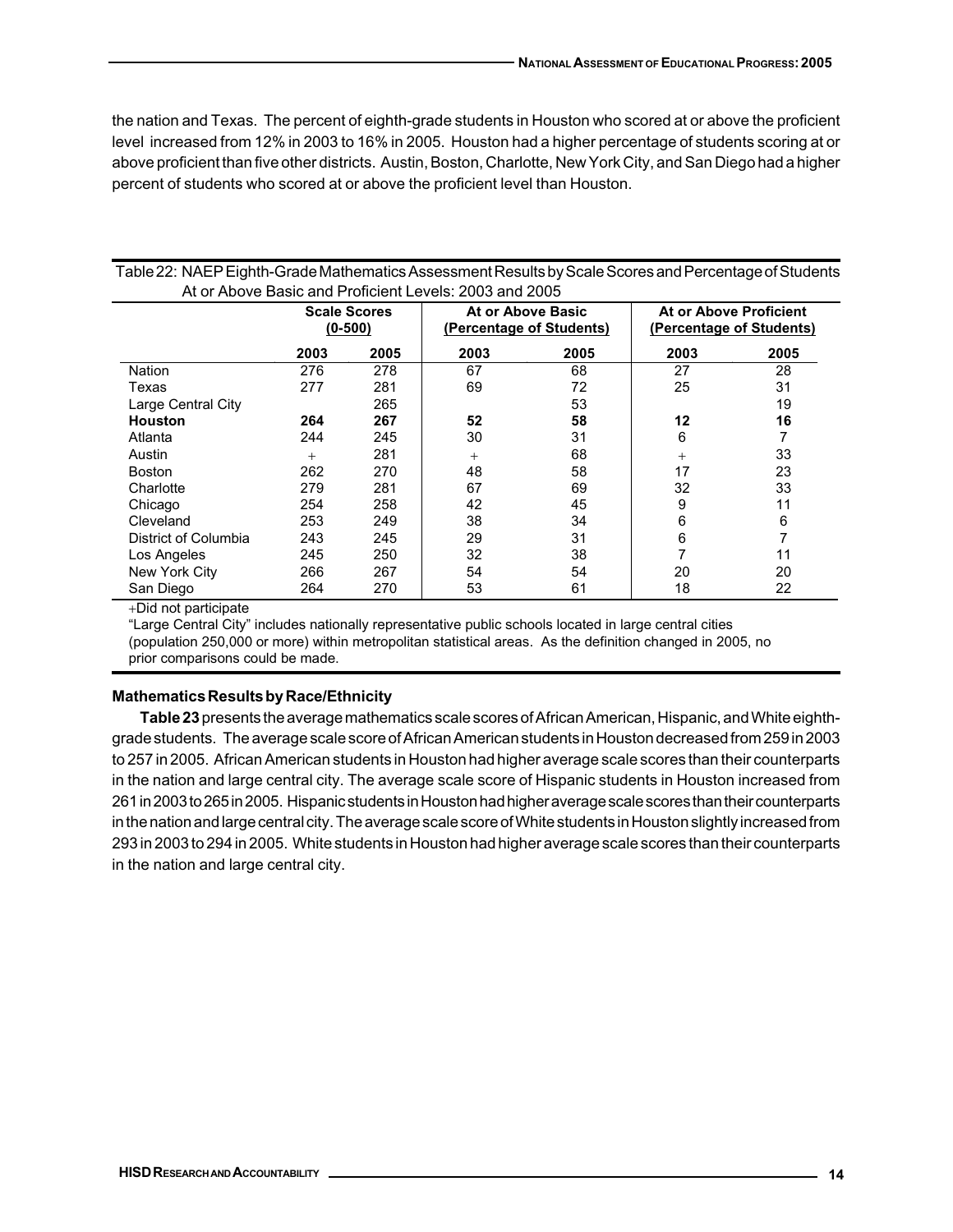| Table 23: NAEP Average Mathematics Scale Scores by Race/Ethnicity in Grade 8: 2003 and 2005 |        |                         |      |                 |        |      |  |  |
|---------------------------------------------------------------------------------------------|--------|-------------------------|------|-----------------|--------|------|--|--|
|                                                                                             |        | <b>African American</b> |      | <b>Hispanic</b> | White  |      |  |  |
|                                                                                             | 2003   | 2005                    | 2003 | 2005            | 2003   | 2005 |  |  |
| Nation                                                                                      | 252    | 254                     | 258  | 261             | 287    | 288  |  |  |
| Texas                                                                                       | 260    | 264                     | 267  | 271             | 290    | 295  |  |  |
| Large Central City                                                                          | 247    | 250                     | 257  | 258             | 285    | 288  |  |  |
| <b>Houston</b>                                                                              | 259    | 257                     | 261  | 265             | 293    | 294  |  |  |
| Atlanta                                                                                     | 241    | 242                     |      |                 | 298    |      |  |  |
| Austin                                                                                      | $^{+}$ | 262                     | $+$  | 267             | $^{+}$ | 305  |  |  |
| <b>Boston</b>                                                                               | 251    | 256                     | 252  | 261             | 289    | 299  |  |  |
| Charlotte                                                                                   | 258    | 264                     | 262  | 262             | 301    | 304  |  |  |
| Chicago                                                                                     | 245    | 245                     | 259  | 263             | 276    | 281  |  |  |
| Cleveland                                                                                   | 249    | 244                     | 249  | 251             | 269    | 265  |  |  |
| District of Columbia                                                                        | 240    | 241                     | 246  | 252             |        | 317  |  |  |
| Los Angeles                                                                                 | 234    | 239                     | 240  | 245             | 277    | 280  |  |  |
| New York City                                                                               | 253    | 257                     | 260  | 259             | 289    | 286  |  |  |
| San Diego                                                                                   | 252    | 253                     | 248  | 258             | 284    | 292  |  |  |
| <b>Third</b> the column and color and a                                                     |        |                         |      |                 |        |      |  |  |

+Did not participate

–Not Available

"Large Central City" includes nationally representative public schools located in large central cities (population 250,000 or more) within metropolitan statistical areas. As the definition changed in 2005, no prior comparisons could be made.

**Figure 10** presents the average mathematics scale scores of African American eighth-grade students in 2005. The average scale score for African American eighth-grade students in Houston was higher than the nation, large central city, and seven of the participating districts. The widest gap was found among African American students in Los Angeles, who scored 18 points lower than their counterparts in Houston. New York City had the same average scale score as Houston.



Figure 10: Average Mathematics Scale Scores for African American Students in Grade 8: 2005

**Figure 11** presents the average mathematics scale scores of Hispanic eighth-grade students in 2005. The average scale score for Hispanic eighth-grade students in Houston was 265, which was higher than the nation, large central city, and eight of the participating districts. The widest gap was found among Hispanic eighth-grade students in Los Angeles, who scored 20 points lower than Houston. Hispanic eighth-grade students in Austin were the only ones who had a higher average scale score than their counterparts in Houston, by two points. Atlanta was not included in Figure 11 because there was not a sufficient number of Hispanic students tested.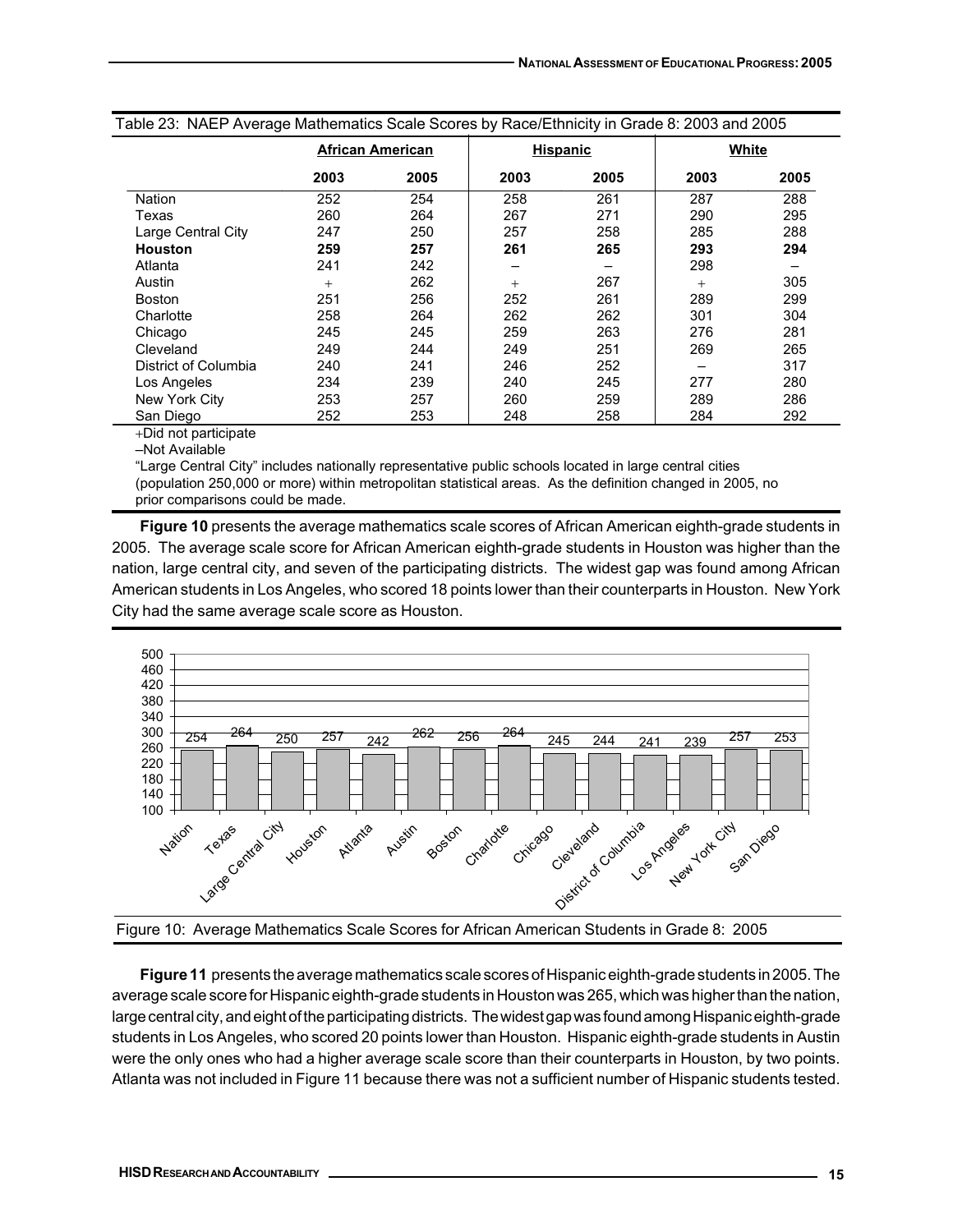

**Figure 12** presents the average mathematics scale scores of White eighth-grade students in 2005. The average scale score for White eighth-grade students in Houston was 294, which was higher than the nation, large central city, and five of the participating districts. The widest gap was found among White eighth-grade students in Cleveland, who scored 29 points lower than Houston. Austin, Boston, Charlotte, and the District of Columbia had higher average scale scores than Houston. Atlanta was not included in Figure 12 because there was not a sufficient number of White students tested.





**Table 24** presents the percentage of eighth-grade students at or above the basic and proficient level by race/ ethnicity for the 2003 and 2005 mathematics assessments. The percentage of African American students in Houston who were at or above the basic level remained the same at 47% from 2003 to 2005,and the percent at or above proficient remained the same at 7% in 2003 to 2005. Also, African American students in Houston had a higher percent of students at or above the proficient level than four of the districts in 2005. The percentage of Hispanic students in Houston who were at or above the basic level increased from 49% in 2003 to 56% in 2005. The percent at or above proficient increased from 9% in 2003 to 12% in 2005. Also, Hispanic students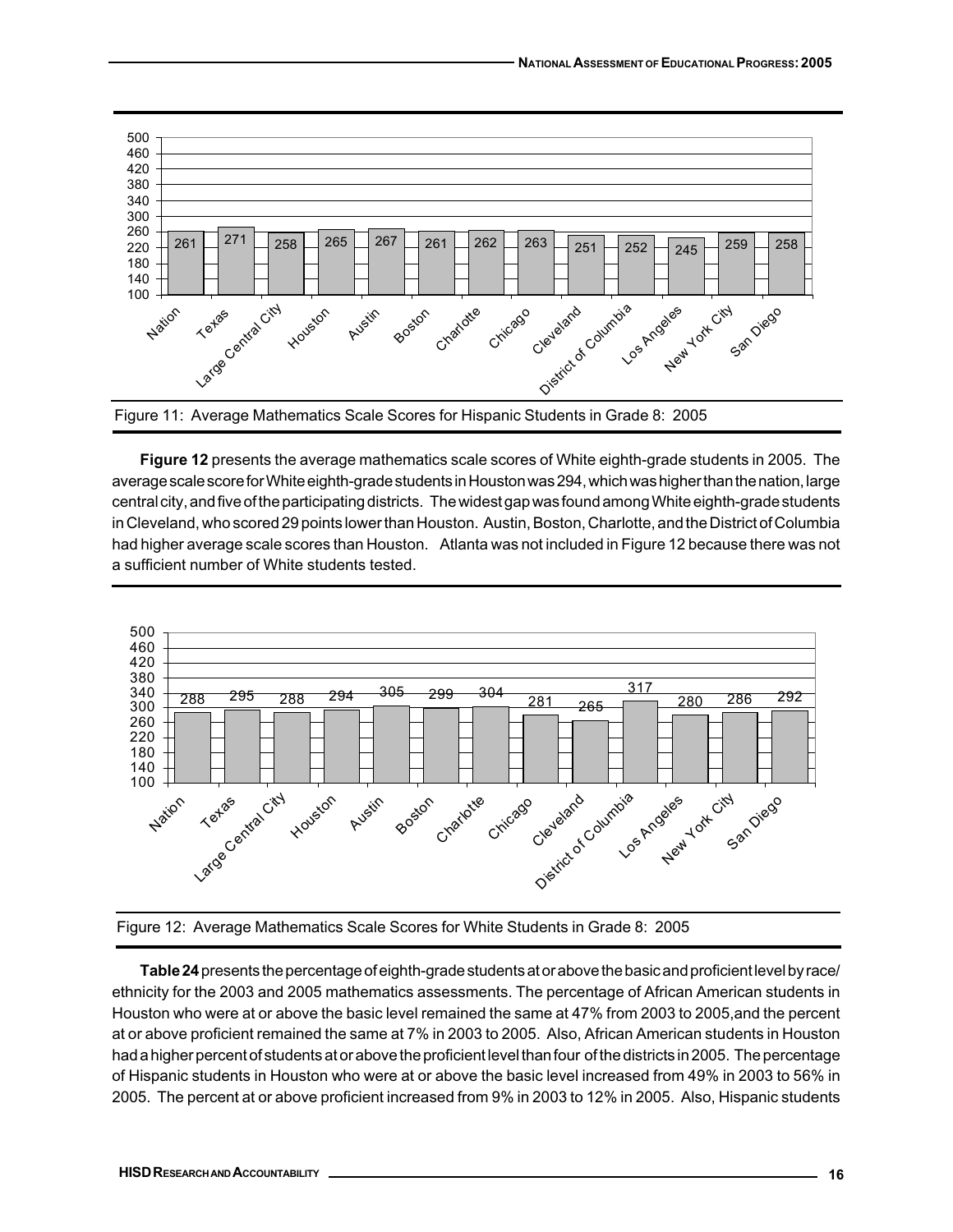in Houston had a higher percent of students at or above the proficient level than the percent for large central city and five of the districts. The percentage of White students in Houston who were at or above the basic level increased from 80% in 2003 to 85% in 2005. The percent at or above the proficient level increased from 47% in 2003 to 50% in 2005. Also, White students in Houston had a higher percent of students at or above the proficient level than the percent for the nation, Texas, large central city, and five of the districts in 2005.

|                      | African American |                             |        | <b>Hispanic</b>                  |        |                             | White |                                  |        |                             |        |                                  |
|----------------------|------------------|-----------------------------|--------|----------------------------------|--------|-----------------------------|-------|----------------------------------|--------|-----------------------------|--------|----------------------------------|
|                      |                  | At or Above<br><b>Basic</b> |        | At or Above<br><b>Proficient</b> |        | At or Above<br><b>Basic</b> |       | At or Above<br><b>Proficient</b> |        | At or Above<br><b>Basic</b> |        | At or Above<br><b>Proficient</b> |
|                      | 2003             | 2005                        | 2003   | 2005                             | 2003   | 2005                        | 2003  | 2005                             | 2003   | 2005                        | 2003   | 2005                             |
| <b>Nation</b>        | 39               | 41                          | 7      | 8                                | 47     | 50                          | 11    | 13                               | 79     | 79                          | 36     | 37                               |
| Texas                | 47               | 53                          | 8      | 13                               | 58     | 63                          | 14    | 19                               | 84     | 86                          | 38     | 46                               |
| Large Central City   | 34               | 36                          | 5      | 7                                | 44     | 46                          | 10    | 11                               | 77     | 78                          | 36     | 39                               |
| Houston              | 47               | 47                          | 7      | 7                                | 49     | 56                          | 9     | 12                               | 80     | 85                          | 47     | 50                               |
| Atlanta              | 26               | 28                          | 3      | 4                                |        |                             | -     |                                  | 83     | -                           | 54     |                                  |
| Austin               | $^{+}$           | 52                          | $^{+}$ | 12                               | $^{+}$ | 56                          | $+$   | 17                               | $^{+}$ | 90                          | $^{+}$ | 61                               |
| <b>Boston</b>        | 36               | 45                          | 6      | 9                                | 38     | 51                          | 7     | 12                               | 77     | 83                          | 48     | 54                               |
| Charlotte            | 47               | 54                          | 11     | 14                               | 46     | 53                          | 18    | 15                               | 91     | 90                          | 55     | 60                               |
| Chicago              | 29               | 28                          | 4      | 3                                | 48     | 52                          | 8     | 11                               | 68     | 71                          | 25     | 33                               |
| Cleveland            | 32               | 29                          | 5      | 3                                | 35     | 33                          | 2     |                                  | 63     | 54                          | 14     | 17                               |
| District of Columbia | 26               | 27                          | 3      | 4                                | 33     | 39                          | 3     | 9                                | -      | 94                          | -      | 69                               |
| Los Angeles          | 21               | 29                          | 2      | 7                                | 26     | 32                          | 3     | 6                                | 67     | 68                          | 29     | 32                               |
| New York City        | 40               | 44                          | 9      | 10                               | 48     | 47                          | 15    | 12                               | 79     | 77                          | 40     | 38                               |
| San Diego            | 39               | 40                          | 7      | 8                                | 34     | 49                          | 6     | 11                               | 76     | 83                          | 35     | 42                               |
| +Did not participate |                  |                             |        |                                  |        |                             |       |                                  |        |                             |        |                                  |

Table 24: Percentage of Students At or Above Basic and Proficient Levels in Mathematics for Grade 8 by Race/ Ethnicity: 2003 and 2005

"Large Central City" includes nationally representative public schools located in large central cities

(population 250,000 or more) within metropolitan statistical areas. As the definition changed in 2005, no

prior comparisons could be made.

#### **Mathematics Results by Eligibility for Free/Reduced Lunch**

**Table 25** presents NAEP average mathematics scale scores of eighth-grade students by eligibility for free/ reduced lunch in 2003 and 2005. The average mathematics scale score for students in Houston who were eligible for free/reduced lunch increased from 259 in 2003 to 262 in 2005. Houston students who were eligible for free/ reduced lunch had higher average scale scores than students in eight of the participating districts in 2005. Also, Houston students had a higher average scale score than students who were eligible for free/reduced lunch in the nation and large central city. The average scale score of students in Houston who were not eligible for free/ reduced lunch increased from 276 in 2003 to 279 in 2005. In addition, eighth-grade students who were not eligible for free/reduced lunch in the nation, Texas, large central city, and participating districts scored higher, on average, than students who were eligible for free/reduced lunch.

Table 25 also presents the gap between students who were eligible and students who were not eligible for free/reduced lunch in 2003 and 2005. The gap for Houston was 17 points, which was narrower than the gaps for the nation, Texas, large central city, and all of the participating districts.

<sup>–</sup>Not Available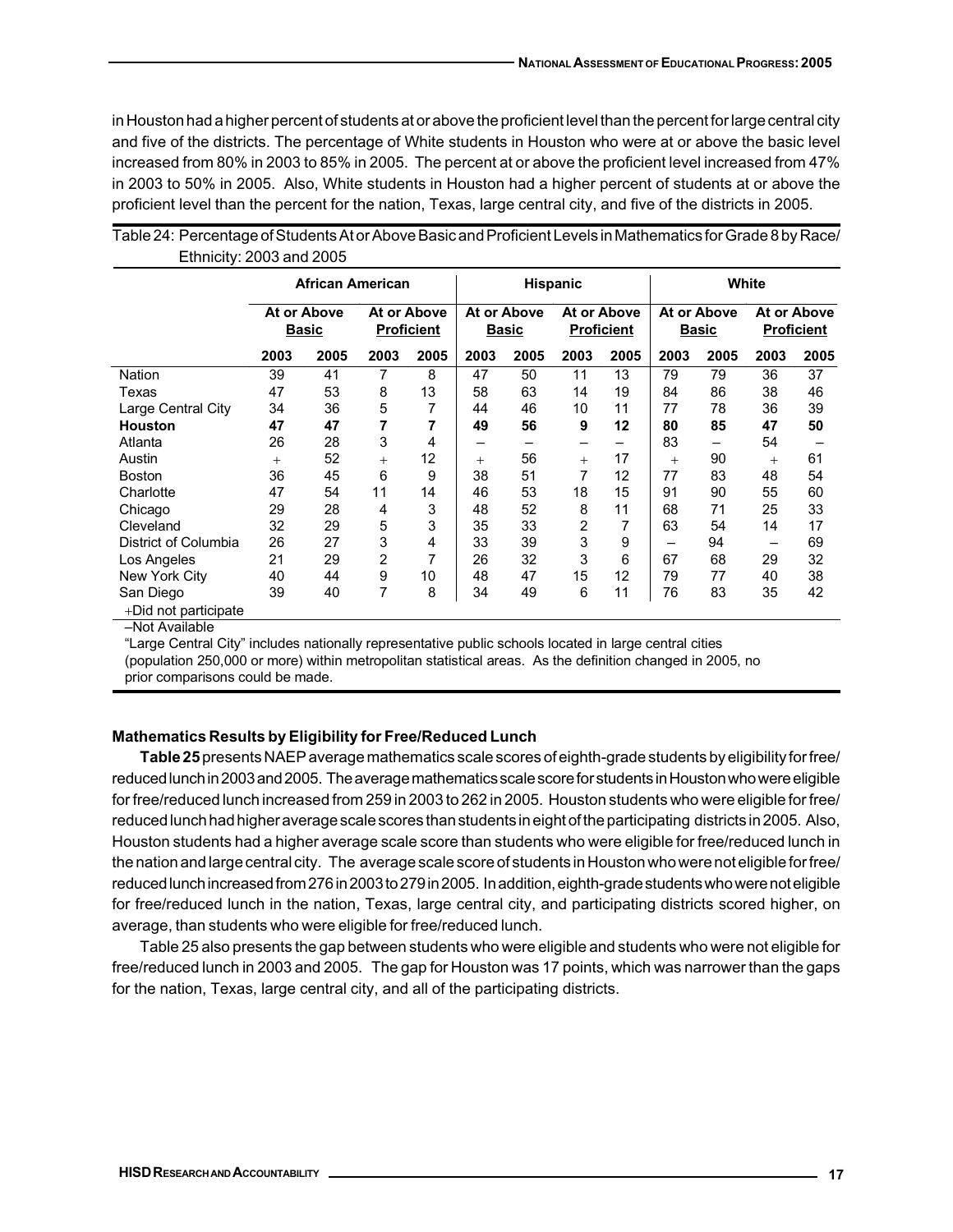|                      |        | <b>Eligible</b> |      | <b>Not Eligible</b> |        | <b>Gap</b> |
|----------------------|--------|-----------------|------|---------------------|--------|------------|
|                      | 2003   | 2005            | 2003 | 2005                | 2003   | 2005       |
| Nation               | 258    | 261             | 287  | 288                 | 29     | 27         |
| Texas                | 264    | 268             | 288  | 293                 | 24     | 25         |
| Large Central City   | 253    | 256             | 279  | 282                 | 26     | 26         |
| <b>Houston</b>       | 259    | 262             | 276  | 279                 | 17     | 17         |
| Atlanta              | 239    | 240             | 265  | 266                 | 26     | 26         |
| Austin               | $^{+}$ | 261             | $+$  | 301                 | $^{+}$ | 40         |
| <b>Boston</b>        | 256    | 264             | 282  | 288                 | 26     | 24         |
| Charlotte            | 256    | 261             | 292  | 297                 | 36     | 36         |
| Chicago              | 252    | 254             | 279  | 275                 | 27     | 21         |
| Cleveland            | 253    | 249             |      |                     |        |            |
| District of Columbia | 235    | 241             | 254  | 261                 | 19     | 20         |
| Los Angeles          | 240    | 245             | 245  | 270                 | 5      | 25         |
| New York             | 261    | 264             | 295  | 286                 | 34     | 22         |
| San Diego            | 252    | 258             | 278  | 285                 | 26     | 27         |
| +Did not participate |        |                 |      |                     |        |            |
| واطوائهنية فوال      |        |                 |      |                     |        |            |

Table 25: NAEP Average Mathematics Scale Scores by Eligibility for Free/Reduced Lunch in Grade 8: 2003 and 2005

–Not Available

"Large Central City" includes nationally representative public schools located in large central cities (population 250,000 or more) within metropolitan statistical areas. As the definition changed in 2005, no prior comparisons could be made.

**Table 26** presents the percentage of eighth-grade students at or above the basic and proficient levels by eligibility for free/reduced lunch in 2003 and 2005. The percentage of students eligible for free/reduced lunch in Houston who were at or above the basic level increased from 46% in 2003 to 53% in 2005. The percent at or above the proficient level increased from 7% in 2003 to 10% in 2005. Students eligible for free/reduced lunch in Houston had a higher percent of students at or above the proficient level than five districts and the same as San Diego.

Table 26: Percentage of Students At or Above Basic and Proficient Levels in Mathematics for Grade 8 by Eligibility for Free/Reduced Lunch: 2003 and 2005

|                      | <b>Eligible</b>             |      |                                  |      | <b>Not Eligible</b>         |      |                                  |      |
|----------------------|-----------------------------|------|----------------------------------|------|-----------------------------|------|----------------------------------|------|
|                      | At or Above<br><b>Basic</b> |      | At or Above<br><b>Proficient</b> |      | At or Above<br><b>Basic</b> |      | At or Above<br><b>Proficient</b> |      |
|                      | 2003                        | 2005 | 2003                             | 2005 | 2003                        | 2005 | 2003                             | 2005 |
| Nation               | 47                          | 51   | 11                               | 13   | 78                          | 79   | 37                               | 39   |
| Texas                | 54                          | 59   | 12                               | 17   | 81                          | 83   | 36                               | 43   |
| Large Central City   | 40                          | 43   | 9                                | 11   | 69                          | 71   | 31                               | 34   |
| <b>Houston</b>       | 46                          | 53   | 7                                | 10   | 65                          | 69   | 25                               | 30   |
| Atlanta              | 24                          | 26   | 2                                | 3    | 52                          | 52   | 19                               | 22   |
| Austin               | $^{+}$                      | 49   | $+$                              | 13   | $^{+}$                      | 88   | $+$                              | 54   |
| <b>Boston</b>        | 43                          | 53   | 11                               | 17   | 68                          | 73   | 35                               | 41   |
| Charlotte            | 44                          | 51   | 10                               | 12   | 81                          | 84   | 44                               | 51   |
| Chicago              | 39                          | 40   |                                  | 8    | 70                          | 65   | 30                               | 27   |
| Cleveland            | 38                          | 34   | 6                                | 6    |                             |      |                                  |      |
| District of Columbia | 21                          | 26   | 2                                | 4    | 40                          | 46   | 12                               | 16   |
| Los Angeles          | 28                          | 32   | 4                                | 6    | 33                          | 59   | 7                                | 25   |
| New York City        | 49                          | 51   | 15                               | 18   | 82                          | 74   | 49                               | 39   |
| San Diego            | 39                          | 49   | 9                                | 10   | 69                          | 76   | 29                               | 36   |

+Did not participate

–Not Available

"Large Central City" includes nationally representative public schools located in large central cities (population 250,000 or more) within metropolitan statistical areas. As the definition changed in 2005, no prior comparisons could be made.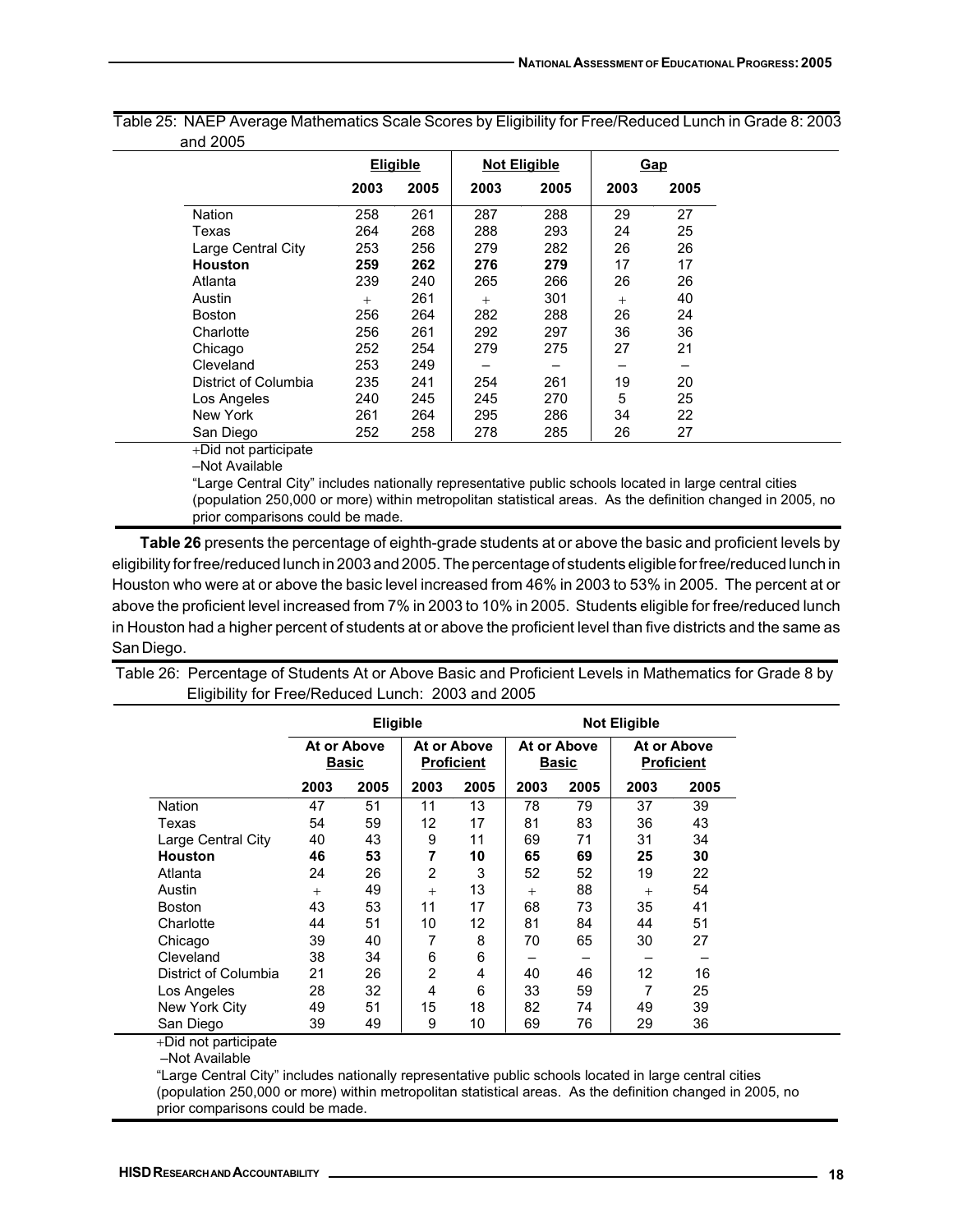## **Mathematics Results by Content Strands**

As mentioned previously, the NAEP mathematics framework included assessing eighth-grade students on five content strands: numbers and operations; measurement; geometry; data analysis, statistics, and probability; and algebra and functions. **Table 27** presents the average mathematics scale scores of Houston eighth-grade students by each of the mathematics content strands tested. The average scale score for the strand, "numbers and operations," slightly decreased from 268 in 2003 to 267 in 2005. Also, the average scale score for the strand, "measurement," increased from 258 in 2003 to 265 in 2005. The average scale score for the strand, "geometry," increased from 263 in 2003 to 266 in 2005. The average scale score for the strand, "data analysis, statistics, and probability," increased from 264 in 2003 to 265 in 2005. A comparison of the average scale scores between the five content strands within the NAEP mathematics framework reveals that eighthgrade students achieved the highest scale score for "algebra and functions" with a scale score of 270. The composite average scale score in 2005 was 267.

Table 27: NAEP Average Mathematics Scale Scores by Content Strands for Houston Eighth-Grade Students: 2003 and 2005

| LUUU UITU LUUU |                                    | <b>Average Scale Score</b> |             |  |
|----------------|------------------------------------|----------------------------|-------------|--|
|                |                                    | <u>2003</u>                | <u>2005</u> |  |
|                | Numbers Properties and Operations  | 268                        | 267         |  |
|                | Measurement                        | 258                        | 265         |  |
|                | Geometry                           | 263                        | 266         |  |
|                | Data Analysis and Probability      | 264                        | 265         |  |
| Algebra        |                                    | 265                        | 270         |  |
|                | <b>Mathematics Composite Score</b> | 264                        | 267         |  |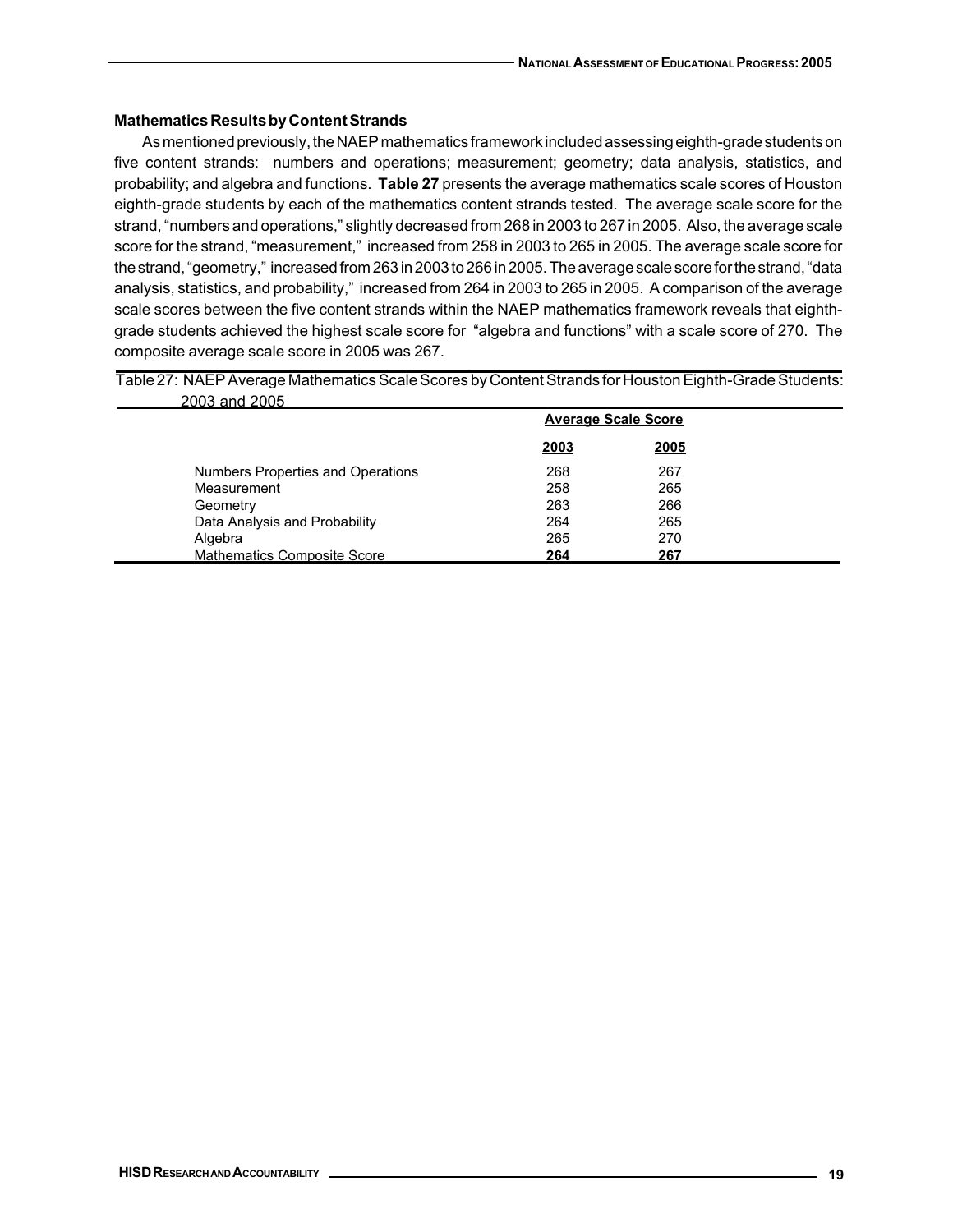## **2005 SCIENCE**

## **NAEP Science Framework**

The NAEP Science Framework assessed students in the following areas:

- knowledge of facts;
- an ability to integrate this knowledge into larger constructs; and
- the capacity to use the tools, procedures, and reasoning processes of science to develop an increased understanding of the natural world.

The NAEP science section assessed three content strands. These content strands were:

- earth:
- physical; and
- life science.

The NAEP science framework also measures three characteristic elements of science knowledge and skills. These elements included:

- Conceptual understanding—"knowing that," "knowing about";
- Scientific investigation—"knowing how"; and
- Practical Reasoning—demonstrating and communicating the reasoning used in conducting experiments and solving problems.

Each excercise in the science assessment measured one of the elements of knowing within one of the content strands of science. Science was assessed through multiple choice and constructed-response questions. Multiple-choice questions require students to select an answer from four options, while constructedresponse questions require students to write either short or extended answers. Unique scoring guides were developed for each constructed-response question. Each student took a two or three 25-minute block of questions.

## **Science Results: Grade 4**

The NAEP Science Assessment results of fourth-grade students for 2005 are presented in **Table 28**. The administration of the 2005 science sets the initial benchmark for the TUDA. Results are presented by scale scores and the percentage of students at or above the basic and proficient achievement levels. In order to make comparisons, the results for the nation, Texas, large central city, and participating districts are also included in Table 28.

The science scale scores range from 0 to 300, unlike the scale scores for reading and mathematics that ranged from 0 to 500. Please note that scales are created for each subject and grade independently, so even when another subject's scale has the same numerical range, average scores should not be compared across subjects or grades.

The average scale score for Texas fourth-grade students on the science assessment was150, while the average scale score for the nation was 149. The average science scale score for Houston fourth-grade students was 138, which was lower than the nation and Texas, but higher than the large central city average of 135. Also, fourth-grade students in Houston outperformed their counterparts in six of the participating districts. Austin and Charlotte had higher average scale scores than Houston, and San Diego performed the same as Houston.

The percentage of fourth-grade students who scored at or above the basic level was 66% for both Texas and the nation. The percent of fourth-grade students in Houston who scored at or above the basic level was 47%, which was higher than six other districts. The percentage of Houston fourth-grade students who scored at or above the proficient level was 15% compared to 27% nationally and 25% for the state. Also, the percentage of fourth-grade students in large central city who scored at or above the proficient level was 15%, the same as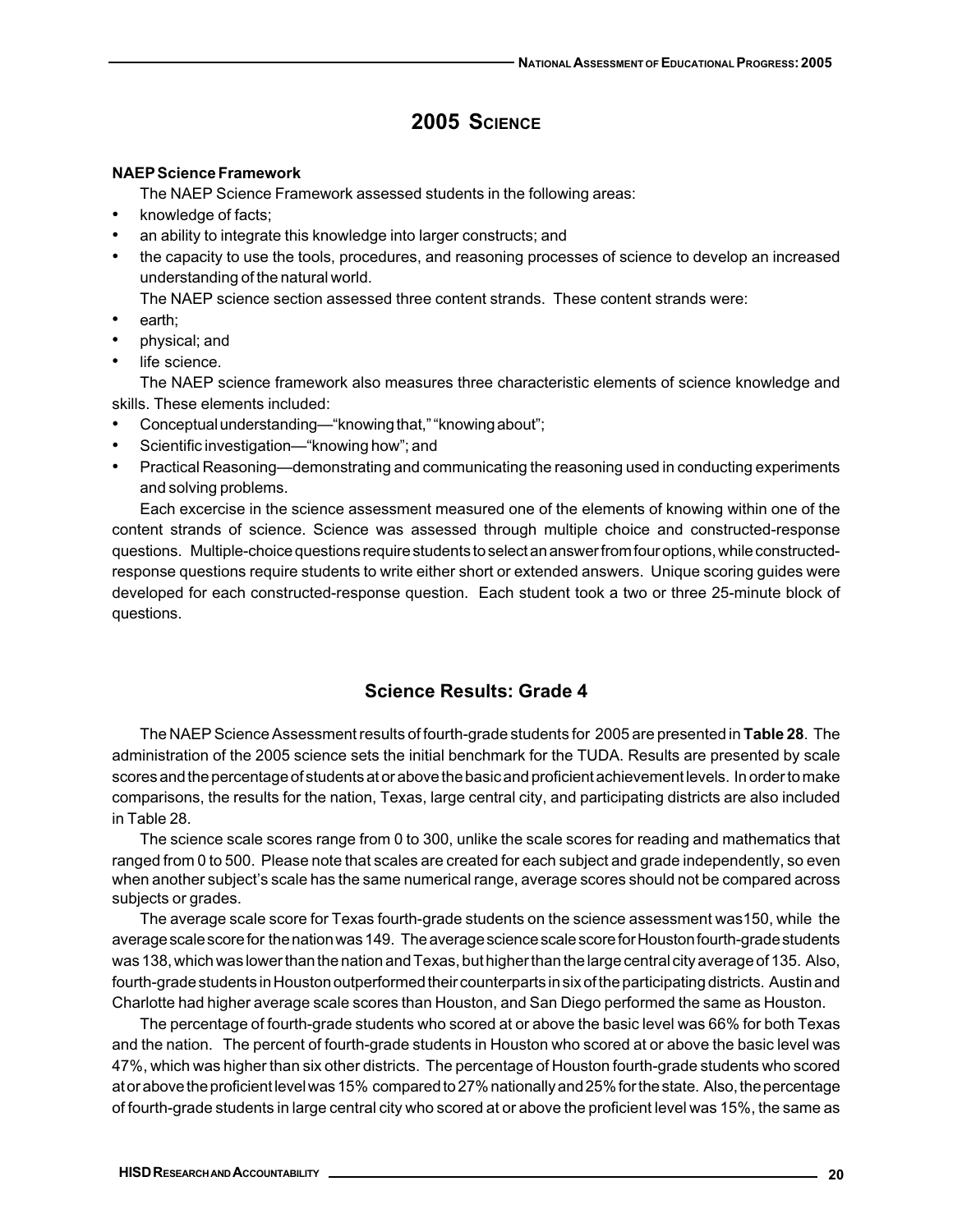Houston. The percent of fourth-grade students in Houston who scored at or above the proficient level was higher than six other districts. Austin, Charlotte, and San Diego had a higher percent of students who scored at or above the proficient level than Houston.

|                    | At or Above Basic and Proficient Levels: 2005 |                                               | Table 28: NAEP Fourth-Grade Science Assessment Results by Scale Scores and Percentage of Students                        |
|--------------------|-----------------------------------------------|-----------------------------------------------|--------------------------------------------------------------------------------------------------------------------------|
|                    | <b>Scale Scores</b><br>$(0 - 300)$            | At or Above Basic<br>(Percentage of Students) | At or Above Proficient<br>(Percentage of Students)                                                                       |
| Nation             | 149                                           | 66                                            | 27                                                                                                                       |
| Texas              | 150                                           | 66                                            | 25                                                                                                                       |
| Large Central City | 135                                           | 48                                            | 15                                                                                                                       |
| <b>Houston</b>     | 138                                           | 47                                            | 15                                                                                                                       |
| Atlanta            | 133                                           | 42                                            | 13                                                                                                                       |
| Austin             | 147                                           | 60                                            | 25                                                                                                                       |
| <b>Boston</b>      | 133                                           | 43                                            | 10                                                                                                                       |
| Charlotte          | 145                                           | 60                                            | 23                                                                                                                       |
| Chicago            | 126                                           | 34                                            | 8                                                                                                                        |
| Cleveland          | 128                                           | 37                                            | 6                                                                                                                        |
| Los Angeles        | 126                                           | 35                                            |                                                                                                                          |
| New York City      | 134                                           | 46                                            | 13                                                                                                                       |
| San Diego          | 138                                           | 52                                            | 19                                                                                                                       |
|                    |                                               |                                               | "Large Cantral City" includes peticually representative public sebeste legated in lerge september dies (penulation OEO O |

 "Large Central City" includes nationally representative public schools located in large central cities (population 250,0 more) within metropolitan statistical areas. As the definition changed in 2005, no prior comparisons could be made.

## **Science Results by Race/Ethnicity**

**Table 29** presents the average science scale scores of African American, Hispanic, and White fourth- grade students in 2005. The average scale scores for African American, Hispanic, and White students in Houston were all higher than their counterparts in the nation and in large central cities. White students in Houston also had higher average scale scores than their counterparts in Texas. In Houston, Hispanic students scored 41 points lower than White students and African American students scored 45 points lower than White students.

| Table 29: NAEP Average Science Scale Scores by Race/Ethnicity in Grade 4: 2005 |                         |                 |       |  |  |  |  |  |
|--------------------------------------------------------------------------------|-------------------------|-----------------|-------|--|--|--|--|--|
|                                                                                | <b>African American</b> | <b>Hispanic</b> | White |  |  |  |  |  |
| Nation                                                                         | 128                     | 132             | 161   |  |  |  |  |  |
| Texas                                                                          | 133                     | 141             | 165   |  |  |  |  |  |
| Large Central City                                                             | 124                     | 128             | 161   |  |  |  |  |  |
| <b>Houston</b>                                                                 | 130                     | 134             | 175   |  |  |  |  |  |
| Atlanta                                                                        | 126                     | -               | 183   |  |  |  |  |  |
| Austin                                                                         | 133                     | 136             | 176   |  |  |  |  |  |
| <b>Boston</b>                                                                  | 126                     | 129             | 153   |  |  |  |  |  |
| Charlotte                                                                      | 129                     | 135             | 164   |  |  |  |  |  |
| Chicago                                                                        | 117                     | 127             | 155   |  |  |  |  |  |
| Cleveland                                                                      | 123                     | 130             | 146   |  |  |  |  |  |
| Los Angeles                                                                    | 111                     | 122             | 156   |  |  |  |  |  |
| New York City                                                                  | 128                     | 126             | 154   |  |  |  |  |  |
| San Diego                                                                      | 125                     | 125             | 161   |  |  |  |  |  |
| Not Avoilable                                                                  |                         |                 |       |  |  |  |  |  |

–Not Available

 "Large Central City" includes nationally representative public schools located in large central cities (population 250,000 or more) within metropolitan statistical areas.

**Figure 13** presents the average science scale scores of African American fourth-grade students in 2005. The average scale score for African American fourth-grade students in Houston was 130, which was higher than the nation, large central city, and eight of the participating districts. Austin was the only district that had a higher average scale score than Houston. The widest gap was found among African American students in Los Angeles, who scored 19 points lower than their counterparts in Houston.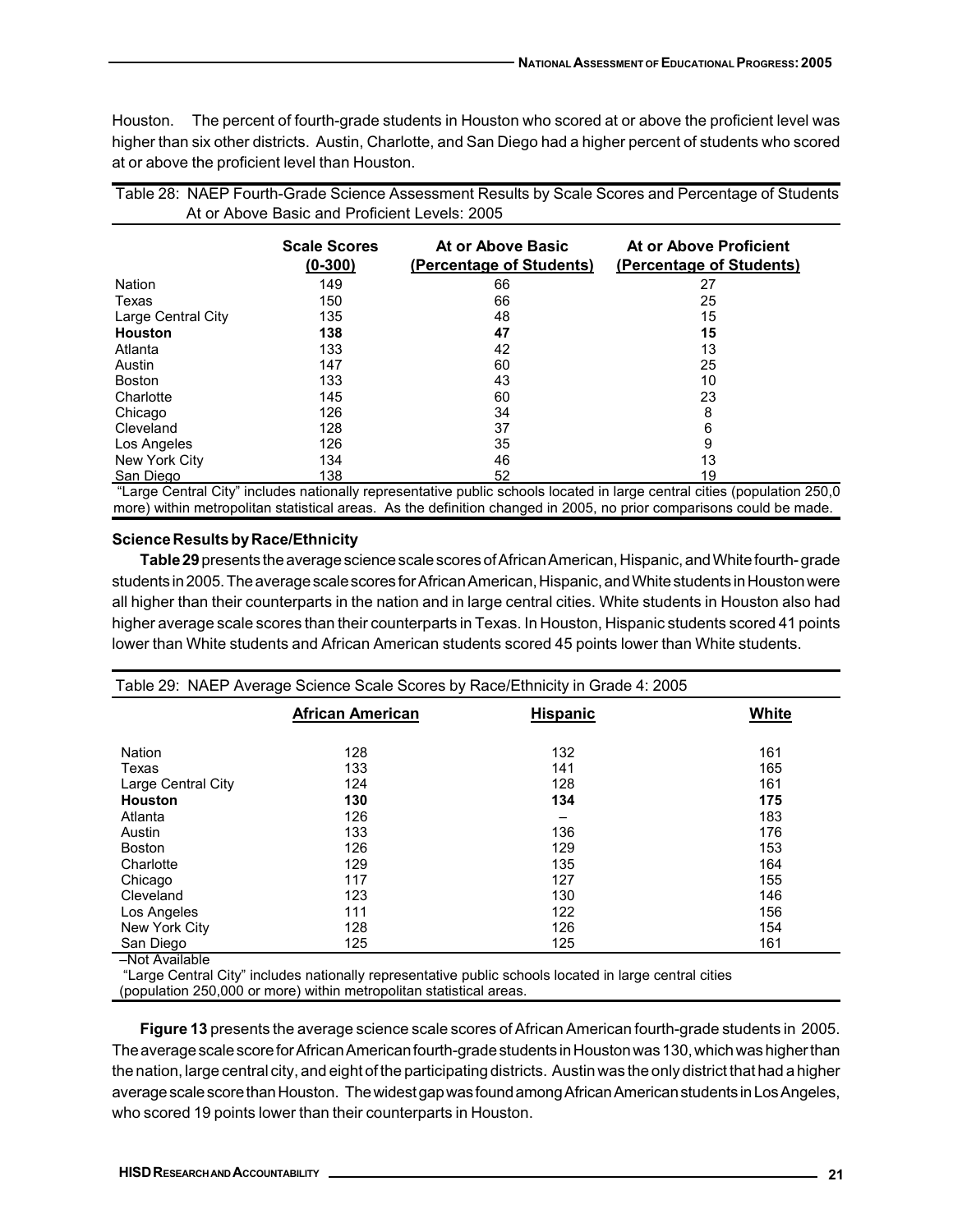

Figure 13: Average Science Scale Scores for African American Students in Grade 4: 2005

**Figure 14** presents the average science scale scores of Hispanic fourth-grade students in 2005. The average scale score for Hispanic fourth-grade students in Houston was 134, which was higher than the nation, large central city, and six of the participating districts. The widest gap was found among Hispanic students in Los Angeles, who scored 12 points lower than their counterparts in Houston. Austin and Charlotte were the only districts with a higher average scale score than Houston. Atlanta was not included in Figure 14 because there was not a sufficient number of Hispanic students tested.





**Figure 15** presents the average science scale scores of White fourth-grade students in 2005. The average scale score for White fourth-grade students in Houston was 175, which was higher than the nation, Texas, and large central city averages. White students in Houston had a higher average scale score than seven of the participating districts. The widest gap was found among White students in Cleveland, who scored 29 points lower than their counterparts in Houston. Atlanta and Austin had higher average scale scores than Houston.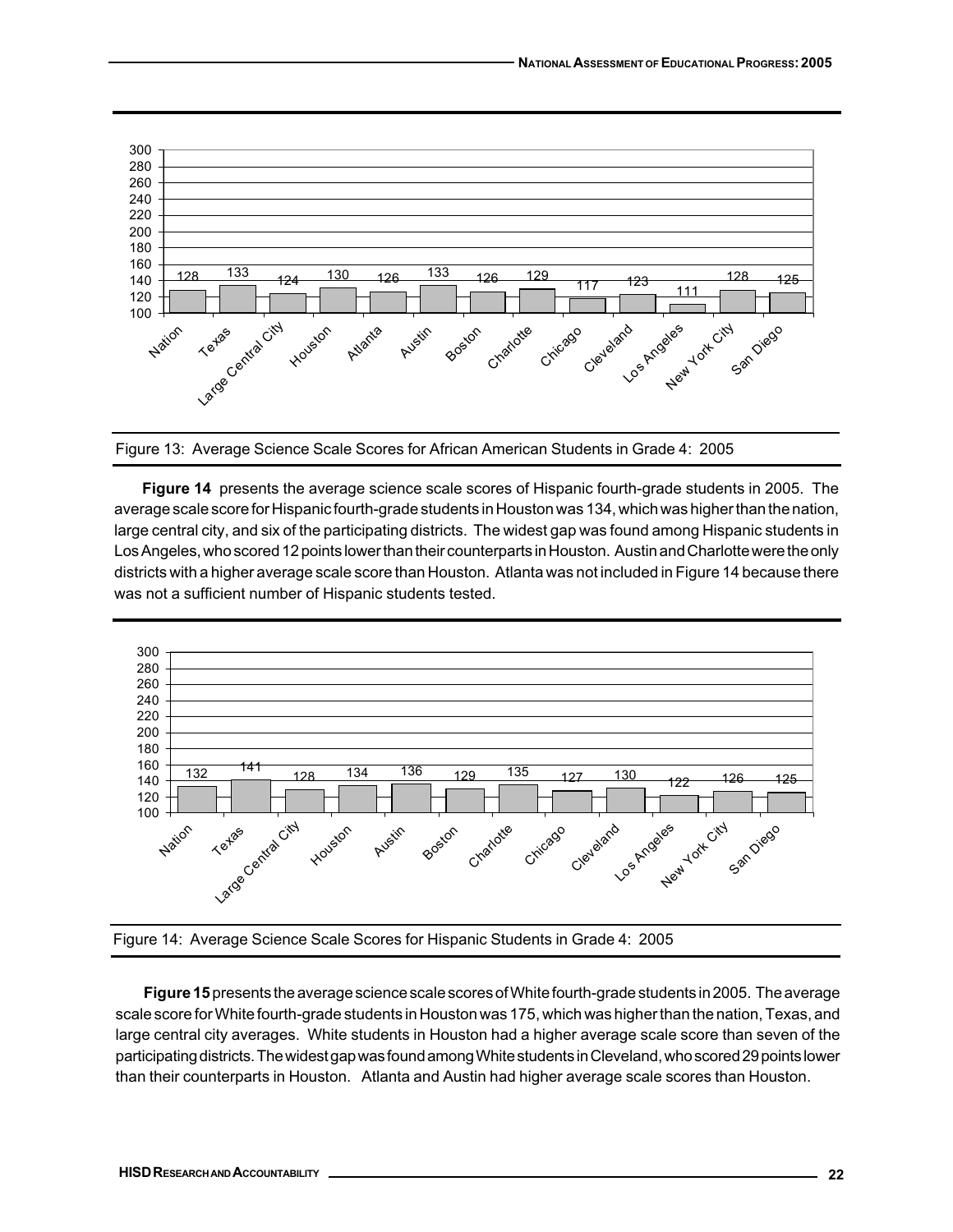

Figure 15: Average Science Scale Scores for White Students in Grade 4: 2005

**Table 30** presents the percentage of fourth-grade students at or above the basic and proficient level by race/ ethnicity for the 2005 science assessment. The percentage of African American students in Houston who were at or above the basic level was 37%, while the percent at or above proficient was 7%. Also, African American students in Houston had a higher percent of students at or above the proficient level than the percent for the large central city and seven of the districts. The percentage of Hispanic students in Houston who were at or above the basic level was 43%, while the percent at or above the proficient level was 8%. Also, Hispanic students in Houston had a higher percent of students at or above the proficient level than the percent for large central city and six of the participating districts. The percentage of White students in Houston who were at or above the basic level was 89%, while the percent at or above the proficient level was 65%. Also, White students in Houston had a higher percent of students at or above the proficient level than the percent for the nation, Texas, large central city, and eight of the participating districts.

|                    | <b>African American</b>     |                                  |                             | <b>Hispanic</b>                  | White                       |                                  |
|--------------------|-----------------------------|----------------------------------|-----------------------------|----------------------------------|-----------------------------|----------------------------------|
|                    | At or Above<br><b>Basic</b> | At or Above<br><b>Proficient</b> | At or Above<br><b>Basic</b> | At or Above<br><b>Proficient</b> | At or Above<br><b>Basic</b> | At or Above<br><b>Proficient</b> |
| <b>Nation</b>      | 38                          | 7                                | 44                          | 10                               | 81                          | 38                               |
| Texas              | 44                          | 8                                | 55                          | 14                               | 86                          | 44                               |
| Large Central City | 32                          | 5                                | 38                          |                                  | 80                          | 40                               |
| <b>Houston</b>     | 37                          | 7                                | 43                          | 8                                | 89                          | 65                               |
| Atlanta            | 35                          | 5                                |                             |                                  | 94                          | 72                               |
| Austin             | 40                          | 9                                | 49                          | 11                               | 93                          | 63                               |
| <b>Boston</b>      | 32                          | 4                                | 35                          | 5                                | 73                          | 26                               |
| Charlotte          | 38                          | 6                                | 48                          | 13                               | 85                          | 42                               |
| Chicago            | 24                          | 4                                | 38                          |                                  | 72                          | 33                               |
| Cleveland          | 28                          | 3                                | 41                          | 3                                | 64                          | 16                               |
| Los Angeles        | 21                          | 6                                | 30                          | 5                                | 73                          | 35                               |
| New York City      | 36                          | 6                                | 36                          | 7                                | 72                          | 29                               |
| San Diego          | 34                          | 8                                | 33                          |                                  | 83                          | 42                               |

Table 30: Percentage of Students At or Above Basic and Proficient Levels in Grade 4 by Race/Ethnicity: 2005

–Not Available

"Large Central City" includes nationally representative public schools located in large central cities (population 250,000 or more) within metropolitan statistical areas.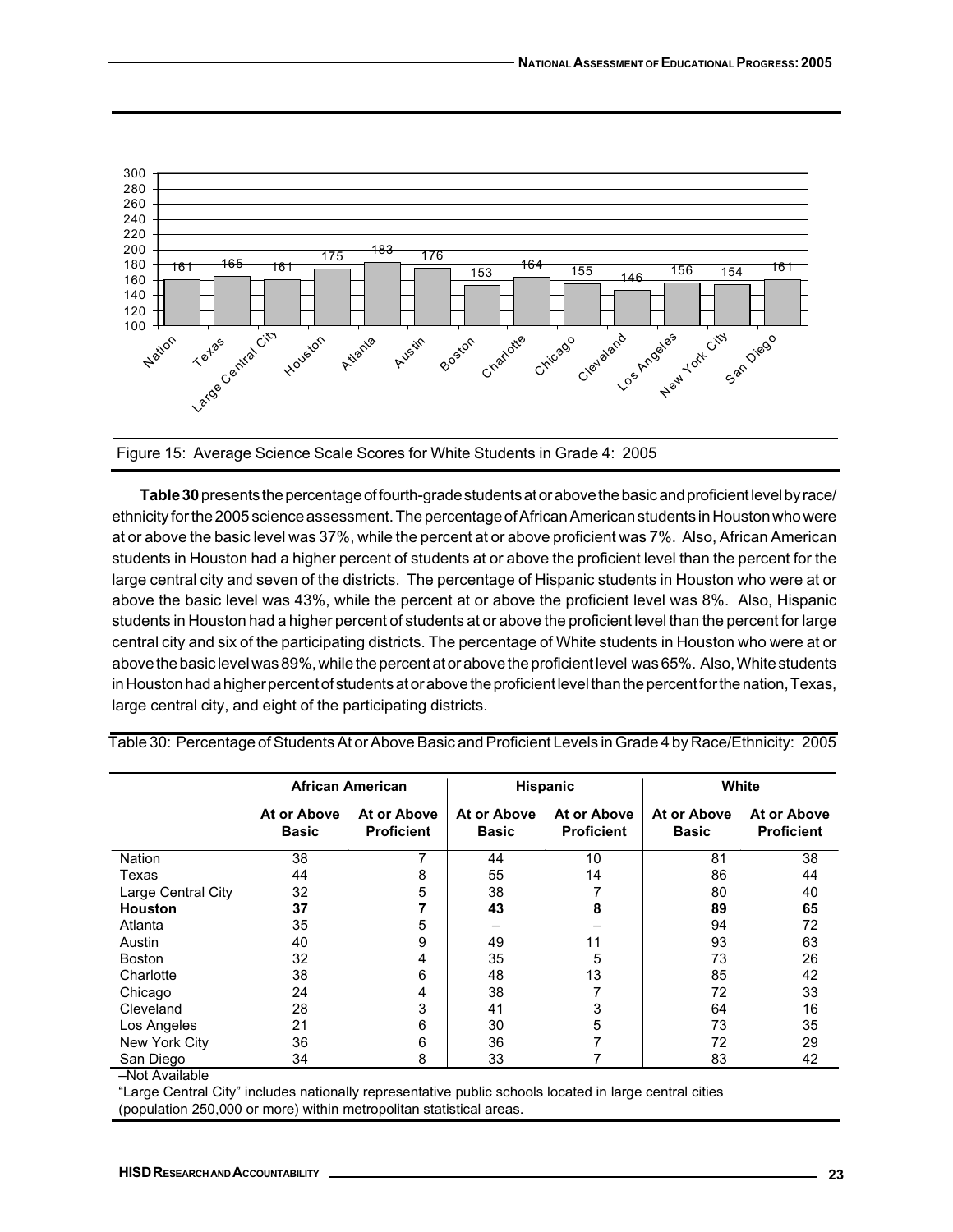## **Science Results by Eligibility for Free/Reduced Lunch**

**Table 31** presents NAEP average science scale scores of fourth-grade students by eligibility for free/ reduced lunch in 2005. The average science scale score for students in Houston who were eligible for free/ reduced lunch was 131. Houston students who were eligible for free/reduced lunch had higher average scale scores than students in large central cities and eight of the participating districts. The average scale score of students in Houston who were not eligible for free/reduced lunch was 163. In addition, fourth-grade students who were not eligible for free/reduced lunch in the nation, Texas, large central city, and all participating districts scored higher, on average, than students who were eligible for free/reduced lunch. Data for Cleveland were not available.

Table 31 also presents the gap between students who were eligible and students who were not eligible for free/reduced lunch in 2005. The gap for Houston was 32 points, wider than the gap for the nation, Texas, and large central city. The gap for Houston was narrower than the gap for two of the participating districts and the same for Los Angeles. Atlanta had the widest gap between students who were eligible and students who were not eligible for free/reduced lunch.

|                    | Eligible | <b>Not Eligible</b> | Gap |
|--------------------|----------|---------------------|-----|
| <b>Nation</b>      | 135      | 162                 | 27  |
| Texas              | 139      | 163                 | 24  |
| Large Central City | 127      | 156                 | 29  |
| <b>Houston</b>     | 131      | 163                 | 32  |
| Atlanta            | 124      | 161                 | 37  |
| Austin             | 135      | 169                 | 34  |
| <b>Boston</b>      | 130      | 152                 | 22  |
| Charlotte          | 129      | 159                 | 30  |
| Chicago            | 122      | 144                 | 22  |
| Cleveland          | 128      |                     |     |
| Los Angeles        | 121      | 153                 | 32  |
| New York           | 130      | 157                 | 27  |
| San Diego          | 127      | 154                 | 27  |

Table 31: NAEP Average Science Scale Scores by Eligibility for Free/Reduced Lunch in Grade 4: 2005

"Large Central City" includes nationally representative public schools located in large central cities (population 250,000 or more) within metropolitan statistical areas.

**Table 32** presents the percentage of fourth-grade students at or above the basic and proficient levels by eligibility for free/reduced lunch in 2005. The percentage of students eligible for free/reduced lunch in Houston who were at or above the basic level was 38%, while the percent at or above the proficient level was 8%. Students eligible for free/reduced lunch in Houston had a higher percent of students at or above the proficient level than students in large central cities and six of the participating districts. The percent of students not eligible for free/ reduced lunch at or above the basic level for Houston was 80%, and 46% were at or above the proficient level.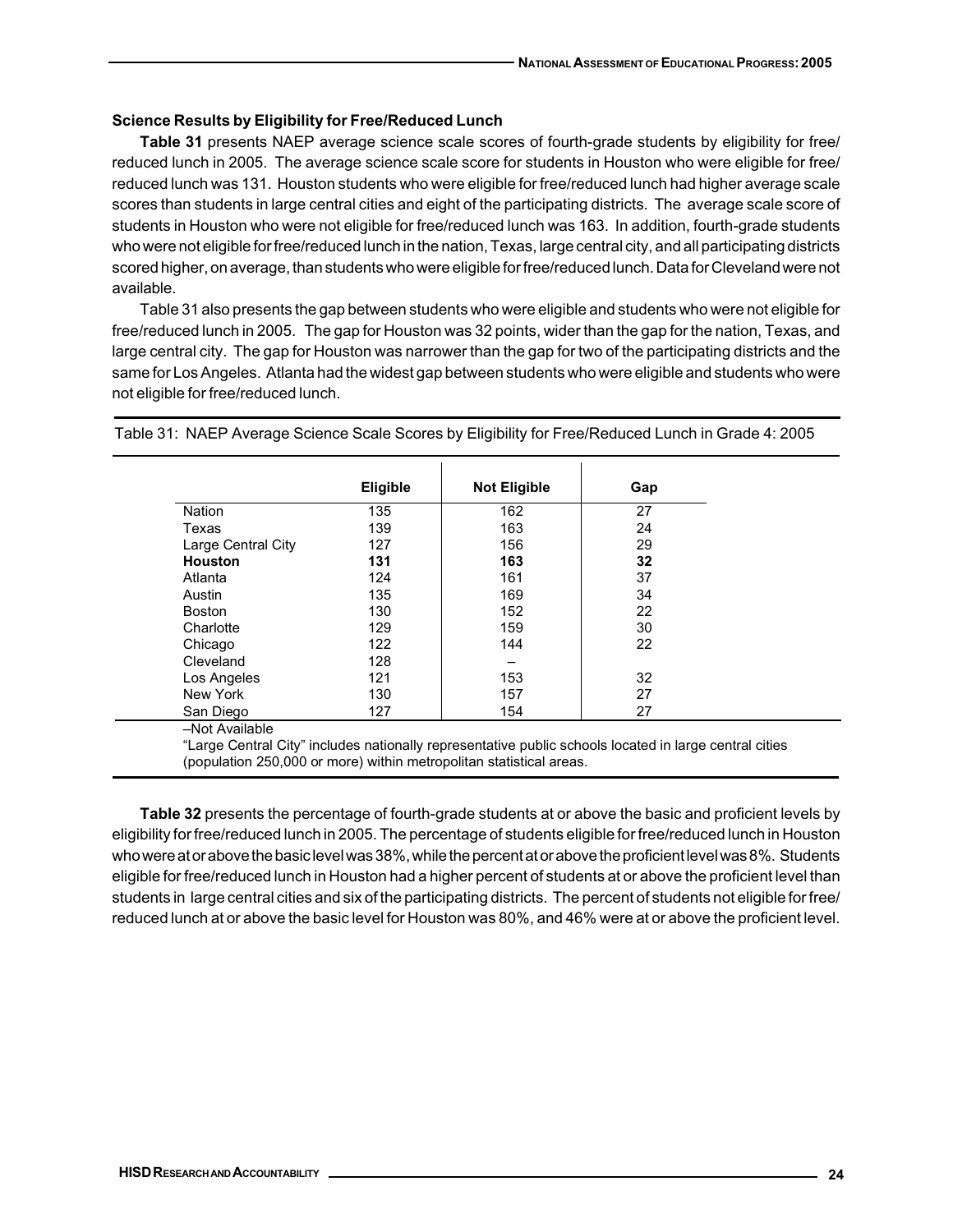|                    | <b>Eligible</b>             |                                  |                             | <b>Not Eligible</b>              |
|--------------------|-----------------------------|----------------------------------|-----------------------------|----------------------------------|
|                    | At or Above<br><b>Basic</b> | At or Above<br><b>Proficient</b> | At or Above<br><b>Basic</b> | At or Above<br><b>Proficient</b> |
| <b>Nation</b>      | 46                          | 11                               | 82                          | 40                               |
| Texas              | 53                          | 13                               | 83                          | 41                               |
| Large Central City | 36                          | 7                                | 73                          | 35                               |
| <b>Houston</b>     | 38                          | 8                                | 80                          | 46                               |
| Atlanta            | 31                          | 3                                | 75                          | 41                               |
| Austin             | 45                          | 9                                | 86                          | 54                               |
| <b>Boston</b>      | 37                          | 6                                | 71                          | 27                               |
| Charlotte          | 37                          | 7                                | 79                          | 36                               |
| Chicago            | 31                          | 6                                | 58                          | 24                               |
| Cleveland          | 37                          | 6                                |                             |                                  |
| Los Angeles        | 29                          | 5                                | 68                          | 33                               |
| New York City      | 41                          | 9                                | 73                          | 34                               |
| San Diego          | 37                          | 8                                | 73                          | 34                               |

|                                          | Table 32: Percentage of Students At or Above Basic and Proficient Levels in Science for Grade 4 by |
|------------------------------------------|----------------------------------------------------------------------------------------------------|
| Eligibility for Free/Reduced Lunch: 2005 |                                                                                                    |

–Not Available

"Large Central City" includes nationally representative public schools located in large central cities (population 250,000 or more) within metropolitan statistical areas.

## **Science Results by Content Strands**

As mentioned previously, the NAEP Science framework included assessing fourth-grade students on three content strands: physical, earth, and life sciences. **Table 33** presents the average science scale scores of Houston fourth-grade students by each of the science content strands tested in 2005. The content strands, "physcial science," and "life science" had the same average scale score of 137. A comparison of the average scale scores between the three content strands within the NAEP science framework reveals that fourth-grade students achieved the highest scale score for "earth science" with a score of 140. The science composite average scale score was 138.

Table 33: NAEP Average Science Scale Scores by Content Strands for Houston Fourth-Grade Students: 2005

|                         | <b>Average Scale Score</b> |  |
|-------------------------|----------------------------|--|
| <b>Physical Science</b> | 137                        |  |
| Earth Science           | 140                        |  |
| Life Science            | 137                        |  |
| Science Composite Score | 138                        |  |

## **Science Results: Grade 8**

The NAEP Science Assessment results of eighth-grade students for 2005 are presented in **Table 34**. Results are presented by scale scores and the percentage of students at or above the basic and proficient achievement levels. In order to make comparisons, the results for the nation, Texas, large central city, and participating districts are also included in Table 34.

As mentioned previously, the science scale scores range from 0 to 300. The average scale score for Texas eighth-grade students on the science assessment was 143. The average scale score for Houston eighth-grade students was 130. Houston's average scale score was lower than the nation, Texas, and large central city. However, eighth-grade students in Houston outperformed their counterparts in five of the participating districts. Austin, Boston, Charlotte, and San Diego had higher average scale scores than Houston. The percentage of eighth-grade students in the nation who scored at or above the basic level was 57% compared to 52% in Texas, and 40% in large central city.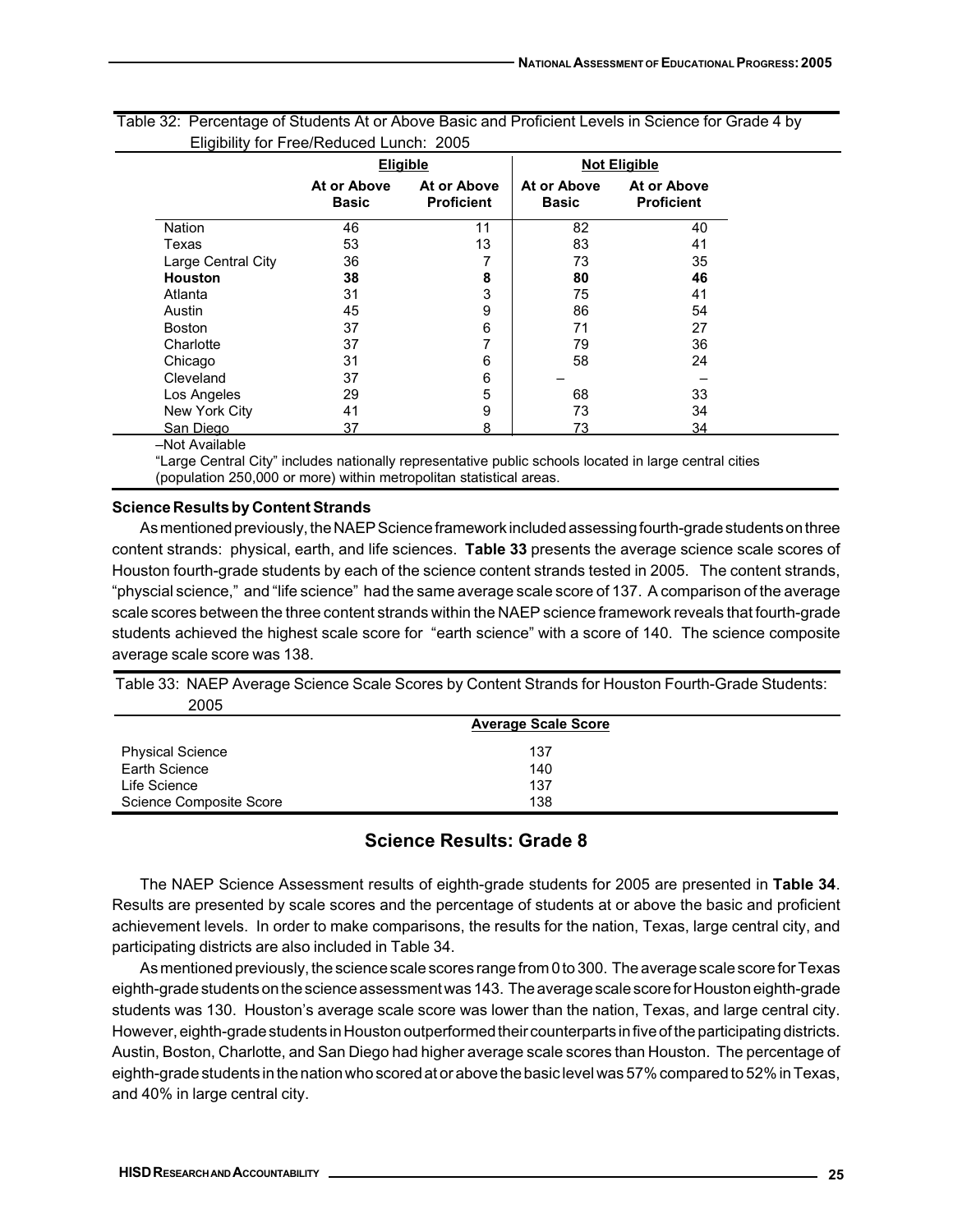The percent of eighth-grade students in Houston who scored at or above the basic level was 35%, higher than four of the participating districts. The percentage of eighth-grade students in the nation who scored at or above the proficient level was 27% compared to 23% in Texas and 16% in large central cities. The percent of eighth-grade students in Houston who scored at or above the proficient level was 12%, which was higher than four of the participating districts. Austin, Boston, Charlotte, New York City, and San Diego had a higher percent of students who scored at or above the proficient level than Houston.

| <b>Scale Scores</b><br>$(0-500)$ |     | At or Above Basic<br>(Percentage of Students) | At or Above Proficient<br>(Percentage of Students) |  |
|----------------------------------|-----|-----------------------------------------------|----------------------------------------------------|--|
| Nation                           | 147 | 57                                            | 27                                                 |  |
| Texas                            | 143 | 52                                            | 23                                                 |  |
| Large Central City               | 132 | 40                                            | 16                                                 |  |
| Houston                          | 130 | 35                                            | 12                                                 |  |
| Atlanta                          | 117 | 23                                            |                                                    |  |
| Austin                           | 144 | 52                                            | 27                                                 |  |
| <b>Boston</b>                    | 131 | 38                                            | 14                                                 |  |
| Charlotte                        | 142 | 51                                            | 24                                                 |  |
| Chicago                          | 124 | 28                                            | 9                                                  |  |
| Cleveland                        | 122 | 26                                            | 5                                                  |  |
| Los Angeles                      | 121 | 29                                            | 9                                                  |  |
| New York City                    | 128 | 36                                            | 14                                                 |  |
| San Diego                        | 136 | 43                                            | 18                                                 |  |

Table 34: NAEP Eighth-Grade Science Assessment Results by Scale Scores and Percentage of Students At or Above Basic and Proficient Levels: 2005

 "Large Central City" includes nationally representative public schools located in large central cities (population 250,000 or more) within metropolitan statistical areas.

#### **Science Results by Race/Ethnicity**

**Table 35** presents the average science scale scores of African American, Hispanic, and White eighth- grade students. The average scale score of African American students in Houston was 121. African American students in Houston had higher average scale scores than their counterparts in large central city and five of the districts. The average scale score of Hispanic students in Houston was 127. Hispanic students in Houston had higher average scale scores than their counterparts in large central city and five of the districts. The average scale score of White students in Houston was 166. White students in Houston had higher average scale scores than their counterparts in the nation, Texas, large central city, and all of the districts with the exception of Austin.

|                    | ັ                       |                 |       |
|--------------------|-------------------------|-----------------|-------|
|                    | <b>African American</b> | <b>Hispanic</b> | White |
| Nation             | 123                     | 127             | 159   |
| Texas              | 125                     | 131             | 160   |
| Large Central City | 119                     | 123             | 158   |
| <b>Houston</b>     | 121                     | 127             | 166   |
| Atlanta            | 114                     |                 |       |
| Austin             | 123                     | 129             | 172   |
| <b>Boston</b>      | 123                     | 124             | 157   |
| Charlotte          | 122                     | 128             | 165   |
| Chicago            | 113                     | 124             | 153   |
| Cleveland          | 117                     | 130             | 138   |
| Los Angeles        | 116                     | 116             | 154   |
| New York City      | 118                     | 122             | 148   |
| San Diego          | 125                     | 120             | 160   |

Table 35: NAEP Average Science Scale Scores by Race/Ethnicity in Grade 8: 2005

–Not Available

"Large Central City" includes nationally representative public schools located in large central cities (population 250,000 or more) within metropolitan statistical areas.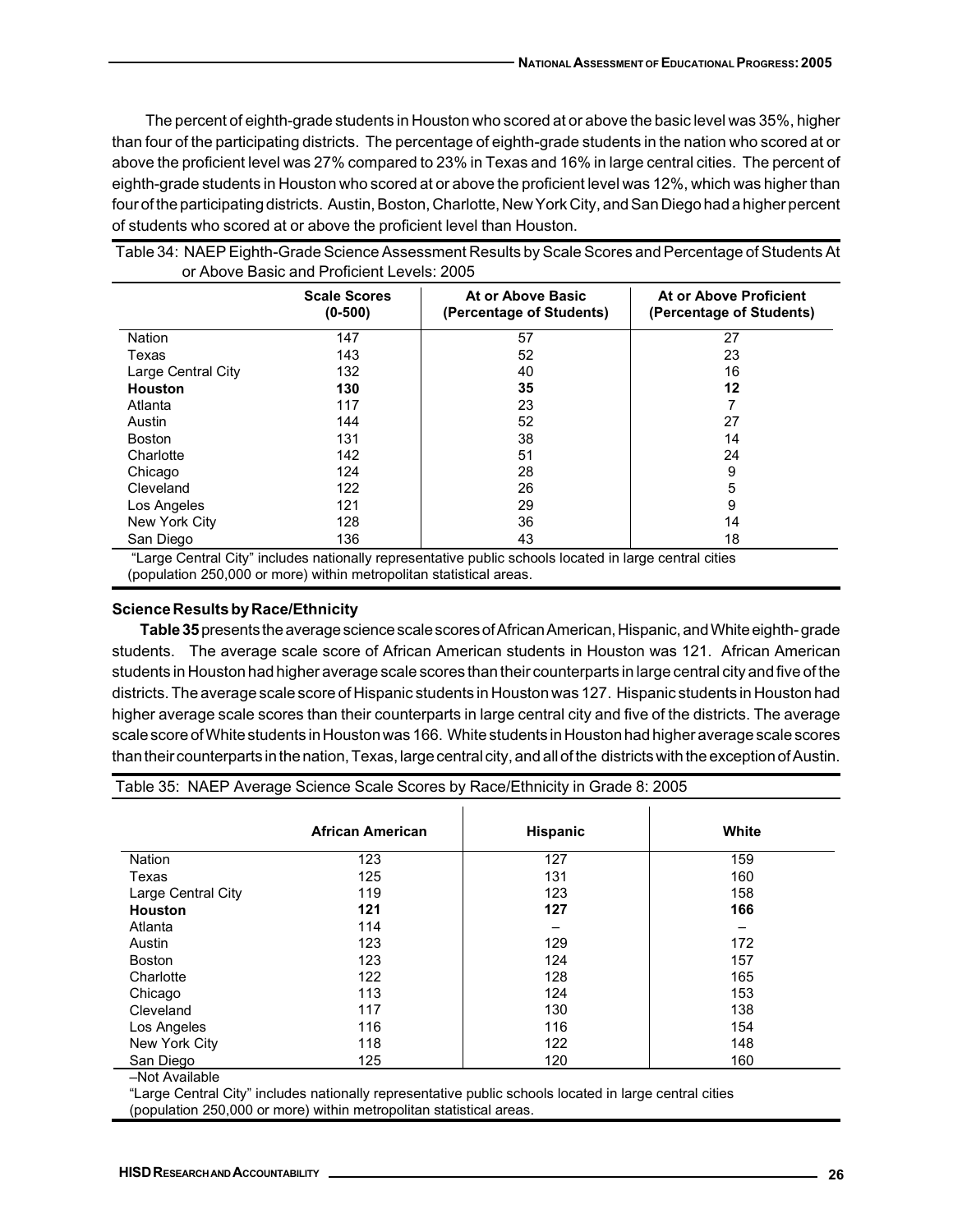**Figure 16** presents the average science scale scores of African American eighth-grade students in 2005. The average scale score for African American eighth-grade students in Houston of 121 was higher than large central city and five of the participating districts. The widest gap was found among African American students in Chicago, who scored 8 points lower than their counterparts in Houston.



Figure 16: Average Science Scale Scores for African American Students in Grade 8: 2005

**Figure 17** presents the average science scale scores of Hispanic eighth-grade students in 2005. The average scale score for Hispanic eighth-grade students in Houston was 127, which was higher than large central city, five of the participating districts, and the same as the nation. The widest gap was found among Hispanic eighth-grade students in Los Angeles, who scored 11 points lower than Houston. Hispanic eighth-grade students in Austin, Charlotte, and Cleveland had a higher average scale score than their counterparts in Houston. Atlanta was not included in Figure 17 because there was not a sufficient number of Hispanic students tested.





**Figure 18** presents the average science scale scores of White eighth-grade students in 2005. The average scale score for White eighth-grade students in Houston was 166, which was higher than the nation, Texas, large central city, and all of the participating districts with the exception of Austin. The widest gap was found among White eighth-grade students in Cleveland, who scored 28 points lower than Houston. Atlanta was not included in Figure 18 because there was not a sufficient number of White students tested.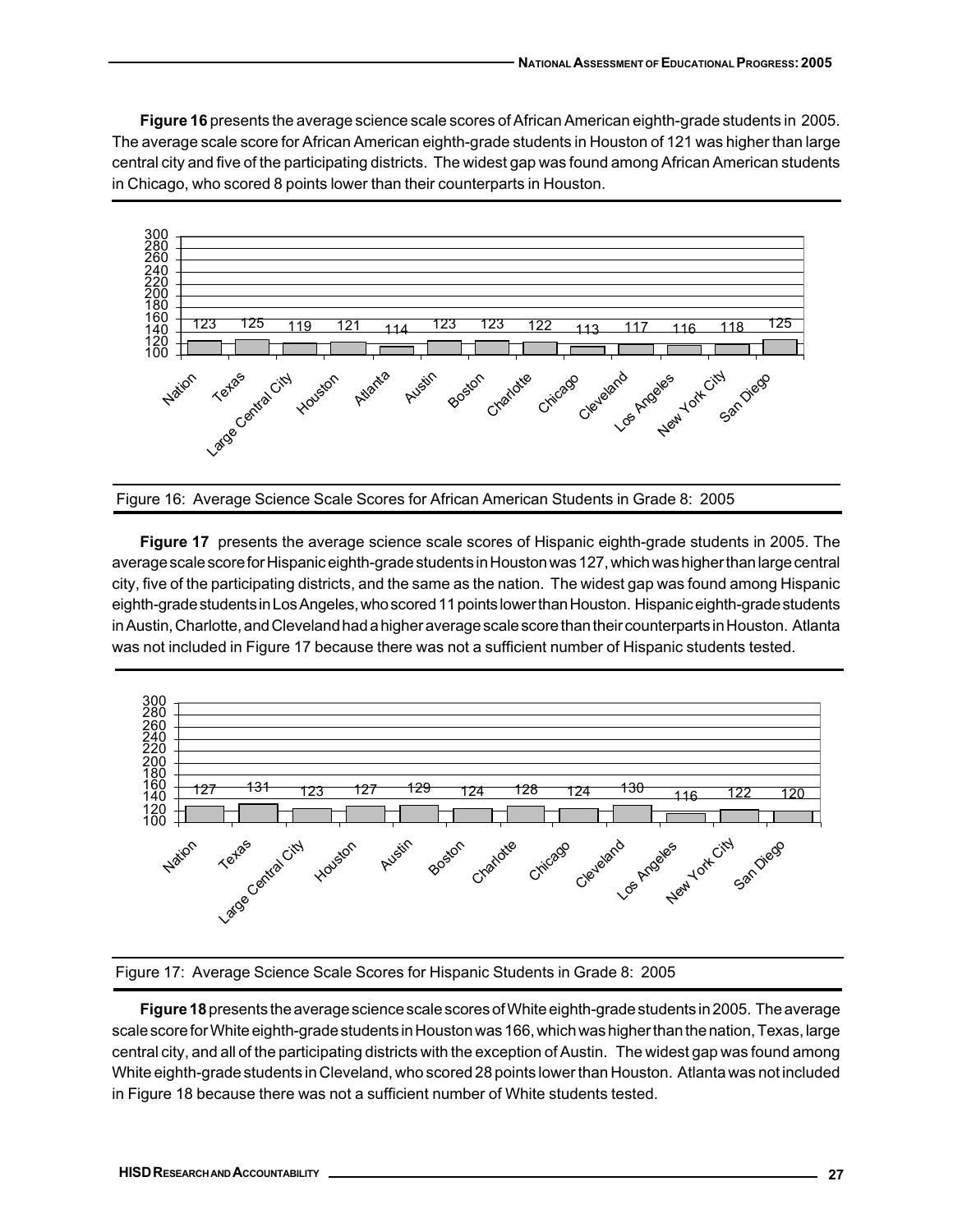

Figure 18: Average Science Scale Scores for White Students in Grade 8: 2005

**Table 36** presents the percentage of eighth-grade students at or above the basic and proficient level by race/ ethnicity for the 2005 science assessment. The percentage of African American students in Houston who were at or above the basic level was 25% and the percent at or above proficient was 6%. African American students in Houston had a higher percent of students at or above the proficient level than large central city and five of the districts. The percentage of Hispanic students in Houston who were at or above the basic level was 30%. The percent at or above proficient was 6%. Hispanic students in Houston had a higher percent of students at or above the proficient level than Los Angeles and the same as Chicago and San Diego. The percentage of White students in Houston who were at or above the basic level was 78%. The percent at or above the proficient level was 51%. Also, White students in Houston had a higher percent of students at or above the proficient level than the percent for the nation, Texas, large central city, and all of the participating disticts, with the exception of Austin.

|                    | <b>African American</b>     |                                  | <b>Hispanic</b>             |                                  | White                       |                                  |
|--------------------|-----------------------------|----------------------------------|-----------------------------|----------------------------------|-----------------------------|----------------------------------|
|                    | At or Above<br><b>Basic</b> | At or Above<br><b>Proficient</b> | At or Above<br><b>Basic</b> | At or Above<br><b>Proficient</b> | At or Above<br><b>Basic</b> | At or Above<br><b>Proficient</b> |
| Nation             | 27                          | 6                                | 33                          | 9                                | 73                          | 38                               |
| Texas              | 29                          | 8                                | 37                          | 11                               | 73                          | 38                               |
| Large Central City | 23                          | 5                                | 27                          |                                  | 71                          | 38                               |
| <b>Houston</b>     | 25                          | 6                                | 30                          | 6                                | 78                          | 51                               |
| Atlanta            | 20                          | 4                                |                             |                                  |                             |                                  |
| Austin             | 24                          | 10                               | 35                          | 10                               | 85                          | 56                               |
| <b>Boston</b>      | 27                          | 6                                | 28                          |                                  | 70                          | 34                               |
| Charlotte          | 24                          | 5                                | 31                          | 11                               | 81                          | 44                               |
| Chicago            | 16                          | 3                                | 27                          | 6                                | 64                          | 30                               |
| Cleveland          | 19                          | 3                                | 31                          | 8                                | 47                          | 11                               |
| Los Angeles        | 24                          | 5                                | 21                          | 4                                | 65                          | 33                               |
| New York City      | 23                          | 6                                | 26                          | 7                                | 61                          | 30                               |
| San Diego          | 26                          | 8                                | 24                          | 6                                | 73                          | 41                               |

Table 36: Percentage of Students At or Above Basic and Proficient Levels in Science for Grade 8 by Race/ Ethnicity: 2005

–Not Available

"Large Central City" includes nationally representative public schools located in large central cities (population 250,000 or more) within metropolitan statistical areas.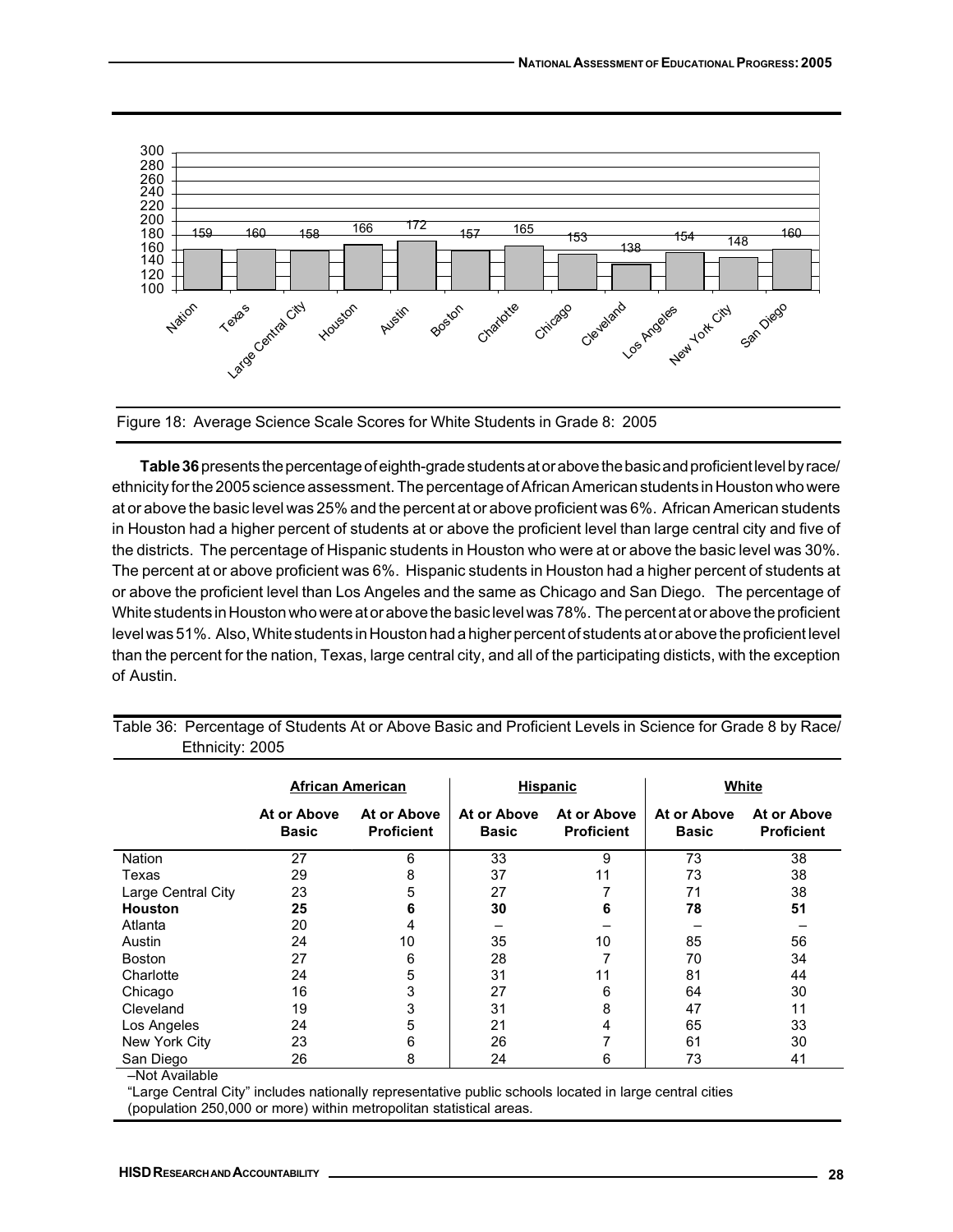## **Science Results by Eligibility for Free/Reduced Lunch**

**Table 37** presents NAEP average science scale scores of eighth-grade students by eligibility for free/ reduced lunch in 2005. The average science scale score for students in Houston who were eligible for free/ reduced lunch was 123. Houston students who were eligible for free/reduced lunch had higher average scale scores than students in large central cities and six of the participating districts. The average scale score of students in Houston who were not eligible for free/reduced lunch was 147. In addition, eighth-grade students who were not eligible for free/reduced lunch in the nation, Texas, large central city, and participating districts scored higher, on average, than students who were eligible for free/reduced lunch.

Table 37 also presents the gap between students who were eligible and students who were not eligible for free/reduced lunch. The gap for Houston was 24 points, which was narrower than the gaps for the nation, Texas, large central city, and six of the participating districts. Austin had the widest gap between students who were eligible and students who were not eligible for free/reduced lunch.

|                    | <b>Eligible</b> | <b>Not Eligible</b> | Gap |
|--------------------|-----------------|---------------------|-----|
| <b>Nation</b>      | 130             | 158                 | 28  |
| Texas              | 129             | 156                 | 27  |
| Large Central City | 122             | 150                 | 28  |
| <b>Houston</b>     | 123             | 147                 | 24  |
| Atlanta            | 111             | 137                 | 26  |
| Austin             | 125             | 166                 | 41  |
| <b>Boston</b>      | 126             | 149                 | 23  |
| Charlotte          | 121             | 159                 | 38  |
| Chicago            | 119             | 144                 | 25  |
| Cleveland          | 122             |                     |     |
| Los Angeles        | 117             | 139                 | 22  |
| New York           | 125             | 153                 | 28  |
| San Diego          | 122             | 150                 | 28  |

Table 37: NAEP Average Science Scale Scores by Eligibility for Free/Reduced Lunch in Grade 8: 2005

"Large Central City" includes nationally representative public schools located in large central cities (population 250,000 or more) within metropolitan statistical areas.

**Table 38** presents the percentage of eighth-grade students at or above the basic and proficient levels by eligibility for free/reduced lunch in 2005. The percentage of students eligible for free/reduced lunch in Houston who were at or above the basic level was 27%. The percent at or above the proficient level was 6%. Students eligible for free/reduced lunch in Houston had a higher percent of students at or above the proficient level than five districts.